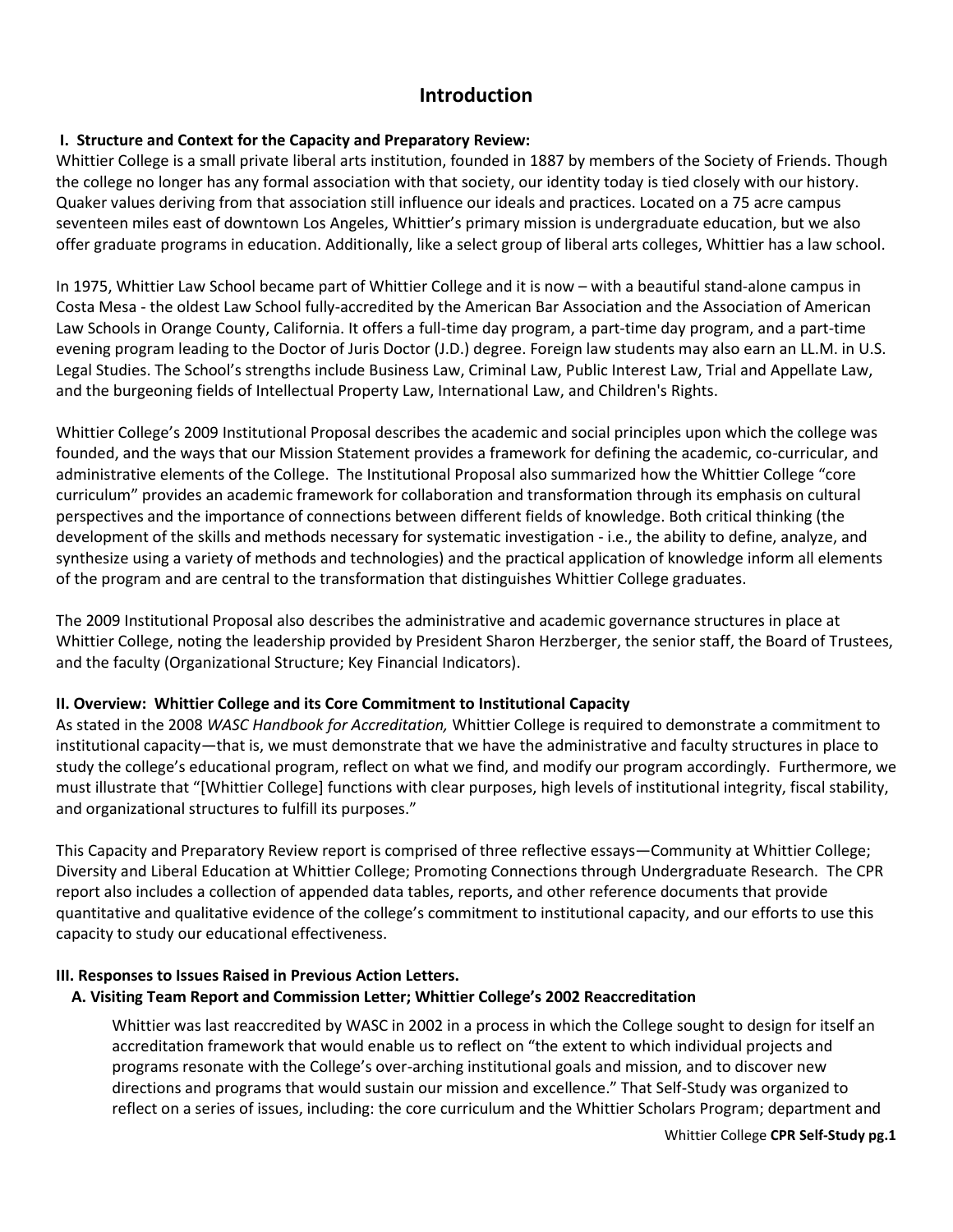program assessment; personnel issues; diversity issues; retention; the capital campaign; the library; support for disabled students; and campus renovations.

The Commission applauded the College's ability to launch a successful capital campaign, stabilize enrollment and increase retention, and renovate substantial parts of the campus, even as there was then considerable turnover in the senior administration. With recognition of our progress, the Commission's Action Letter contained four important recommendations, to which we responded.

1. That the newly revised Liberal Education Program build into its implementation a mechanism for assessing the mechanism of the core in meeting student learning and strategic goals.

- We began our assessment of the Liberal Education Program by examining the gateway writing course required of all first year students. Our data showed that Hispanic students were not as successful as peers from other ethnic backgrounds in this course, and other data indicated that these students often learned best studying in more informal groups under the guidance of a mentor. As a result of this information, we took two steps that have dramatically improved our results: first, we established a Living and Learning Community program where students who were in the same writing class also share living space in the same residence hall. Second, we created a "linked" course structure wherein students in the writing classes also take a subject class together, so that groups of about fifteen students are linked through participation in both classes and in living arrangements. In addition, the freshman writing instructor also serves as the student mentor until they declare a major.
- The role of the Assessment Committee on campus has grown considerably, and the language of assessment has become ingrained in campus culture. The administration gave concrete support to assessment by naming an Associate Dean whose responsibilities explicitly include assessment (halftime), as well as the First-Year Program*.* She, together with the Assessment Committee, developed a comprehensive plan for assessment. The Faculty Assessment Committee began with a program to assess each year one of the 4C's that comprise the Liberal Education Program.

As of June 2011, the Assessment Committee has completed an examination of *Community and Culture*.

2. That the College integrate learning outcomes into programmatic reviews and that programmatic reviews be separated from the preparation for an accreditation visit. The Commission asked that Whittier go beyond collecting student satisfaction measures in seeking to assess the effectiveness of its academic programs.

(A) All academic departments have developed mission, goals, learning outcomes and curricular maps. Each department has been asked to complete an assessment of one of their learning outcomes annually. Departments have submitted a long term plan (five years) for assessing all of their learning outcomes. The annual assessment is designed to contribute to the five year department review. The Inventory of Effective Educational Indicators shows the progress of our assessment efforts for both academic affairs and for the co-curriculum.

(B) The Assessment Committee and the Associate Dean have crafted a completely revised program for analyzing the effectiveness of the academic programs through a comprehensive self study. The measures for analysis go well beyond "student satisfaction" data to include the following:

Whittier College **CPR Self-Study pg.2** Providing for a comprehensive departmental-level assessment, the College has developed a process that is assessment-rich and provides a mechanism for "closing the loop." Departments now have two options: either a traditional review or a theme-based review. Consistent with Commission recommendations, all departments are now on a five year cycle for department review. Moreover, there is a mechanism for college-wide review of departmental reviews that involves reports to both the College's Assessment Committee and the Faculty's Educational Policy Committee. This provides a mechanism to review the department conclusions as well as assess interdepartmental trends. The conclusions of the committee are used in any considerations of curricular policy across disciplines, and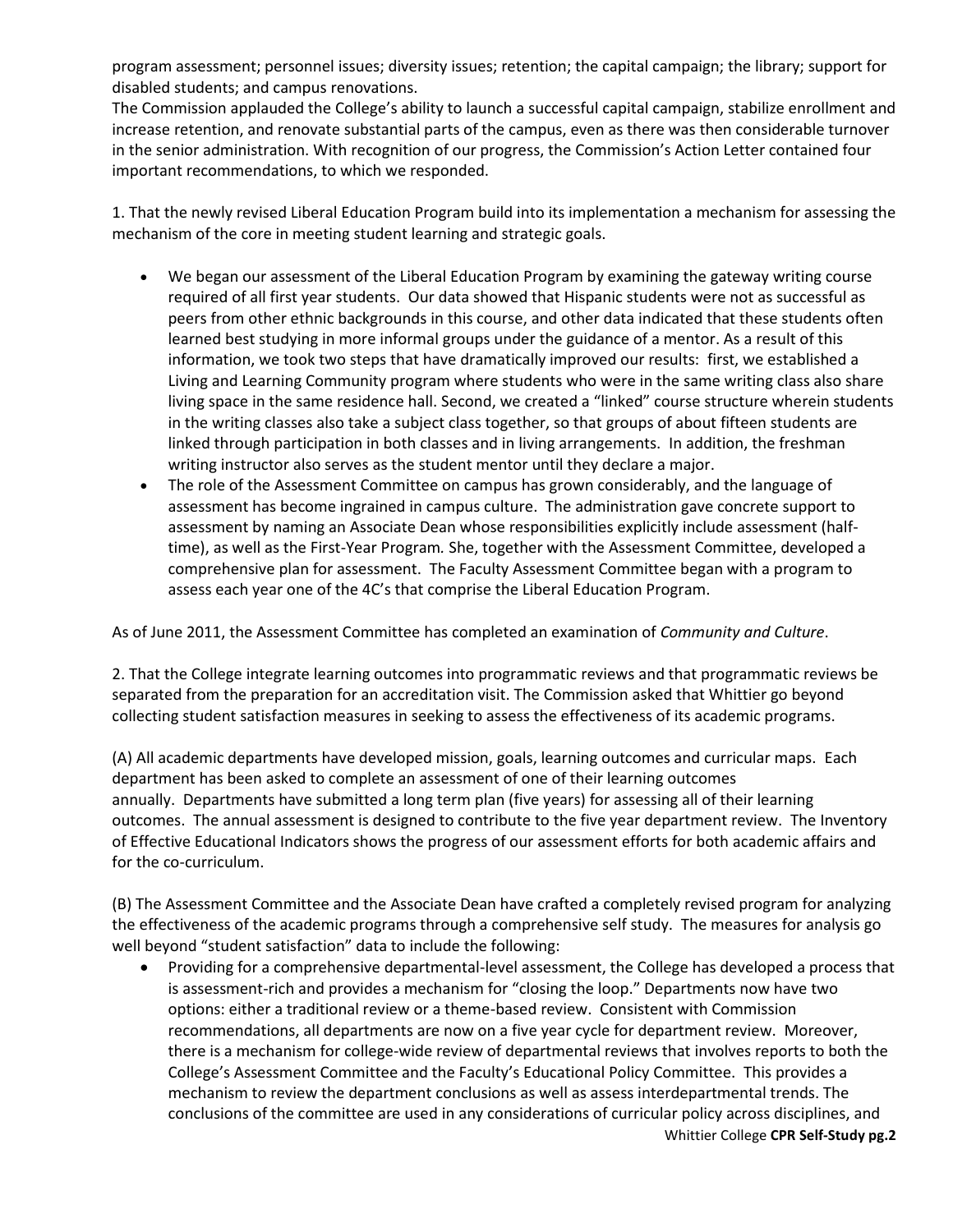are folded into the budgetary process for cases such as position requests. Recommendations are then sent to the Dean of the Faculty for review.

- Over the past five years we have brought departments through the assessment process of developing a mission and goals, then learning outcomes, then a plan to assess the learning outcomes; then a process of analyzing the data, reflecting on the results in the context of curriculum and students' learning; finally, using the results for change.
- In an attempt to integrate the department review process into our assessment model as well as into the College culture, we completely revised the criteria for review as well as the process. The ultimate goal is for departments to assess their learning outcomes over a 4 year cycle culminating, in a department review in the 5<sup>th</sup> year. Currently all of our departments will be assessed at least once in the new cycle by the fall of 2012. We will assess the "academic programs" in 2013 (Environmental Sciences, Gender and Women's Studies, Global and Cross Cultural Studies). Two of our programs were recently reviewed with our departments: Social Work (2009) and the Whittier Scholars Program (2011).
- An interactive course web site was developed to both showcase and house assessment work, allowing departments to view each other's progress and provide a mechanism for the Assessment Committee to work on department-level assessment with faculty from each department through the web site itself. Members of the Assessment Committee provide input on the development of learning outcomes and methodology for assessing outcomes, and they help in analyzing and interpreting data directly through the web site. A rubric was developed, based on the WASC rubric on assessing learning outcomes. Each department's assessment project is "scored" based on the rubric.
- The annual assessments have already elicited curricular changes based on evidence of student learning. For example, the Economics Department found that students were not learning the objectives established in their introductory courses at the level they expected. This led the faculty to re-evaluate their introductory courses so that more time could be devoted to the objectives, allowing students to gain a better foundation of knowledge. They also did an analysis of student learning of specific content through a comparison of the different sections of the course and the pedagogical approaches used.
- The Department of Education and Child Development examined the learning outcomes established for their field methods course CHDV 220. A rubric was developed and student papers were evaluated by the faculty in the department, pointing to weaknesses in writing research papers. It was decided that more class time needed to be devoted to the writing and analysis components of this course, and less time on alternative assignments such as poster presentations, observations, and interviews.

(c) Whittier College was awarded a grant by the Teagle Foundation in 2008 that has helped us develop a systematic way to provide data for departments to use in their assessment plans. Through the use of a data reporting system, "ARGOS," departments will now have the ability to develop custom reports using multiple sources of internal and external data, including data held in our Banner System as well as national data such as NSSE, HEDS. The data management model will first be tested through the examination of two specific learning effectiveness issues: 1) improving underrepresented minority students' performance in gateway courses in math, science, and writing that are critical predictors of later student success; and 2) measuring the impact and effectiveness of community-based learning initiatives on student engagement and learning.

3. That the College establishes a budgeting process that would establish greater alignment between curricular demands and available resources, with priorities that recognized that not all good ideas could be funded.

Budgets reflect an institution's goals. Therefore, at Whittier we establish criteria and priorities that guide our budget deliberations. The Strategic Plan calls for us to develop a more distinctive and attractive program, improve our reputation, and thus attract a larger body of well-qualified applicants who will matriculate as strong and committed Whittier College students. We recognize that not everything included in the Strategic Plan can be accomplished or funded in a given year, and our current budget priorities have driven budget allocation decisions since 2005. Therefore, the Budget Group establishes annual budget priorities. While all budgets are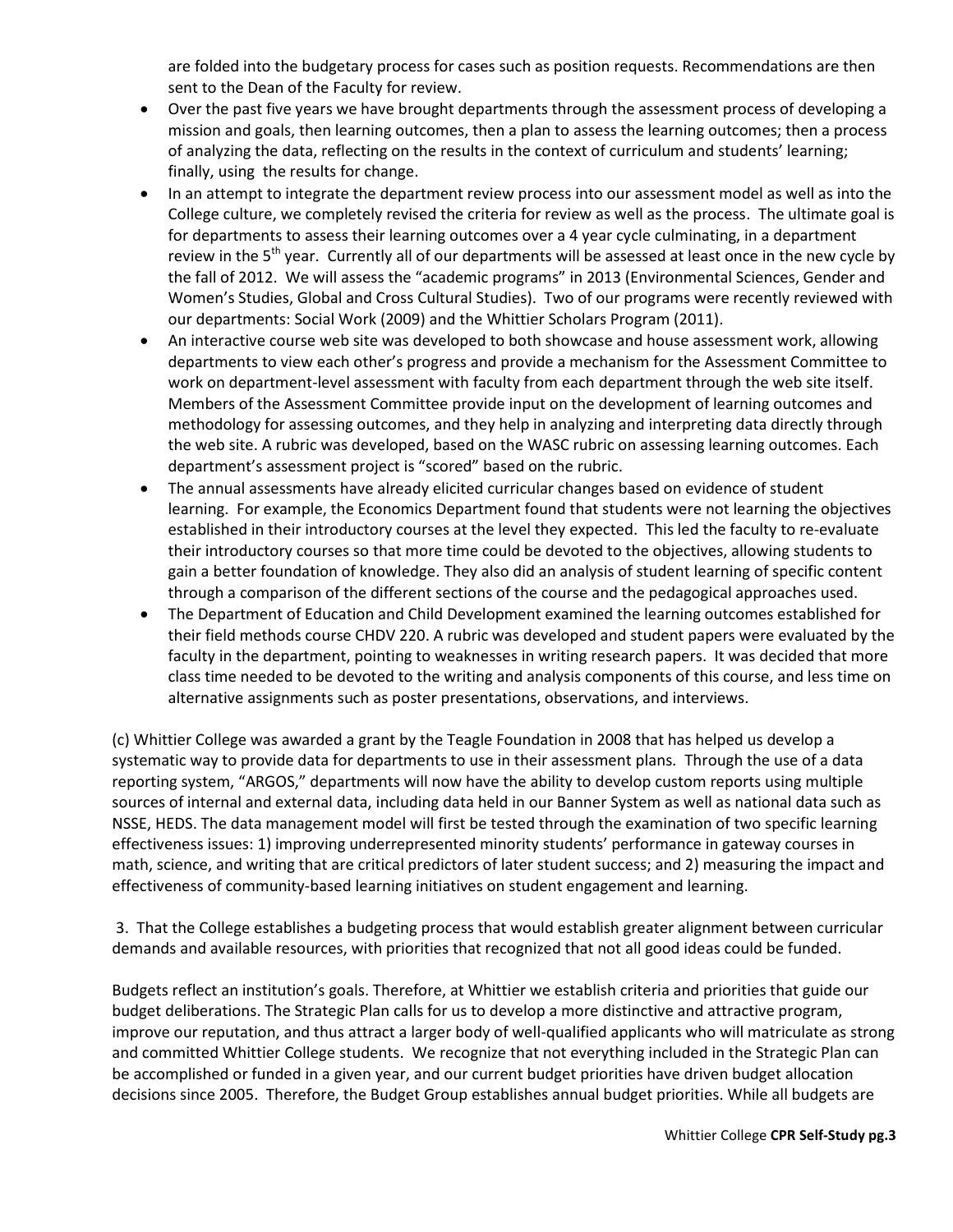reviewed and reallocations are sometimes made, the Group focuses primarily on allocating new resources. Because budget lines have not been increased "across the board" in the last nine years, some revenue has been available to allocate through the planning process to strategic initiatives.

- *Financial stability and integrity.* Strengthening activities include supporting student recruitment and retention, enhancing reputation and visibility, securing grants, maintaining the endowment's spending rate at 5%, and realistic but opportunistic budgeting. The College has reduced our spending rate to 5%, and we have shifted substantial revenue to our First Year Program, with resulting increases in retention and graduation rates. In addition, we put \$250,000 into a complete revision and rebuilding of our website and \$115,000 into the creation of new admission materials, with good results, including an 18% increase in applications.
- *Enriching the Academic Experiences.* We preserve the integrity of, and promote progress in, our core educational mission by implementing the results of program reviews and providing necessary academic support for departments, as well as library, media, and technology resources. Additionally, select areas of distinction are being created by developing strategic clusters. These academic clusters form the centerpiece of fundraising in our upcoming Capital Campaign. Critical to Whittier's academic experience is recruiting and retaining the very best among faculty and staff by offering competitive compensation packages. We are making progress in achieving faculty salary parity by continuing to implement the multi-pronged approach endorsed by the Board of Trustees at its November 2003 meeting. Beginning with the 2005-2006 academic year, salary increases were in the 5-6% range, with a total increase of 22.5% between the 2004-2005 and 2008-2009 academic years. Though we have made progress relative to our comparison group in some areas from year-to-year, our comparison schools have been progressing as well. Perhaps the best way to think about this is that, as compared to the past, we have not fallen significantly behind in the salary market, are offering competitive entry level salaries, and have eliminated salary compression and equity concerns. Even during the recent economic "Great Recession," Whittier College was able to provide modest salary increases, and for the 2011-12 year, the salary pool was 5%. A recent survey conducting by HEDS - the Higher Education Data Sharing Consortium - showed that nearly two-thirds of 92 participating colleges were not able to provide salary increases during 2009-10, while Whittier gave 1.5%. An important point is that there is significant variation in the number of comparison schools that actually provide us with data. For example, in the 2008-2009 data, one of the missing schools is towards the low end in compensation for full professors. The absence of these data had the impact of increasing the average salaries and hence the parity gap at that rank.
- *Improving student recruitment.* Recruitment efforts and messages have been updated. We are leveraging our designation as a Hispanic Serving Institution in the nation, California, and Los Angeles/Orange County areas. The role of the College's coaches in recruitment has expanded, and strategic decisions about facilities improvements have been made. Financial aid funds are used to maintain academic profile while maximizing net revenue and supporting retention. In fact, net revenue from tuition has increased from about \$16M in 2002-03 to about \$30M in 2011-12.
- *Improving student retention.* The aspects of Whittier College that make us distinctive as a national liberal arts college (e.g., location, practical liberal arts, interdisciplinary focus, diversity of our student body) have been promoted through investment in the first-year experience and additional attention to the engagement and success of sophomores. After dropping to a low of 72.3% for the Fall 2005 entering class, first-year retention rose to 80.6% for the Fall 2007 class, as the new first-year programs took effect. Retention of the fall 2008 entering class saw a slightly lower rate at 79.3%, but the Fall 2009 class near record of 82.1%, while very preliminary data show that the rate for the 2010 entering class is near 84%.
- *Preserving and enhancing the physical plant and support services.* We have, and will continue to address campus environment issues with an emphasis on providing safe, well-maintained, program-appropriate, and aesthetically pleasing campus facilities. During 2002 to 2004, improvement projects included a library expansion and renovation that doubled building capacity and created The Rose Hills Foundation Center for Library and Information Resources. In April 2004, the College issued \$60 million of variable-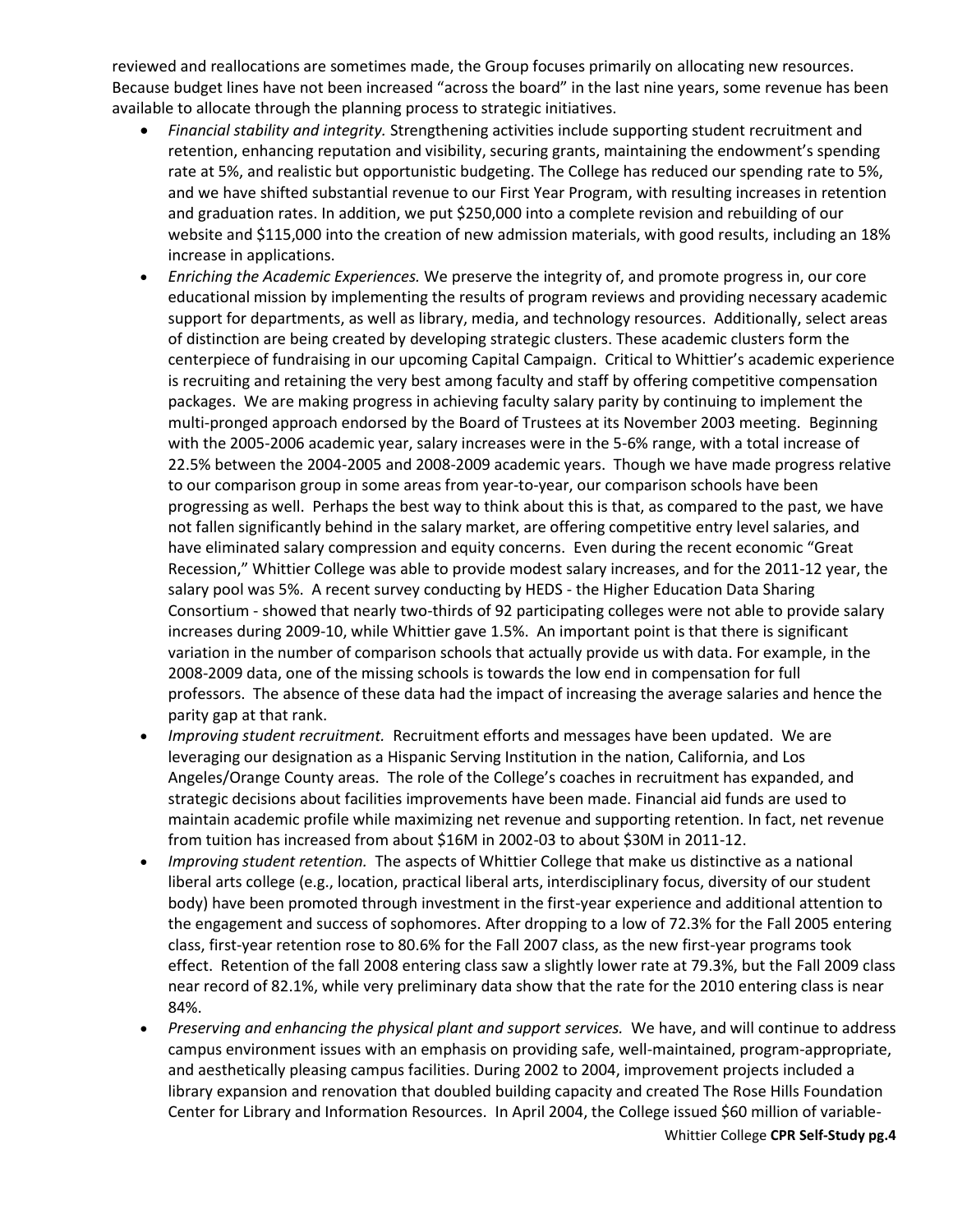rate demand revenue and refunding bonds. From that bond issuance, approximately \$17 million refunded bonds issued in 1993, \$24 million was used for the acquisition of land and buildings previously leased by the College for use of the Law School campus, and \$16 million was used for Whittier campus projects. These projects included the renovation of Stauffer and Johnson residence halls including interior upgrades and improvements to the electrical, mechanical and plumbing systems; expansion and renovation of the Campus Center, including the addition of A.J. Villalobos Hall, a complete renovation of the dining facility, and addition of a north wing to create a student lounge and new space for student services; renovation to Hoover Hall, one of oldest and highest-use academic buildings including the replacement of the HVAC mechanical system, electrical and plumbing system improvements, and refurbishing of the interior. All projects included ADA improvements as required by building codes.

4. That the Board of Trustees approve the Faculty Handbook, which includes the Academic Freedom Statement, and notify the Commission by September 1, 2002 that this had been adopted.

As reflected in the minutes of the Plenary Session of the Board of Trustees meeting on November 1, 2002, the Board "adopted in principle the American Association of University Professors' 1940 Statement of Principles on Academic Freedom and Tenure." The Statement was then and is now posted on the College's web site under: (1) Academic Requirements, Policies and Procedures and (2) Faculty Resources (Via email from Martha Balshem in September 2003, WASC indicated that the College had made a "fully satisfactory response" and that we were "current" with WASC).

### **IV. Whittier College's 2009 Institutional Proposal.**

Our commitment to reflection and review continued following the approval of our December 2009 Institutional Proposal. A December 14, 2009 letter from Teri Cannon, Executive Associate Director of WASC, summarized two recommendations for the college's consideration: (1) That the College clarify the outcomes and the work product for the two stages of the review, explaining what we wished to accomplish at the capacity stage and at the final effectiveness stage of the review, and (2) That the College formulate a plan that more explicitly included Whittier Law School in the reviews, either through connections to the themes or through some other method. The panel thought it important to remind the College that WASC expectations about student learning outcomes and assessment of these outcomes extended to all programs, including at the Law School.

The WASC Steering Committee took these recommendations seriously and addressed each in turn in a letter to Teri Cannon on February 9, 2010.

1. For the CPR: We noted that our CPR will attempt to ensure that decision-making is based on evidence and that our processes for gathering evidence have buy- in from our entire community. Our plan was to examine our current data and our plan is, when necessary, to put in place mechanisms for evaluation and assessment to collect the type of evidence we need to make carefully planned decisions. Some questions include: (a) do we have the capacity in place to accomplish this? (b) are we prepared to undertake our EER? (c) do we have the systems in place to not only meet our goals but to continually gain insight and knowledge so we can grow as an institution? We submitted a work flow plan that elucidated our specific goals for each of our themes, and the ties each of these themes had with specific WASC Standards.

2. For the EER: We noted that our overall (Institutional) goals include: (1) To enhance the development and use of indicators of institutional performance and educational effectiveness; (2) To enhance Whittier's use of indicators of institutional performance and educational effectiveness for our institutional planning and decision making.; (3) To engage the faculty on issues of assessing and improving teaching and learning and to help Whittier align support systems for the faculty more effectively; (4) To identify and assess barriers to student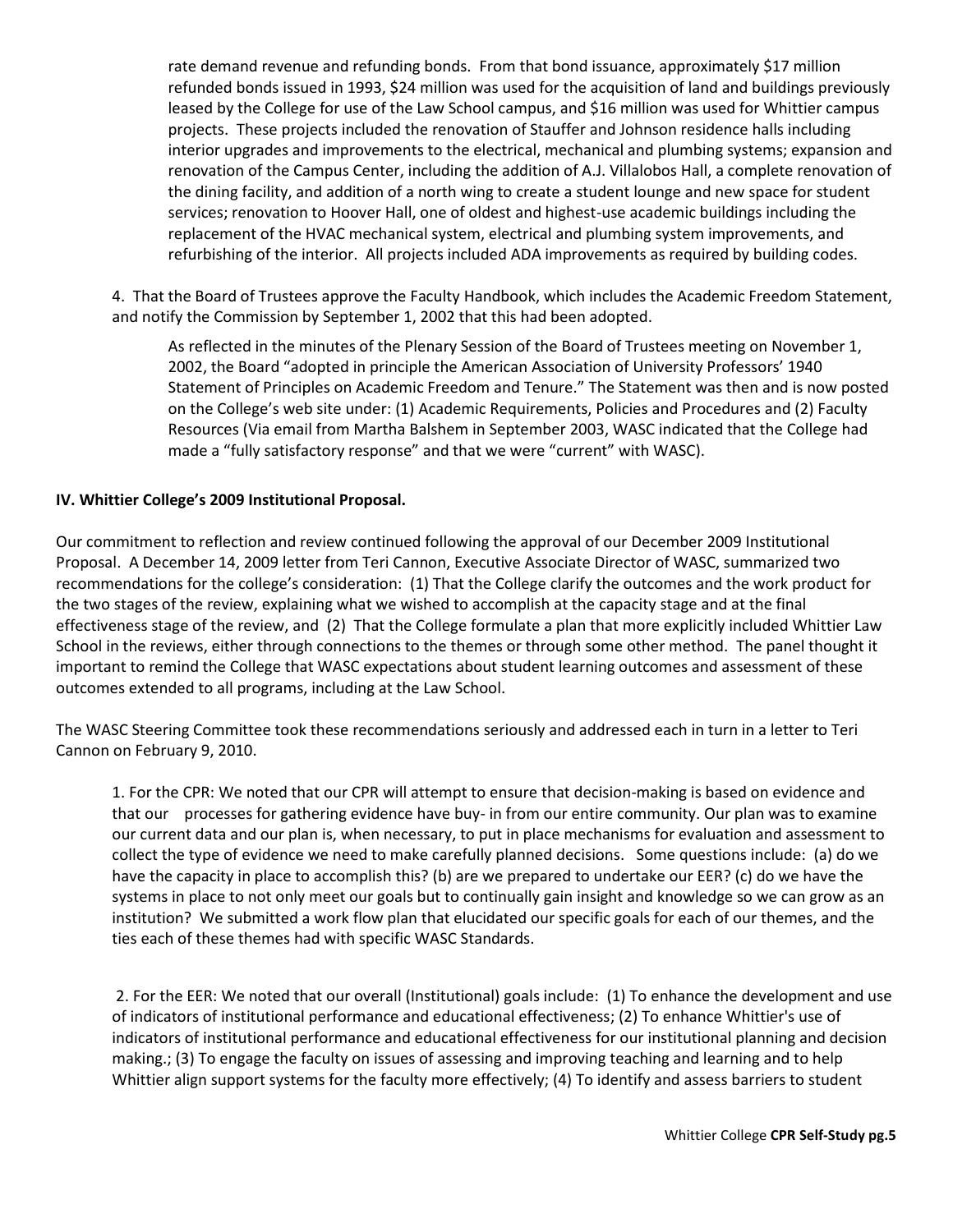success and graduation; (5) To ensure that we live up to our commitment to diversity by identifying barriers to student success; and (6) We also elucidated the goals for each of the three themes.

3. Regarding the Law School's involvement in the Review: We noted that the Whittier Law School had begun a comprehensive strategic planning process that was dovetailing with the ABA's movement towards Outcome Measures. While the ABA's measures are still at the draft stage, as of April 2011, the Whittier Law School Faculty adopted institutional student learning outcomes and will begin its assessment process in fall 2011. The Law School also adopted seven learning outcomes with the criterion to meet them (refer to Standards).

### **V. Approach to the CPR in Relation to the Institutional Proposal.**

The Capacity and Preparatory Review report continues the analysis of, and reflections on, the specific goals and research questions indentified in the Institutional Proposal for the themes of Whittier College's self-study: Essay 1 focuses on Community; Essay 2 focuses on Diversity; and Essay 3 focuses on Undergraduate Research and Scholarly Activity (URSCA). The research questions for each theme that are presented in the Institutional Proposal and in the Response to the WASC Letter are carefully addressed through research and analysis of relevant data, consultations with outside consultants, and examples of best practices at other institutions. These essays are a distillation of reports provided by our WASC Steering Committee's "Subcommittees on Themes." These theme committees, constituted by faculty with help from relevant college staff, have worked together for several years. Though they are Ad Hoc committees (i.e., not permanent faculty committees), they have often served concurrent terms on the Faculty Assessment Committee, providing a continuity of intellectual thought and admirable service. Each "Theme Sub-Committee" has been responsible for answering the research questions in the Institutional Proposal, assessing the validity of the related research hypotheses, and summarizing the extent to which Whittier College has in place the capacity to fulfill institutional goals related to these themes.

#### **VI. Evidence of Campus-Wide Engagement in the Re-accreditation Process.**

Whittier began its discussions for our next WASC review during the 2006-7 academic year. The Academic Vice President and WASC ALO, Dr. Susan Gotsch, attended a WASC workshop. To begin early planning, the Academic Vice President and ALO sent out a proposal to department chairs in the spring of 2007. She noted the need for college-wide development of a proposal, and she explained that the process was heading in the direction of a streamlined, collaborative program review process.

The planning process developed into a college-wide discussion about the nature and shape of the proposal. Service on WASC Visiting Committees and the WASC workshops proved very useful. President Herzberger demonstrated her commitment to the accreditation process with service on two WASC Visiting Review Teams (October of 2007 and March of 2009), and Dr. Gotsch served on a Visiting Team in October of 2006. The college recognized the value of the WASC conferences. In fall of 2007, the college sent the chair of the College's faculty assessment committee, the Associate Dean for the First Year Experience and Assessment, the Dean of Students, the Director of the Library to the WASC conference; in 2008 the Dean of the Faculty attended a workshop; and in 2009, the President's Executive Assistant and the Associate Dean, together with two faculty, attended another conference and workshop.

Participation in the WASC workshops led to discussions with the senior staff during the winter and spring of 2008. Based on the recommendations of the Dean of the Faculty and the team that attended the WASC meeting, the Senior Staff decided in February of 2008 to chose a Thematic, rather than a Traditional, format for reaccreditation. Following the decision by the Senior Staff, an invitation was sent to all members of the community to participate in discussions regarding the development of the topics, themes or questions that could be asked and answered as part of the WASC reaccreditation process. The first step in the process was to identify the themes and develop a proposal that described what was to be studied, how it would be studied, and why it was important to the future of the College. Specifically, groups were asked to consider the following in suggesting themes:

1. Themes should be institutionally focused;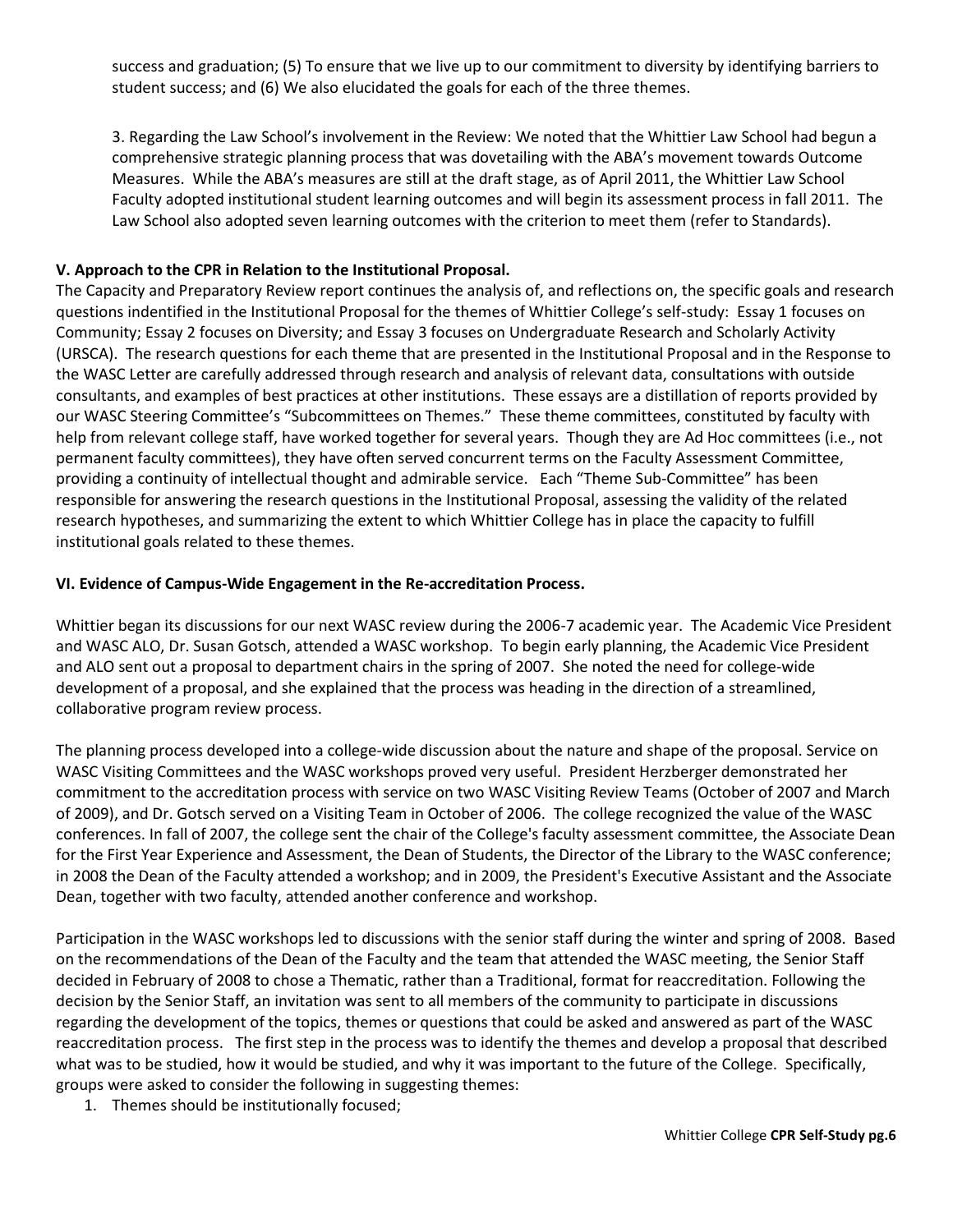- 2. Themes should cross boundaries and be interdisciplinary in nature;
- 3. Topics should be focused on things the College is already working on; things the College needs to improve, wants information on for marketing or fundraising, or think that the questions would help the institution move forward. In essence, this would provide an opportunity to look at something that was already being done at the College and would have substantial benefit for the College to analyze systematically;
- 4. New areas for examination should not be discouraged as long as those areas would help the College clarify specific issues; and
- 5. The topics should be able to be assessed in ways that are doable and useable.

Senior staff members were asked to engage their respective constituent groups to ensure broad campus input. The faculty Educational Policies Committee (EPC) served as the "clearing house" for vetting the various ideas. Feedback from various faculty groups, the Student Senate, Student Life, and departmental offices was received and summarized in March 2008. Three themes emerged as possibilities for study:

- 1. The development of *community* as it relates to the first-year experience and specific components such as livinglearning communities, declaration of major, advising, collaborative learning, faculty-staff interaction, and cocurricular engagement;
- 2. Learning through *diversity* as a key characteristic of Whittier College, the only Annapolis Group HSI, examining how well the institution is prepared to provide a good learning environment for a diverse student body by studying access, retention, institutional receptivity, and achievement in student learning and leadership;
- 3. Connections between various disciplines and experiences, specifically community-based learning and *undergraduate research*.

Based on this input, at the end of May 2008, the Faculty and Staff WASC committee developed the three themes that form the basis for the Self-Study. The College community began to formulate more explicit plans during the 2008-9 academic years. The Board of Trustees was involved in the process and informed regarding the initial foci. In November 2008, President Herzberger sent a letter to the members of Steering Committee, charging them to develop a proposal. Members were chosen from the wider college community, and included faculty, administrators, a student representative, and a liaison to the Law School. Discussions continued with the Deans Council and the Faculty Executive Committee. At its May 2009 meeting, the Board of Trustees engaged in a brief presentation about the themes as they had evolved; trustees provided some input and acknowledged that these areas of inquiry would be beneficial for the College's future.

With the arrival of the new Vice President for Academic Affairs, Charlotte Borst, who became the College's Academic Liaison Officer, the planning process continued. The structure for preparation was to have a Steering Committee chaired by a faculty member, Mike McBride. Members included the VPAA/WASC Liaison, the Chair of each Theme Committee, the Director and Associate Director of Assessment, the Chairs of each 'theme group', the Chair of the Faculty, the Associate Dean of Faculty and the Dean of Students. The Committee's for the three themes involved current standing committees that embarked on a two-year capacity analysis. The Assessment Committee was responsible for the Diversity/Culture theme, the Enrollment and Student Affairs Committee was responsible for the Community Theme, and an Ad-hoc Committee was developed for the Undergraduate Research Theme. Each group produced a report that serves as the basis for the Reflective Essay that will be submitted with our CPR. These committees will continue and have already begun their work on the EER.

With the naming of Penelope Bryan as the Dean of the Whittier Law School in 2009, the law school faculty also began to think more broadly about learning outcomes. During the 2010-2011 academic year, the Whittier Law School faculty developed and adopted seven institutional student learning outcomes (SLOs). The process began in fall 2010 with the appointment of the Experiential Learning and Assessment Strategic Planning Committee (the Committee). The Committee met multiple times to discuss fundamental institutional objectives, and then presented a draft of nine possible SLOs to the whole faculty. During the spring, the faculty discussed, refined, and ultimately finalized seven institutional SLOs, including their corresponding criteria. The faculty voted to approve the SLOs and criteria on April 21, 2011.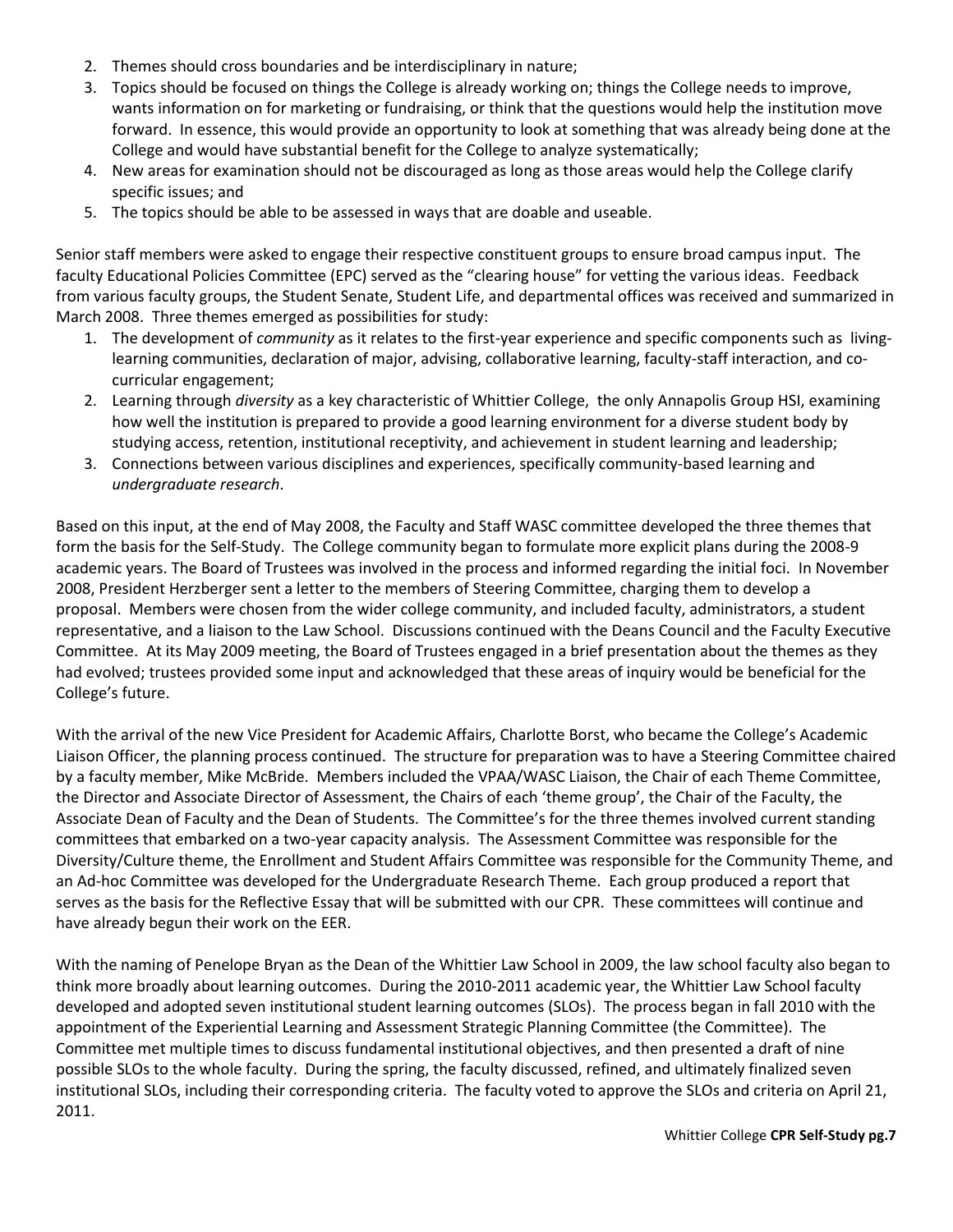Whittier College's CPR report is the result of the work of several faculty committees at both the Whittier campus and the Whittier Law School. It has been shared with and reviewed by key groups of faculty, staff and administrators. We believe firmly that Whittier College's Capacity and Preparatory Review demonstrates the following:

- 1. Whittier College "functions with clear purposes, high levels of institutional integrity, fiscal stability, and organizational structures to fulfill its purposes." (WASC's Core Commitment to Institutional Capacity).
- 2. Whittier College is prepared (and has even begun) to fulfill its obligations for the WASC Educational Effectiveness Review.

For this third phase of the reaccreditation process, Whittier will demonstrate a strong commitment to WASC's Core Commitment to Educational Effectiveness by showing that the College has identified and implemented "clear and appropriate educational objectives at the institutional and program level" and that the College employs processes of review, including the use of data, that assure our students are learning and performing at a level appropriate for the degree awarded.

As a final note, although it is traditional in Capacity and Preparatory Review reports to include in-line references to the standards and criteria for review (CFR), we have taken a different approach that is more appropriate to the structure of this analysis. Because the standards and CFRs are meant to guide the comprehensive assessment of an institution, and we are undergoing a more narrow theme-based review, we felt that merely using in-line references would not allow us to address the scope of the standards. Instead, we have included Appendix 1 where we address each standard and CFR in detail.

# **Reflective Essay 1: Community**

## **I. Introduction**

*Community* was, and is, an important value for the essentially non-hierarchical Society of Friends (see Theme Community Report). As an academic organization, Whittier certainly possesses both an intellectual and an administrative hierarchy, but we continue to place a high value on community, attempting to reach consensus where we can, fostering the development of the whole life of individuals within our community. Moreover, we are committed to the ideal that the life of the mind requires interaction with other minds. Community is also one of the "Four C's" (Liberal Education Learning Goals), in which students are expected to be part of a learning community that introduce the idea of building connections across disciplines, as well as the importance of interdisciplinary approaches to understanding the world.

In the last five years, we have put substantial resources into a First-Year program to address student experiences, as well as learning and retention issues, believing that the sooner students find a niche in the institution, both academically and socially, the more successful their identification with the institution and its mission will be. Student retention has been a concern for the institution for many reasons, including financial, social, moral and societal. What we want to understand during this reaccreditation process is why we lose almost 20% of our students between the first and second years, and then almost another 15% of students between the second and third years, and the factors within our control and capability to address.

Whittier's fall-to-fall retention of first-year students is a long-standing concern. Our current rate fluctuates in the low 80% range, an improvement from a significant decline that took place during much of the 1990s. Although we would very much like to improve retention rates, and hence graduation rates, our consultant, Dr. Darnell Cole from the University of Southern California, has told us that we do an excellent job considering the demographics of our incoming student population and when compared to other Hispanic serving institutions (see also Rising to the Challenge: Hispanic College Graduation Rates as a National Priority, 2010). We know that there is a strong correlation between retention and the academic quintile of incoming students, and this is, in turn, related to our financial aid policies. (Academic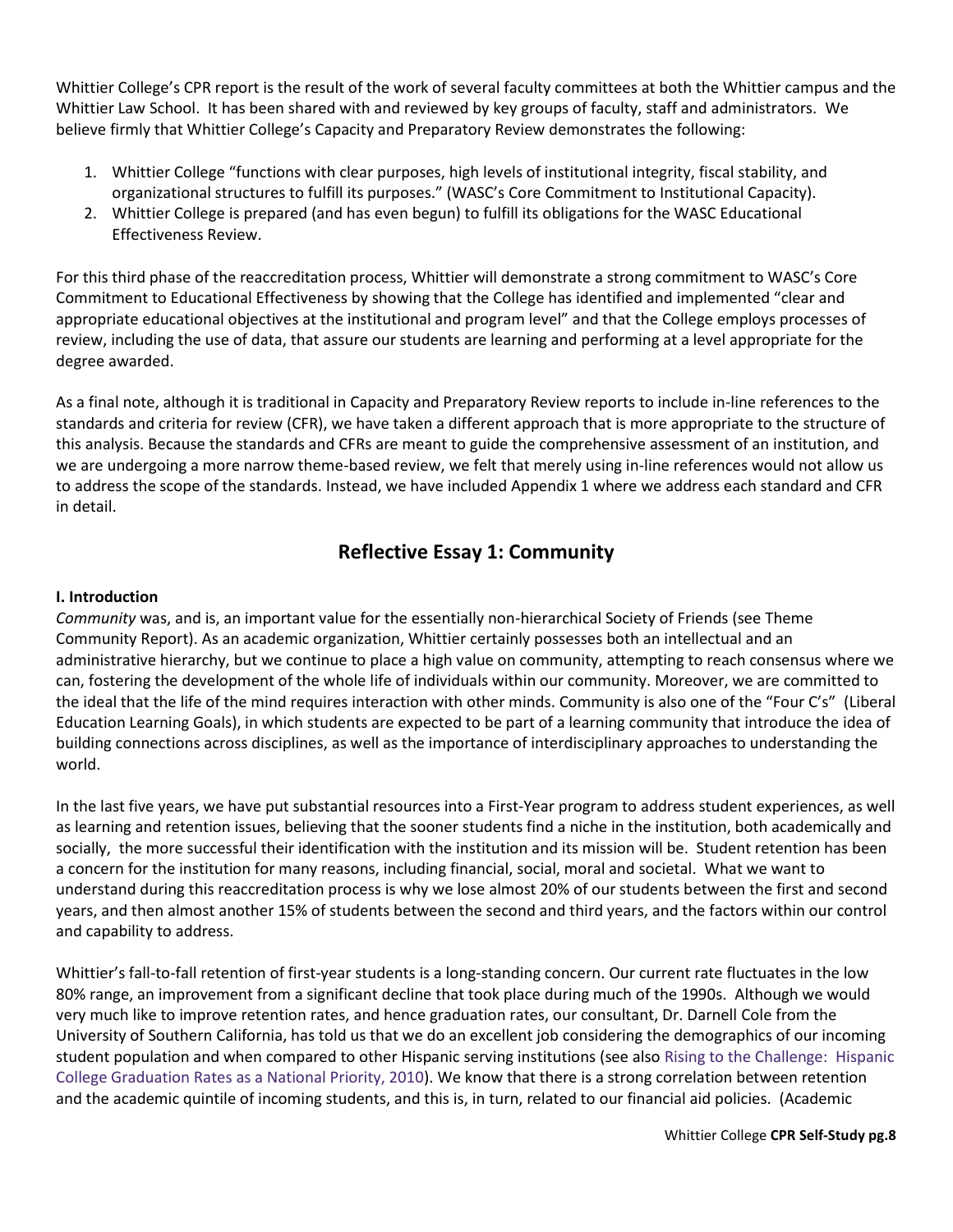quintiles are formulated on using SAT scores and high school grade point average.) Financial aid packaging is based on quintile, with the better-prepared students receiving better aid packages. Clearly, then, our financial aid policies potentially affect retention, but it is also clear that, independent of aid, better-prepared students do better academically.

Our analysis of the retention data confirms that we lose students who are less academically prepared and those who incur more financial burden to attend college. This contributes to a large proportion of our first and second year attrition (see Figure 1.1). Securing more financial aid through fund-raising from individuals, corporations, and foundations is an ongoing activity and will be a priority in our upcoming campaign.

As a Hispanic-Serving Institution, we are very cognizant of the diversity of our student body, and we are particularly interested in the success of our Latino students. Retention for first-year students from a variety of racial and ethnic groups since 2005 is as follows:

| Table 1. 1. Retention data |       |       |       |       |       |  |  |  |
|----------------------------|-------|-------|-------|-------|-------|--|--|--|
|                            | 05-06 | 06-07 | 08-09 | 09-10 |       |  |  |  |
| Asian/Pacific Islander     | 75.0% | 87.5% | 90.9% | 73.5% | 89.7% |  |  |  |
| International              | 77.8% | 50.0% | 72.7% | 83.3% | 75.9% |  |  |  |
| African American           | 66.7% | 50.0% | 84.6% | 88.2% | 48.0% |  |  |  |
| Hispanic                   | 77.5% | 81.6% | 78.3% | 82.1% | 94.0% |  |  |  |
| <b>Native American</b>     | 100%  | 66.7% | 100%  | 60.0% | 100%  |  |  |  |
| White, Non-Hispanic        | 69.0% | 78.0% | 80.5% | 80.2% | 78.2% |  |  |  |
| Other/Unknown              | 67.2% | 79.3% | 69.2% | 74.7% | 75.6% |  |  |  |

The data shows an improved retention rate, but we are most excited about our ability to retain our Hispanic population at the same rate as our majority population (See Table 1.1 above). The percentages for other racial/ethnic groups vary substantially over the years due to their low numbers. However, we remain concerned about the retention of our African-American population, and a further breakdown of the data has pointed our attention to the retention of African-American men.

Our approach to the study of student success was to examine student attitudes, practices and academic performance. We know from the research that certain attitudes and practices lead to student success. When these positive attitudes and practices are present they lead to better academic performance, improved graduate rates and overall learning. When students are academically engaged, socially integrated, and have an affiliation with the college, their chances of staying at the institution greatly improve (Pascarella & Terenzini, 2005). Thus, our study examined the presence and the degree to which these factors existed. As a small private college committed to a personalized and meaningful education, Whittier has many student focused practices already in place. Since the mid-1980s, the Writing Program has been taught by faculty from throughout the college. As a part of our curriculum revision of 2005, we instituted "linked courses" in which all students in a particular freshman writing section were co-enrolled in a second course, generally a course with some intellectual link to the writing section. Additionally, the student's faculty mentor (first-year advisor) is the instructor in one of the two courses. More recently, in 2006, we added the "living" component to the link, so that all students in a particular link live near each other in the residence halls. (Commuter students have access to the hall in which their group lives.) This arrangement has led to significant academic interaction among students in an LLC. There have been other incremental changes based on the results of our systematic assessment (see WC First Year Programs 2005-2011). These include the implementation of an early alert program in 2008; a change to the academic status policy to include Academic Recovery Programs for students on probation; the establishment of a Center for Advising and Academic Success; the hiring of a First Year Dean. The College would now like to know: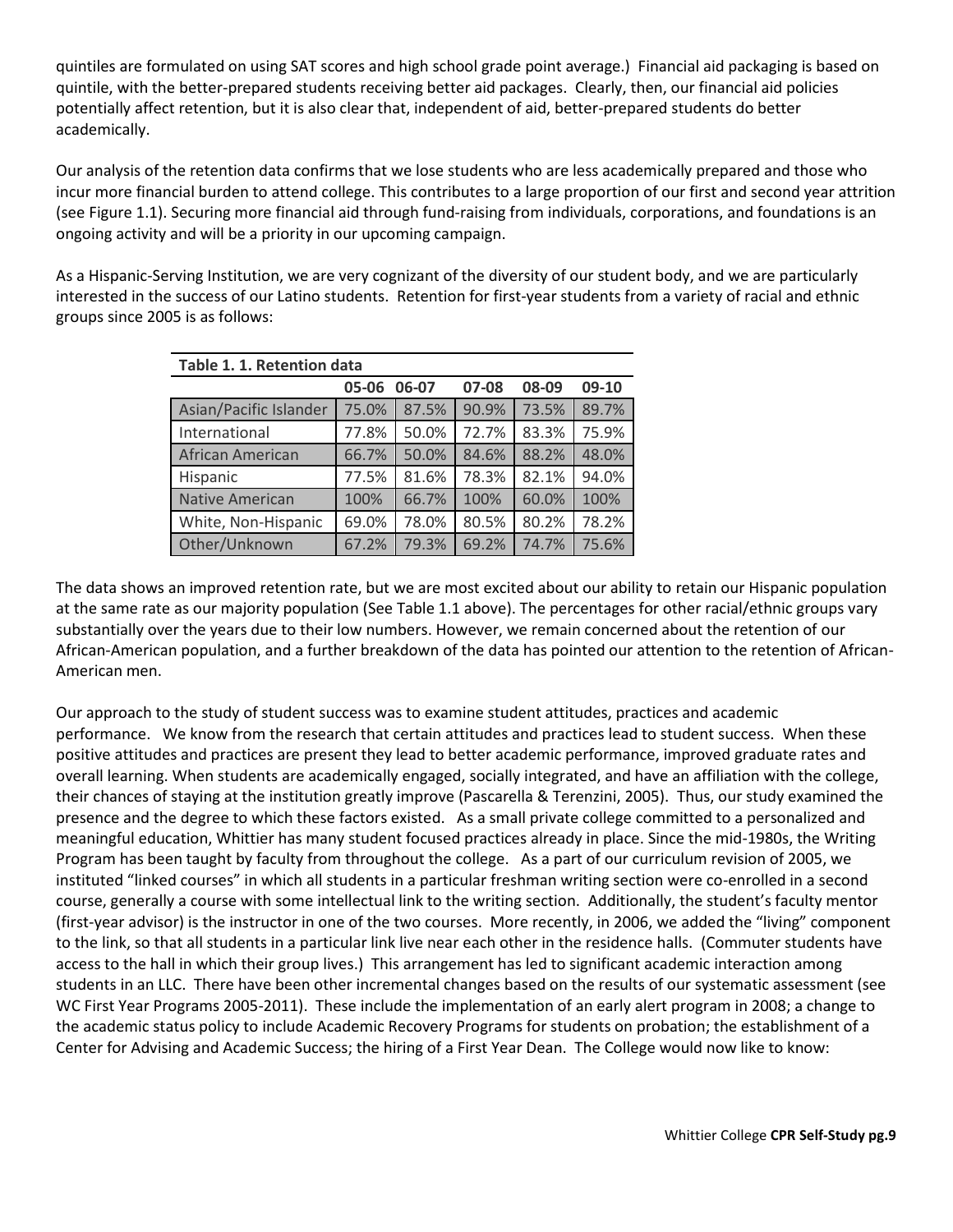## **Research Questions for Community**

## **A. Academic**

**Primary Objective:** *Academic Engagement, Faculty-Student Relationships, Peer Relationships (Academic in Nature)*

- 1. Are students academically engaged? How and when does this develop?
- 2. Are students forming positive academic relationships?
- 3. How are academic engagement and relationships related to retention? First year? Beyond first-year?

# **B. Broader Community**

# **Primary Objective:** *Institutional Affiliation*

1. What role does the broader Whittier College Community play in developing students' institutional affiliation at Whittier?

2. How is institutional affiliation related to retention? First year? Beyond first year?

# **C. Co-Curricular**

# **Primary Objective:** *Peer Relationships, Institutional Affiliation*

- 1. What are the characteristics of positive peer communities?
- 2. Are students developing positive peer communities and institutional affiliation at Whittier?
- 3. How do students' communities relate to retention?

# **Our goals for Community:**

- 1. After completing freshman writing and the class it is linked to, students should develop an understanding of, and competency in, the use of signs and symbols to construct, create, perceive, and communicate meaning.
- 2. Students will engage in the academic, social and co-curricular aspects of the college community.
- 3. Students will develop the skills, attitudes and dispositions to be successful college students and an educated community member.
- 4. Students will grow intellectually, personally and interpersonally.

# **II. Process and Capacity First-Year Programs**

In 2006 we began a capacity study that collected students' perspective of their first-year experience, then carefully and comprehensively looked at many parallel aspects of our first to second year and second-to-third year retention rates. Our findings include:

- **Engagement** Positive findings: students describe their strong positive relationship with faculty; the majority of our first year students report their classes are active and student focused; our students report they "value diversity and experience rich diversity experiences." Negative findings: Wabash results show that student academic motivation decreased from the fall to spring of their first year; fortunately by sophomore year it rises slowly, increasing incrementally until the senior year; students are not studying to the degree their faculty expects and a percentage of students are not coming prepared to class. These findings were in line with the schools we benchmark with but we still consider them as areas of growth.
- **Retention** Positive: retention has increased since 2006 and has stayed relatively stable for the last six years. We retain our Hispanic population at the same or at higher rate than our majority population. Negative: the first-to-second year fall-to-fall cohort loses at least 18% of our students, and this cohort's population drops another 10 to 15% the following year. Analysis: trends show we lose more students in our higher quintiles (lower academic preparation groups); men are not retained at the same rates as women; students who deposit late are more likely to do poorly academically.

We have also been tracking sophomore-to-junior retention very closely. Looking only at those students who actually return as sophomores, an average of 88% return as juniors. As Figure 1.2 shows, sophomore retention rates have improved in recent years, coinciding with both the introduction of our new curriculum in fall 2005 and our explicit retention efforts aimed at sophomores. As with our examination of first-year students, we have also broken our analysis of sophomore-junior retention down into various subcategories (gender, race/ethnicity, academic preparation,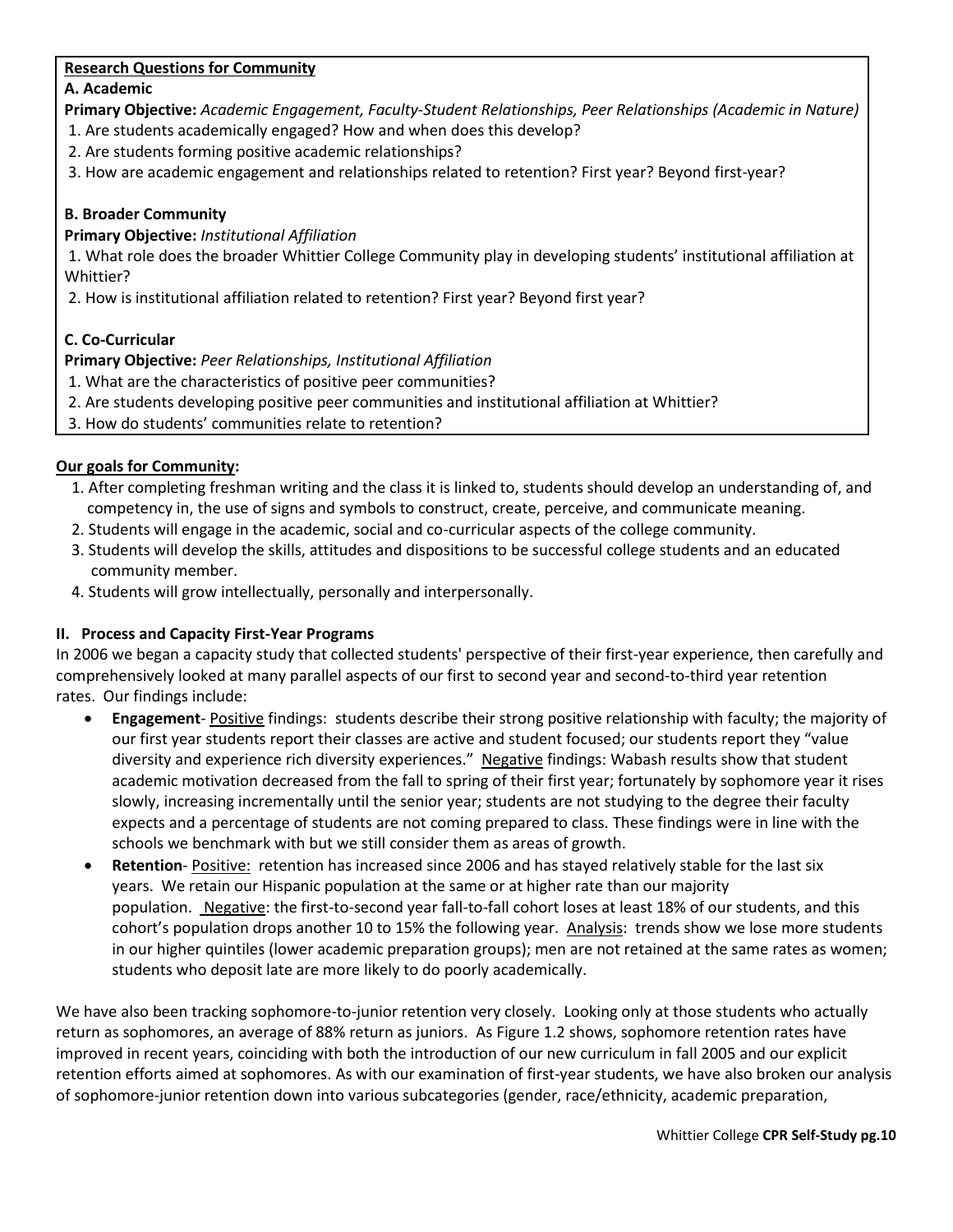etc.). Perhaps not surprisingly, in all cases, the differing rates among these subcategories mirror those for first-year students.

# **III. A Review of Community at Whittier College—Research Questions and Learning Outcomes.**

## **A. Academic Engagement and Social Integration**

## **Question A.1. Are students academically engaged? How and when does this develop?**

The data on Academic Engagement and Challenge show that instruction at Whittier is active and challenging. *Academic Challenge:* The results from the National Survey on Student Engagement (NSSE) indicates that Whittier students read and write more (both more and longer papers) than students at our peer institutions. They are also asked to do less memorization and more higher-order thinking, such as analyzing and synthesizing, than students at peer institutions, and are more likely to collaborate on projects in class. Whittier College students report experiencing high academic challenge on college-constructed surveys (First Year Community Survey) and NSSE specific questions. Whittier students score higher on the number of assigned textbooks [1], number of assigned papers requiring 5 pages or lower, and number of assigned papers requiring 5-19 pages.[2] In addition, Whittier's first years and seniors both report doing more reading and writing than students in peer institutions nationwide. The Wabash Study of Liberal Arts Education (2006 student cohort) reported that Whittier College students were more challenged academically than students at small colleges (see Theme Community Report).

Using a college-developed instrument, the assessment of our first year Writing Program (2008, 2009, 2010) has entailed a review of a small, random sampling (15-20%) of first year students represented with two papers each) of papers from first year writing seminars. Evaluators found that most students demonstrated general mastery of the conventions of written English and basic composition skills, while exercising critical thinking skills such as analysis and synthesis. Comparison scores on early and late papers show that students have generally improved in each area over the course of the semester.

*Active Pedagogies:* Whittier College is effectively engaging students in active classroom pedagogies. This is indicated by Whittier 2008 NSSE responses that were higher than other institutions on the item "worked on projects during class."[3] *A*dditionally, Whittier students see themselves as doing less memorizing but more analyzing and synthesizing. [4] The First Year Community Survey (Theme Community Report; FYCS Comparison Report) also indicates that students worked harder than they thought they would have to, and shows that students perceive faculty as well-organized, well-prepared for classes, and in command of course material. They also give faculty high marks for clarity of explanation.

### **Question A.2. Are students forming positive academic relationships?**

Positive interactions with faculty members and peers can lead to improved degrees of educational attainment, student persistence and student satisfaction. Specific faculty behaviors and attitudes can have an effect on student retention. Some of these behaviors include being supportive of students' learning, communicating caring, and providing timely feedback (Kuh, 2005). Studies of faculty-student interactions found that both formal and informal interactions enhanced student learning, and that course related interactions were positively associated with academic engagement. Informal contact with faculty was also found to be beneficial. Faculty-student interactions were linked with intellectual growth, growth in autonomy and independence, improved interpersonal skills; they also strengthened bonds between the student and the institution, resulting in higher levels of persistence.

As Kuh's work has demonstrated, the type and quality of student interactions with faculty and peers are important. Thus, we studied the relational dimensions of the First Year Program. When examined from an academic engagement and involvement perspective, the data demonstrated rich, supportive academic relationships. The First-Year Community Study survey results from 2007, 2008 and 2009 overwhelming reported that students believed they had a positive relationship with their faculty mentors. Between 80 and 90% of all comments made when asked to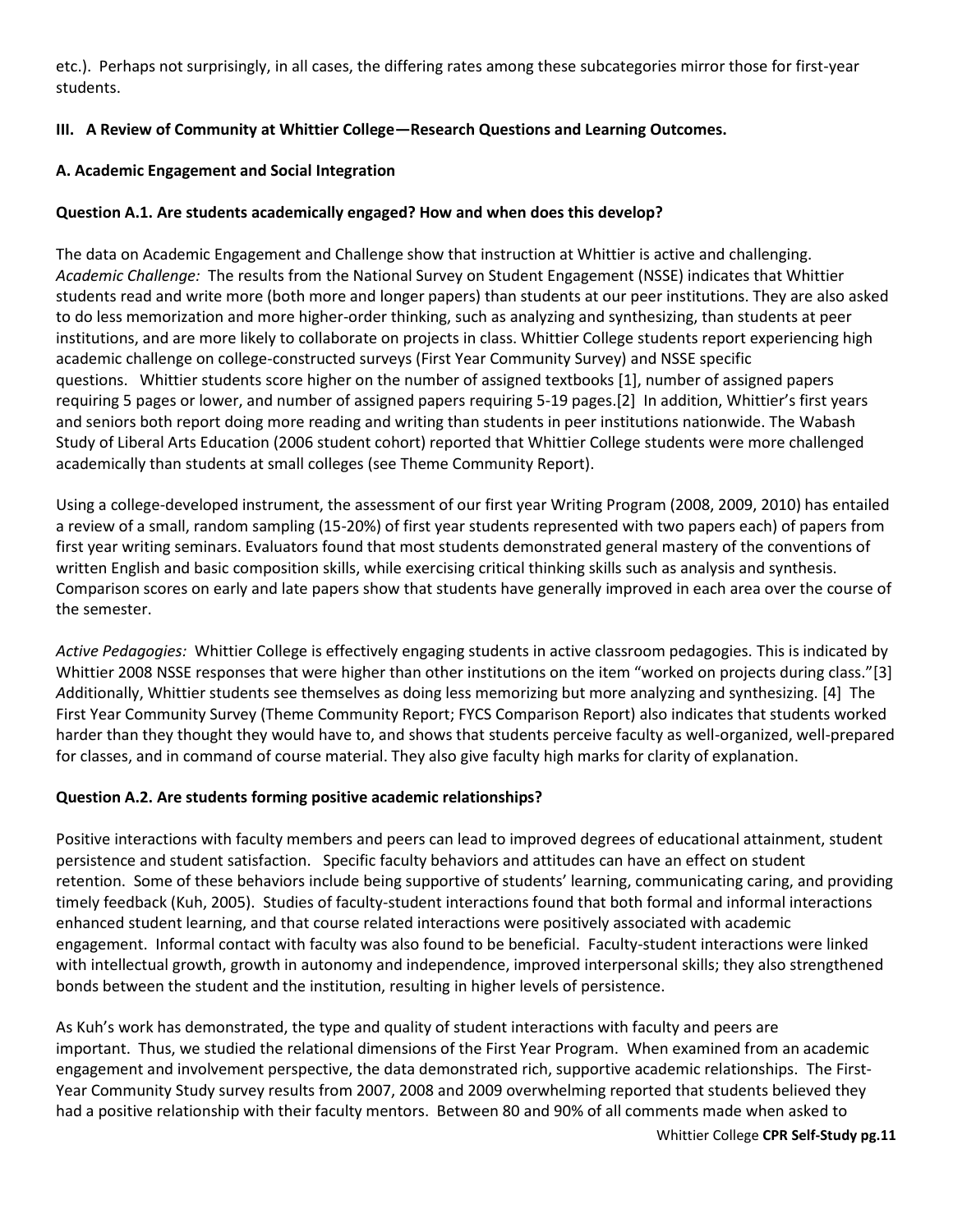describe the relationship were positive. The students described their faculty mentor as being easy to talk to and helpful with their transition to college (see FYCS Comparison Report).[5] A Whittier College Faculty Survey was developed to evaluate academic programs that had been implemented over the past five years, including orientation, first year programs, undergraduate research and liberal education. The survey looked at how all the programs developed facultystudent relationships.[9] The findings for first year programs reported that First Year Orientation is 61.4% effective at developing faculty-student relationships, First Year Writing Links are 60% effective, First Year Mentoring is 59.5% effective, and our Peer Mentoring is somewhat effective (50%) at developing faculty-student and student to student relationships.

Results from our participation in the Wabash Study of Liberal Arts Education confirmed the results gathered from our inhouse instruments.[6] After the first year of college, Whittier College students scored about the same as students from other small institutions (WC 73.1, others 73.2); but after four years, our seniors scored higher (80.9) than other small institutions scored (78.2). Students described faculty as wanting to work with students to ensure student success and reach academic goals, and they rated academic advising highly.[7]

Other national survey data confirms the strong satisfaction Whittier College students had with their faculty mentors. NSSE senior survey (2005-2008) showed even higher percentages than the Wabash Study on these questions (between 80-90%). HEDS Survey results (2006-2010) reported that 60-70% of our senior students chose the highest level of student satisfaction (4 out of 4) on faculty availability outside of class. Furthermore, in the 2008 NSSE study, students (freshman and seniors) scored their relationships with faculty at a 5.9 out of 7 scale[.\[8\]](https://whittier.compliance-assist.com/Accreditation/#_ftn9) This relationship is a true strength of our freshman experience.

# **Question A3. How is academic engagement and relationships related to retention? First year? Beyond first year?**

The data revealed that the majority of first-semester students built strong academic relationships with their faculty mentors. They met with them both in and out of class, were engaged in discussions about their academic performance, and believed that faculty members were approachable and caring, yet had high expectations for them. Specifically, the HEDS senior survey (2006-2010) reported a 60-70% level of satisfaction (generally to very satisfied) with first year advising, major advising, faculty availability outside of class, and student interactions with faculty. The Faculty Survey reports a 60% effectiveness level with first year orientation, first year writing, and first year mentoring. Whittier can be confident that first year students are building strong academic relationships.

### **B. The Role of the Broader Community--***Institutional Affiliation*

**Question B.1. The role of the larger Whittier College community in developing students' institutional affiliation?**  Whittier receives high marks for institutional commitment to student success. Quantitative and qualitative data show a positive trend in students' opinions of the greater Whittier College community and its commitment to their well being. Both our NSSE survey data and our in-house First-Year Community Survey afford us the opportunity to capture opinions of recently enrolled students as well as those of students who are about to graduate, enabling us to see how opinions develop over time. In NSSE 2007, when students, were asked how they evaluated their entire educational experience, our freshmen scored lower than overall NSSE but higher than Carnegie Peers. Our seniors, on the other hand, scored considerably higher than all comparison groups.[10] By 2008, First Year students scored higher than the Carnegie Peers and the overall NSSE cohort; and seniors, once again, scored higher than Carnegie Peers and the overall NSSE cohort.[11]

The spring 2008 FYCS Survey, in which students were asked if they planned on staying and completing their degree at Whittier, provided additional evidence that Whittier College students are satisfied with their overall experience. On this survey, 59.6% reported a 4 out of 4 chance (or an excellent chance) they would be completing a degree at Whittier, and 23.6% reported a 3 out of 4 (or a good chance) they would complete a degree from Whittier.

In addition to positive feedback regarding overall satisfaction, the College gathered data regarding specific programs intended to support students academically, administratively, and with their extra-curricular activities. When asked on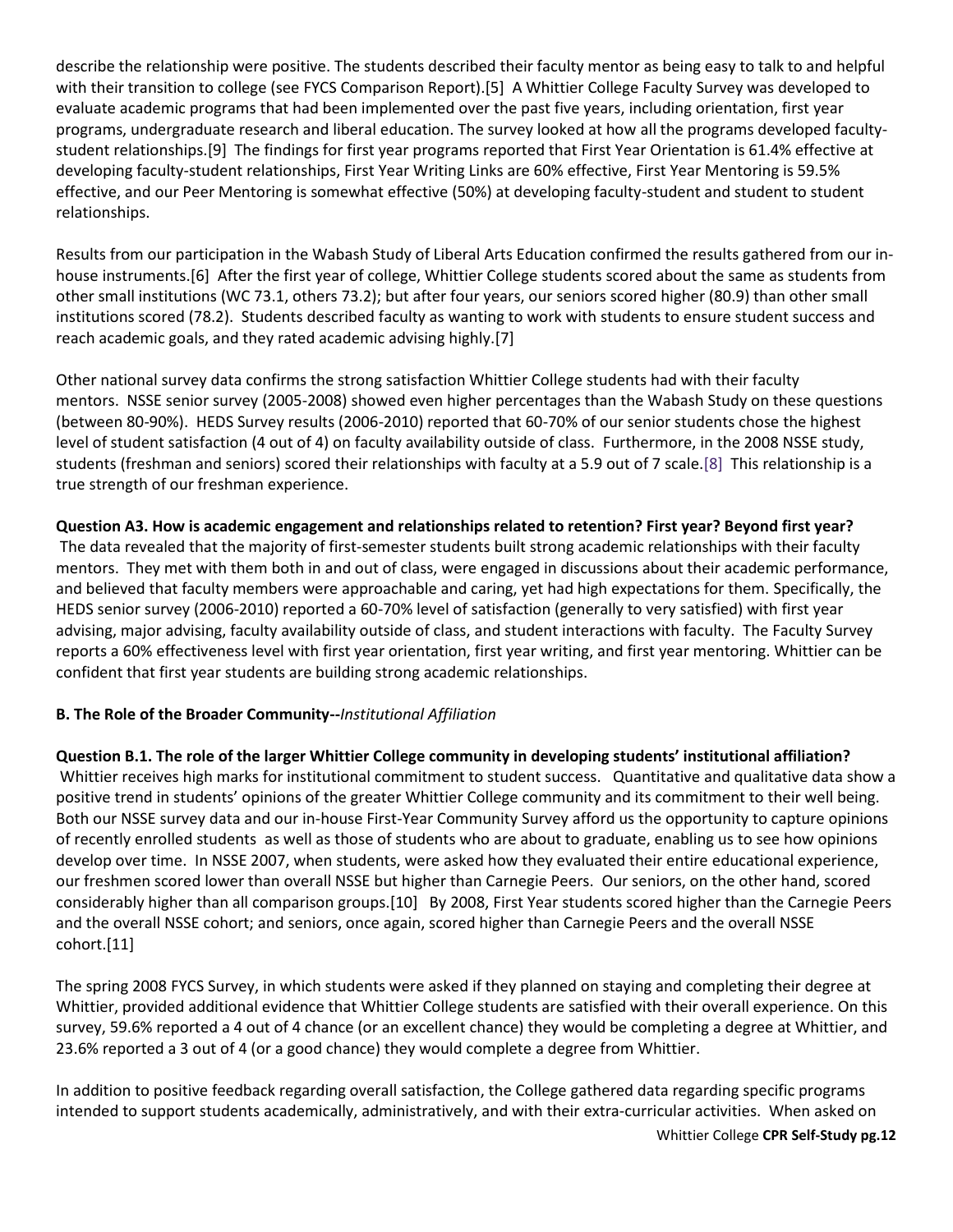the NSSE 2007 survey if the institution provided students with the support they needed to succeed academically, Whittier College First Year students scored higher than the Carnegie Peers and the overall NSSE cohort for both freshmen and seniors. In 2008 Whittier freshmen and seniors scored higher than both comparison groups, and all scores were statistically significant.[12] On the NSSE Survey freshmen and seniors are asked, "To what extent does the College help you cope with non-academic responsibilities (work, family, etc.)?" In both the 2007 and the 2008 NSSE survey, students scored Whittier College much higher than the Carnegie Peers and the overall NSSE cohort[.\[13\]](https://whittier.compliance-assist.com/Accreditation/#_ftn14) The fall 2007 Whittier College's Community Survey also asked students about the helpfulness of different nonacademic departments. Students overwhelmingly (80-90+ percent) reported "yes," they were satisfied with the services provided by Admissions, Financial Aid, the Business Office, and the Office of the Registrar. The lowest marks are to be found on computer use, an issue that is being addressed.

## **Question B. 2. How is institutional affiliation related to retention? First year? Beyond first year?**

The data we have available with which to address these questions lack direct correlations since the surveys are anonymous. We can draw conclusions based on trends and what the research tells us. Measuring institutional affiliation by looking at student satisfaction regarding the nonacademic college offices is one way to understand our question. In this category (what we term "the broader Whittier community"), we included Admission, Financial Aid, the Business Office, and the Office of the Registrar. The first and the last of these are offices that first year students rely on heavily in finding and settling into their places at Whittier College, and in each case over 90% of the students queried found the staff in these offices to be helpful. The numbers for the other two offices were in the mid-80s, a difference likely attributable to the financial aspects of college life that these offices control. In current economic times, money can be a large, and not necessarily pleasant, aspect of our students' experience. These high levels of student satisfaction correlate with the fact that 84% of students asked in the spring of 2008 of the chance that they would stay at Whittier College to finish their undergraduate studies chose either good (23.6%) or excellent (59.6%). Of course, this question measures intention rather than actual retention; but nevertheless, it is promising that we have high numbers of students who are happy with those nonacademic offices and a roughly similar number of students who intend to stay at Whittier College for their full four years.

Cultural diversity and interaction amongst diverse groups of students (analyzed in Essay 2) is another way we've chosen to consider this relationship. We feel that it is reasonable to conclude that if students are engaging in significant amounts of intergroup interaction, it suggests that they are affiliating with one another based on their identities as Whittier College students. One NSSE question asks if the "institution encouraged contact among students from different economic, social, racial and ethnic backgrounds." Our freshmen and seniors scored higher than both comparison groups (overall NSSE and Carnegie Peers) in 2007 and 2008. The freshman and senior scores were both statistically significant for 2007 and 2008.[14] Our numbers for seniors were higher than for first year students, whereas everyone else's were lower, which may imply that Whittier is finding success in encouraging intergroup interaction and contact across traditional groups. This affiliation with the broad community may assist in encouraging students to stay at Whittier.

The Wabash Study, conducted with our incoming freshman class (2006 cohort), produces results that helped us see how the level of our students' engagement in good practices changed over four years at our school compared with students at the other 19 small institutions. The results showed that our students recorded higher levels of good practice after four years at Whittier College (see Theme Community Report, Question A.1).

### **C. Co-Curricular--Primary Objective:** *Peer Relationships, Institutional Affiliation*

**Question C.1. What are the characteristics of positive peer communities? Question C.2. Are students developing positive peer communities and institutional affiliation? Question C.3. How do student communities relate to retention?** 

Student engagement in higher education represents the amount of time students put into their academic work, but also how an institution is organized to provide purposeful activities that contribute to student success (persistence, satisfaction, learning, and graduation). Higher education has long recognized the importance of student engagement,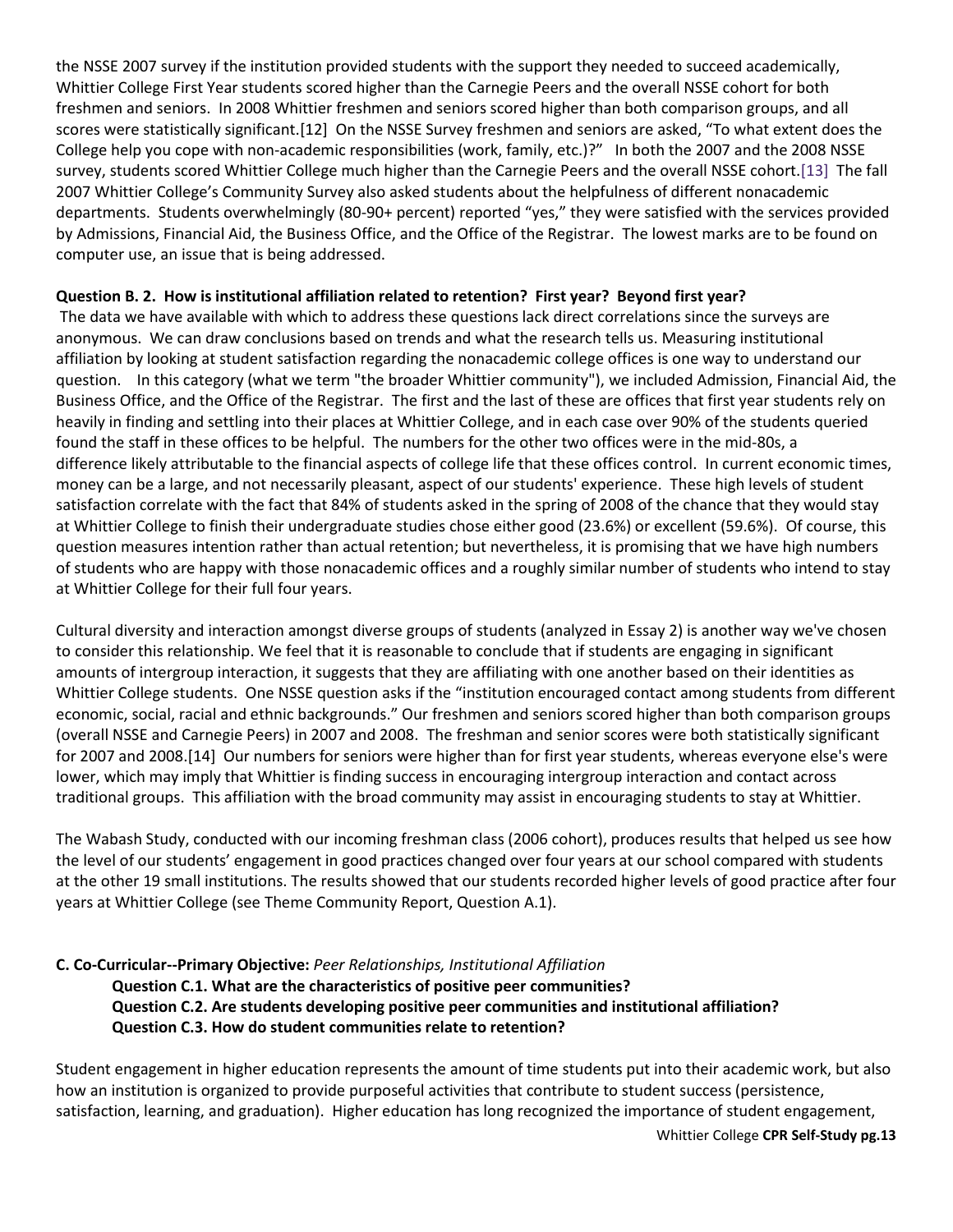the development of positive peer relationships and institutional affiliation in contributing to student success)[.\[15\]](https://whittier.compliance-assist.com/Accreditation/#_ftn16) Students enter an institution with a set of expectations about the college experience; and ultimately this influences their behavior, which affects not only their academic performance, but also their social adjustment to the college experience[.\[16\]](https://whittier.compliance-assist.com/Accreditation/#_ftn17)

At Whittier College, the expectation for student involvement is high. Described as a meeting place that brings together people, ideas, traditions, and experiences, the College seeks to connect those experiences in the formation of a strong sense of community. The goals for community stress not only the development of academic engagement, but also social engagement through participation in college activities, traditions and rituals known to solidify institutional affiliation, development of friendships, and a commitment on the part of the College to student success and fair and equal treatment (Whittier College Liberal Education Program Community; Mission Statement, 2010).

Data collected through the Community Assessment Scale (CAS) were used to understand Whittier College's sense of positive peer communities through peer relationships and institutional affiliation as demonstrated through friendships, clubs, organizations, societies, athletics, Cultural Center programming, student activities, and music/theater performances. [17] All Whittier College students were invited to participate by identifying their primary community and then completing the survey. Eighteen percent (n=268) of the student population completed the survey during spring 2010. Nineteen percent were first-year, 26% sophomores, 21% juniors, and 35% seniors. Data demonstrated that, for each of the six principles and overall for their experience at Whittier College, students living in the residence halls, participating in athletics, clubs and organizations, music/choir, societies, or theater articulated "moderately strong" to " very strong" communities. Data were analyzed by specific demographic groups: gender, ethnicity, resident and commuter. Data were analyzed using ANOVA by testing to find the difference among nine primary communities and their six principles of community scores. The analysis showed that three of six principles of community were statistically significant, but only a few scores within those categories between communities were significant. The statistically significant principles were "caring, purposeful and celebratory."

Students graduating from the College participate in the annual HEDS survey, which measures a variety of experiences engaged in while at school. Data from graduates of the Class of 2005 through 2008 indicate high levels of participation in a variety of co-curricular communities including student government, religious groups, politics clubs, social fraternities, performing arts, intercollegiate athletics, newspaper, magazines, campus media, social action groups, cultural groups, volunteer service, and faculty research. Although it is not possible from our data to determine whether a few students participated in many co-curricular activities or if many students participated in fewer activities, the level of participation in co-curricular activities is impressive across all four years (See Theme Community Report).

NSSE data enabled us to look at specific behaviors associated with participation in the co-curriculum and the positive peer communities that result. In the 2008 NSSE survey, when students were asked about serious conversations with students who are from a different race or ethnicity than their own, Whittier first-year students and seniors scored higher than peers at other schools. These differences were also apparent in questions about conversations with students of different religious, personal or political values or opinions, and trying to understand someone else's views by imagining how an issue looked from his/her perspective.[18]

Other indicators of students establishing positive peer communities and institutional affiliation can be drawn from the 2008 data. Both first-year and seniors rate their relationships with others at Whittier on the supportive end.[19] Whittier students spend a good amount of time during the week participating in co-curricular activities (organizations, student government, fraternity or sorority, sports, etc.), with an average of six to ten hours per week engaged in these types of activities.[20] These data suggest that students are involved in numerous campus groups, which can further develop their institutional affiliation.

The Residential Life Department regularly assesses the quality of programs and services offered. The 2007 survey on "a Quality of Life" focused on the role campus housing plays in fostering community. Specifically, we wanted to identify those behaviors that distract from or enhance the ability of students to study, sleep, engage in behaviors that promote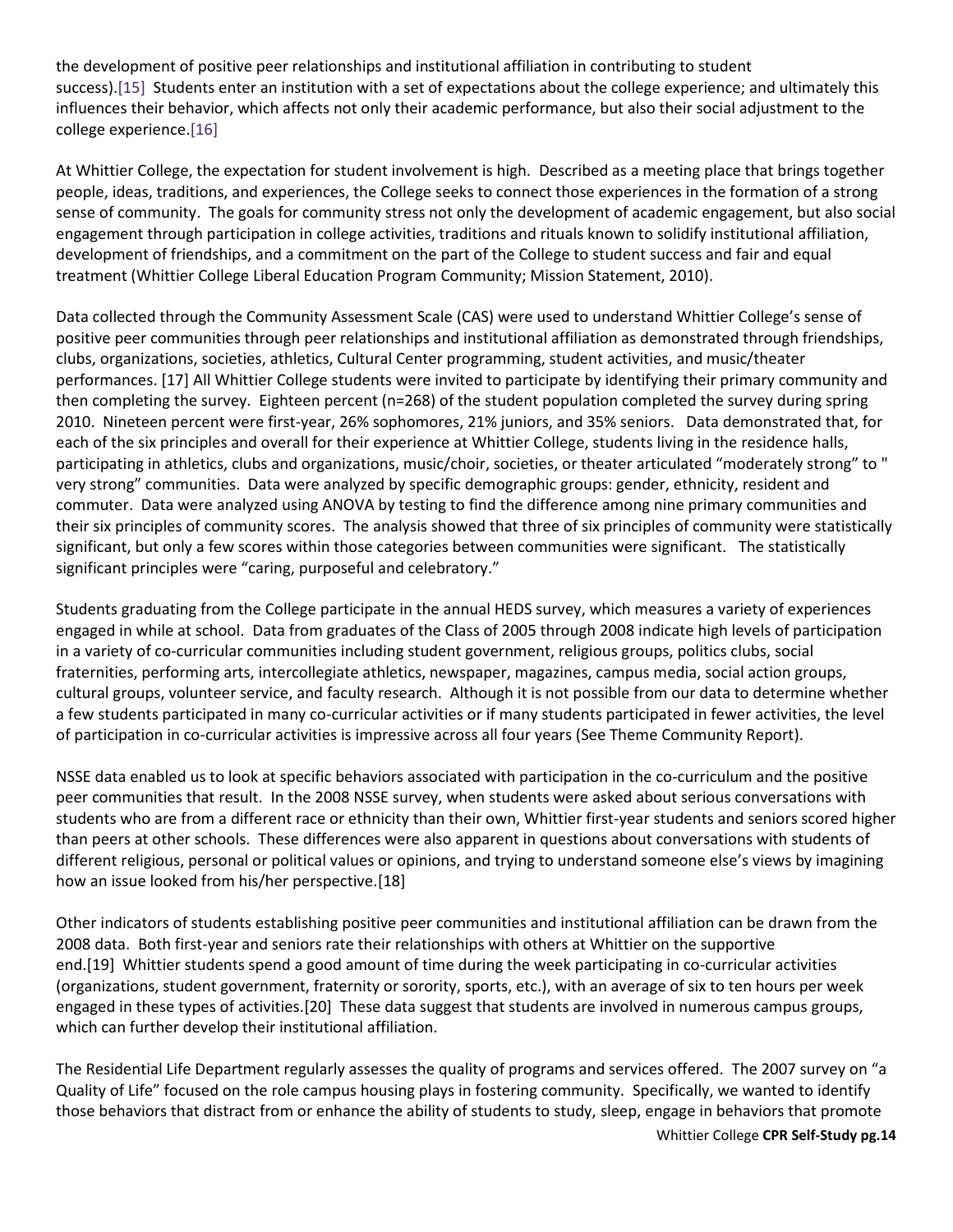respect and understanding, and follow policies that support health and safety of residents and the building. Students responded supportively to such behaviors as "Relationships among people on my floor are generally positive"; "My floor follows the community norms we developed," "Resident Hall Association provides meaningful program in the residence halls"; and "The programs I have attended in my residence hall have been worthwhile"; "I have learned to resolve conflict." Identified issues related to roommate conflicts, noise, and visitation have been addressed through the implementation of a formalized roommate agreement exercise completed by all roommates at the beginning of the academic year and through the development of community standards/norms for each floor.

New first-year students register for two linked classes, one of which serves as their freshman writing course. As part of these links, students are assigned to residence halls based on the course selection. This intentional assignment is designed to foster the development of community outside the classroom through informal interactions, formal programming, and community engagement in academics. As part of this arrangement, commuter students are given access to the residence halls. According to the First Year Community Survey, the majority of students describe their overall relationship with their Living Learning Community classmates as good or positive. [21] In additional 63.1% (fall 08) of first year students said that their peer mentor was helpful with their overall transition to college. To enhance the ability of peer mentors to be effective in their role, all new peer mentors must enroll in a one credit course which explores the role of peer mentors in new student development and strategies to engage new students.

The NASPA/Student Voice Benchmarking project provided insight into the role that orientation plays in developing positive peer communities and commitment to the institution. Benchmarked against 89 other institutions and 29,000 respondents, this instrument provided information about new student orientation, the quality of the experiences provided, and areas needing improvement

## **Practical Application of Findings for Community and the Educational Effectiveness Review**

Our findings examining our first year programs and how they influence the student experience were overall very positive. Students are actively engaged in their academics. Many students are engaged in co-curricular communities, such as clubs, societies, and athletics. In addition, students are developing positive peer communities and institutional affiliation as demonstrated by their positive experiences in various peer groups and/or living learning communities and by the College's generally high retention rates. Our assessment of the first year experience began in 2006 when we implemented many of these new programs. The assessments and data guided us in our further programming. We implemented many changes over the past five years including discontinuing our linked first year classes in the second semester, developing a peer mentor program, changing orientation from five days to eventually three days and revising our program for both provisional and probationary students.

Most recently we made some major changes to our "probationary" student first year program. After both retention analysis and qualitative data collection we decided to move away from providing this group with a remedial writing course in their first semester. Students in this group reported feeling "tracked" and embarrassed by their status and their retention (and their GPA) remained much lower than the general population (60+ %). This year we will be placing our provisional students in the Freshman-Linked courses and require that they take an additional writing lab for 3 credits. They will also be required to participate in an academic support program developed to meet each students' individual academic needs through the Center for Advising and Academic Success. This program will be closely monitored and re-evaluated for its success as well as areas that may need further development. This example demonstrates how assessment has guided us through our program development leading to consistent improvements in student success. Please refer to WC First Year Programs 2005-2011 for a list of changes that have occurred to the first year experience based on assessment and data collection.

### **Conclusion**

Community is an important value for Whittier College, and its value is reflected in our curriculum and in our co-curricular practices. Thus, retention, or conversely, trying to understand why students leave our community, is the focus of this reflective essay. We now feel that we have the capacity to study this issue. We have been collecting and carefully analyzing retention and student engagement data since 2006. Our data have comprised large scale analyses such as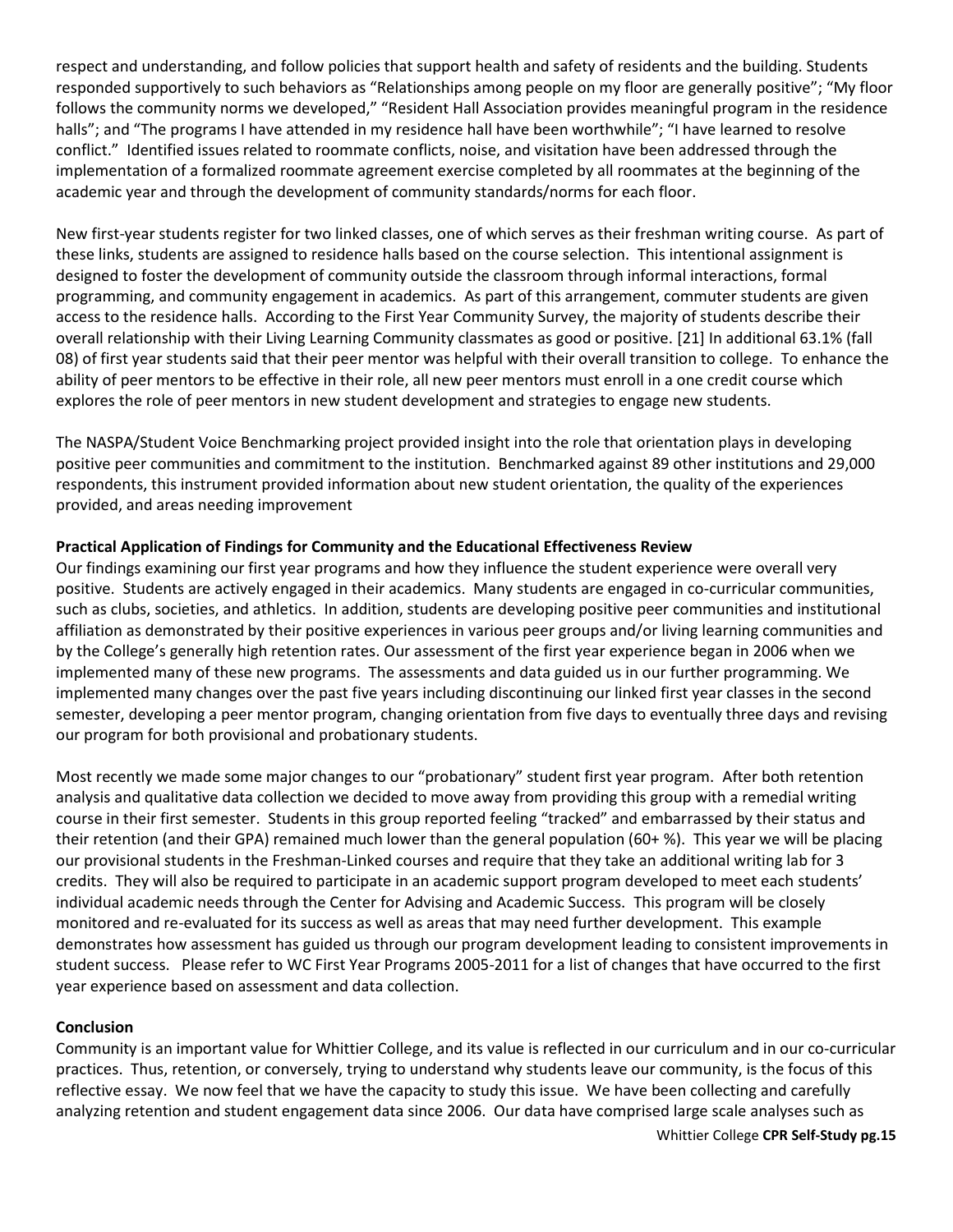NSSE, Wabash and HEDS, as well as more specialized instruments developed in-house. As we review our data, we see that we are doing good work in engaging our students in academic endeavors and in relationships with faculty and their peers. These studies allowed us to identify trends and make many changes based on evidence, but we do understand that they have not provided us with direct correlations for specific practices. However, the literature shows that the sorts of activities discussed in the previous paragraphs have a very positive effect on retention.

In the next stage of our accreditation cycle we will move from identifying trends in student success and retention, to looking for direct relationships as well as measuring student learning. For the EER, with the help of the Wabash research team and Teagle Scholars, we have developed a methodology that will allow us to answer our research question: *what specific practices improve retention?* In this study, we are concerned about both first-year students and sophomores. Our plan is to collect data from a sample of students using student identifiers to enable us to look at factors in relationship to each other. We plan to look at seven sections of our academic link groups, selecting approximately 120 students (25-30% of the entire first year class, and including subgroups of particular interest for improved retention). We will examine the students' incoming attributes, academic experiences, attitudes and perceptions; then evaluate their academic performance, including their performance in our first-year writing program. The EER assessment will include examining, a) Direct relationships between retention and first-year practices using student indicators, and b) Examining the relationship between the first year experience and student learning (in particular the first year writing program). In addition, because these "best practices" are identified with sophomore to junior retention, we will expand our assessment efforts to the sophomore year.

This will allow us to focus specific attention on our practices for first-year and sophomore students. Many of the factors identified in the literature are high-impact practices we already follow. For example, we believe that our faculty relationships, as measured above, are a strong force in our retention. Other factors, some under our control such as the way we think about first-year course choice and student life, may need revision. Yet we also know that there are some factors that are more difficult for us to address, and in fact, could run counter to our mission. We are committed to access, and many of our students are first-generation, very financially needy, and at high risk for getting into academic difficulty. Changing such practices as financial aid to more fully fund "safer bets" would, in fact, steer us in a direction that is antithetical to our mission of access and diversity.

[<sup>\[1\]</sup>](https://whittier.compliance-assist.com/Accreditation/#_ftnref1) 2007 Carnegie Peers and overall NSSE statistically significant for First Year, 2007 NSSE statistically significant for seniors, 2008 Carnegie Peers and NSSE statistically significant for first year and seniors)

[<sup>\[2\]</sup>](https://whittier.compliance-assist.com/Accreditation/#_ftnref2) 2007 overall NSSE statistically significant for first year and seniors) (2007 and 2008 Carnegie Peers and overall NSSE statistically significant for first year and seniors).

[<sup>\[3\]</sup>](https://whittier.compliance-assist.com/Accreditation/#_ftnref3) (2007 Carnegie Peers and overall NSSE statistically significant for First Year, 2007 and 2008 Carnegie Peers statistically significant for seniors). [\[4\]](https://whittier.compliance-assist.com/Accreditation/#_ftnref4) (2007 overall NSSE statistically significant for seniors, 2008 Carnegie Peers and overall NSSE statistically significant for First Year) (2007 Carnegie Peers and overall NSSE statistically significant for first year and seniors, 2008 overall NSSE statistically significant for First Year, 2008 Carnegie Peers and overall NSSE statistically significant for seniors) (2007 overall NSSE statistically significant for first year and seniors, 2008 Carnegie Peers and overall NSSE for seniors).

[<sup>\[5\]</sup>](https://whittier.compliance-assist.com/Accreditation/#_ftnref6) Each year the freshman class is asked to participate in an in-house "First Year Community Survey" given to all first year students in their College Writing course. Participation rates are usually between 50 to 70% of the entire first year class. The survey is a combination of both qualitative and quantitative questions with a number of open ended questions that ask students to describe the mentor-student relationship. At the end of the academic year students are also invited to participate in a focus group where they discuss their first year experiences at Whittier College, including their relationships with faculty.

[<sup>\[6\]</sup>](https://whittier.compliance-assist.com/Accreditation/#_ftnref7) With its 2006 freshman student cohort. This study asked students their perception of their education including academic challenge and faculty student relationships. Wabash's category for "Good Teaching and High-Quality Interactions with Faculty" includes: "Faculty interest in teaching and student development, prompt feedback, quality of non-classroom interactions with faculty, and teaching clarity and organization."

[<sup>\[7\]</sup>](https://whittier.compliance-assist.com/Accreditation/#_ftnref8) Between 55-78% of first year students who completed the NSSE survey (2005-2008) reported that they "Often or Very Often" received prompt written or oral feedback from faculty on academic performance.2008 NSSE and 2008 Carnegie Peers First Year.

[<sup>\[8\]</sup>](https://whittier.compliance-assist.com/Accreditation/#_ftnref9) Significantly higher than the comparison groups. Other categories where freshman students scored their relationship with faculty to be significantly higher than comparison groups were, talking with faculty about career plan (2008 NSSE freshman) discussed readings or classes with faculty members outside of class (2007 and 2008 NSSE First Year) received prompt written or oral feedback from faculty on your academic performance ( 2008 NSSE and 2008 Carnegie Peers First Year), worked with faculty members on activities other than coursework (2007 NSSE First Year).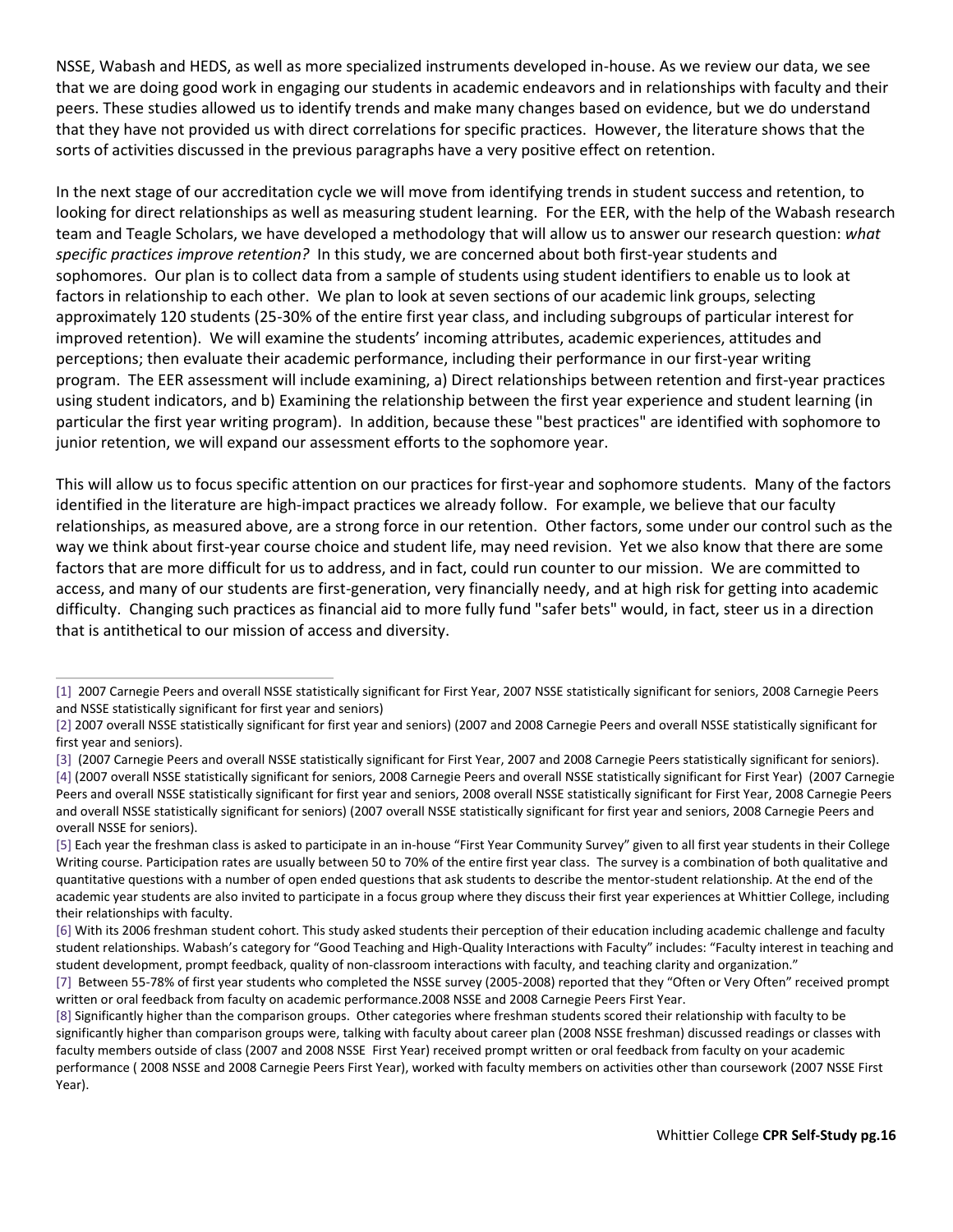[\[9\]](https://whittier.compliance-assist.com/Accreditation/#_ftnref10) In the fall of 2010, a faculty survey was developed by the joint committees at Whittier College: Enrollment and Student Affairs Committee (ESAC), Assessment Committee, and Undergraduate Research, Scholarship and Creative Activities (URSCA).

[\[10\]](https://whittier.compliance-assist.com/Accreditation/#_ftnref11) These scores were statistically significant for First Year Whittier Peers, and Carnegie Peers and Senior Year overall NSSE

[\[11\]](https://whittier.compliance-assist.com/Accreditation/#_ftnref12) All scores were statistically significant (statistically significant for both First Year and Seniors overall NSSE). Additionally, students reported satisfied especially with respect to diversity, the advising they receive and they reported feeling they receive the support they need to deal with non-academic issues.

[\[12\]](https://whittier.compliance-assist.com/Accreditation/#_ftnref13) (2007 NSSE Statistically significant for freshman and seniors, 2007 Whittier Peers and Carnegie Peers statistically significant for seniors). (2008 NSSE statistically significant for freshman and seniors,, 2008 Carnegie Peers statistically significant for seniors

[\[13\]](https://whittier.compliance-assist.com/Accreditation/#_ftnref14) These numbers were statistically significant for seniors in both the 2007 and the 2008 NSSE surveys for both comparison groups. [\[14\]](https://whittier.compliance-assist.com/Accreditation/#_ftnref15) Our first year students gave an average rating of 2.99 (out of 4, where 1=poor, 2=fair, 3=good, and 4=excellent) whereas our seniors gave an average rating of 3.05. This result opposes national trends: the two numbers were 2.82 and 2.61 for our Carnegie peer institutions and 2.70 and 2.50 for the overall NSSE cohort.

[\[15\]](https://whittier.compliance-assist.com/Accreditation/#_ftnref16) (Astin, 1977, 1985; Chickering, 1969, 1974; Kuh, 1981.

[\[16\]](https://whittier.compliance-assist.com/Accreditation/#_ftnref17) (Kuh, 1994, 2001).

[\[17\]](https://whittier.compliance-assist.com/Accreditation/#_ftnref18) Using Ernest Boyer's theoretical framework of six principles of community in higher education, (purposeful, open, just, disciplined, caring, and celebrative), we used a survey developed by Dr. Sarah Weber, consisting of 23 questions, each paired with one of Boyer's Six Principles of Community. As part of her dissertation, Dr. Webber sought to operationalize Boyer's theory of community by developing and validating a scale that could be used to assess the degree that the six principles are actualized on campus (Webber, 2003).

[\[18\]](https://whittier.compliance-assist.com/Accreditation/#_ftnref19) Serious conversations with students from a different race/ethnicity than one's own: Whittier first-yr students 3.0 vs. 1<sup>st</sup>-yr peers 2.79; Whittier seniors 3.19 vs. senior peers 2.75; conversations with students of different religious, personal or political values or opinions: Whittier  $1<sup>st</sup>$  yrs 3.09 vs. 1<sup>st</sup> yr peers 2.9; Whittier seniors 3.21 vs. senior peers 2.94; trying to understand someone else's views by imagining how an issue looked from his/her perspective: Whittier 1<sup>st</sup> yrs 2.99 vs. 1<sup>st</sup> yr peers 2.85; Whittier seniors 3.10 vs. senior peers 2.90.

[\[19\]](https://whittier.compliance-assist.com/Accreditation/#_ftnref20) On a scale of 1 (unsupportive) to 7 (supportive), first-year students rated the quality of relationships with people at Whittier as 5.42, while seniors rating was 5.32.

[\[20\]](https://whittier.compliance-assist.com/Accreditation/#_ftnref21) Students reported joining clubs and organizations at about the same rate as students at other institutions (56.16%-National average and 56.68%-Whittier College) and responded that they were participating in intramurals at about half the rate as students at other institutions (33.56% versus 17.65%). NSSE data showed that when asked about participation in co-curricular activities such as organizations, campus publications, student government, fraternity and sororities, intercollegiate or intramural sports, first-year students reported 3.02 involvement (Whittier peers 3.13) and 3.0 in the senior year (Whittier peers 2.95). However, Whittier College students reported participation in intercollegiate athletics at 4 times the comparison group (8.30% versus 26.80%).

[\[21\]](https://whittier.compliance-assist.com/Accreditation/#_ftnref22) 71.42%, fall 06 data; 58.45%, fall 07 data).

# **Reflective Essay 2: Diversity**

#### **Introduction**

Fostering community requires an understanding of the people who constitute our community. Whittier was founded on a principle of inclusiveness and *diversity,* and currently almost half of our student body is made up of students of color. The current Strategic Plan notes that Whittier "chooses to subsidize less affluent students in order to foster and maintain a diverse and talented student body" (p.3).<sup>[\[1\]](https://whittier.compliance-assist.com/Accreditation/#_ftn1)</sup> The college is designated a Hispanic Serving Institution, with about thirty percent of all students reporting Latino/Latina heritage (see WASC Data Exhibit). It is recognized as one of the most diverse small liberal arts colleges in the country.

This richness of backgrounds, as well as the social diversity that comes from drawing community members from a variety of economic and geographic groups, matters to us partly because of our longstanding commitment to social justice. It also matters because we are committed to the belief that an education in a diverse setting best prepares students to comprehend and succeed in the world in which we live. Recent research shows that a diverse learning environment within the classroom leads to greater cognitive complexity for all students, and that prolonged contact, such as we have in our residential liberal arts community, may have a stronger effect on cognitive complexity than does singular or intermittent contact.

Thus, diversity at Whittier College represents more than a social obligation—it represents a deeply held intellectual commitment to student learning. Putting our commitments into practice requires attention to both curricular development and co-curricular programming, and our work also has significant implications for recruiting and retention. The Liberal Education Program, re-envisioned in 2005, has five primary learning goals, including one that explicitly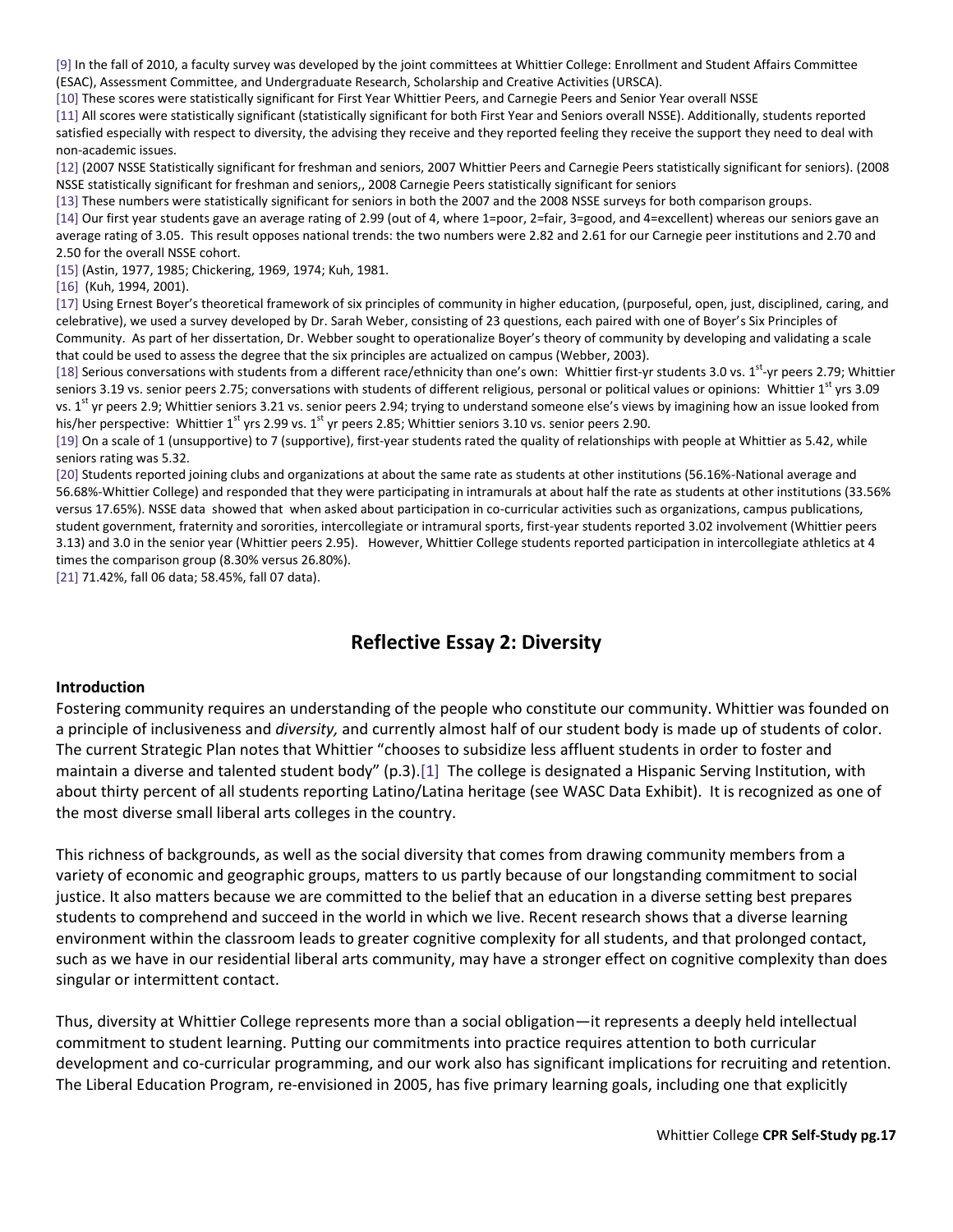promotes students' knowledge of culture and diversity: Goal IV-*Students should develop an understanding of culture and the connections between themselves and others in relation to physical, historical, social, and global contexts* [\[2\]](https://whittier.compliance-assist.com/Accreditation/#_ftn2)

Our examination of *diversity as a theme for our reaccreditation overall effort* has three foci that derive from WASC's statement on the dimensions for diversity in higher education:

1. What is the experience of various student cohorts at Whittier (i.e., representation)?

2. What is the effect of our diversity on our campus culture (i.e. the nature of campus community)?

3. Are we successfully providing the cultural competence we want our students to acquire (i.e., the impact of group membership on both individual development and the content of academic scholarship and study)?

The Whittier College President, Deans, and members of the faculty were involved in reviewing the results included in this report. In addition, results were presented to students for discussion in focus groups.

# **For the CPR, our Research questions for Diversity involve determining our capacity:**

- 1. Does Whittier College provide a supportive campus climate for diversity?
- 2. What is the quality of student interactions with diverse peers?
- 3. Do students make gains in their social awareness? Understanding self? Understanding others? And their desire to contribute to community?

### **Our particular goal for Diversity for the EER will be:**

▪ To determine the educational effectiveness of our courses for the Liberal Education Culture requirement.

We want to know if they are meeting the learning needs of a diverse student population[.\[3\]](https://whittier.compliance-assist.com/Accreditation/#_ftn3) 

The college seeks to link life inside and outside the curriculum purposefully and systematically in a holistic manner "to create a dynamic living and learning environment for our students" [\[4\]](https://whittier.compliance-assist.com/Accreditation/#_ftn4) and all students must take a minimum of 12 credits (4 classes) in designated cultural perspective courses. Student Life Divisions and academic programs work together to provide co-curricular activities, programs and services that will support students in achieving their academic and life goals. Many of Whittier's students, as well as faculty, participate in co-curricular activities and take advantage of the opportunities and programs that "educate, celebrate, and honor diversity on campus". A summary description of some of these opportunities and programs is attached at the end of this report.

Membership in a diverse campus community has been shown to increase students' understanding of self and others and to promote students' social awareness and desire to contribute to their communities. Campus climate refers to the ways individual members and groups experience a campus community (Williams, 2010). This research shows the dimensions, definition, and potential data indicators that guided our exploration of specific aspects of campus climate (see Theme Diversity Report).[5]

For the purposes of this report, we describe some of the structural characteristics of Whittier College and then present results from our existing data sources that provide information on students' perceptions about the campus in respect to diversity and their self-reports about interactions with diverse peers. In addition, and under the assumption that Whittier College is a diverse community, we examined existing data to explore students' self-reports of gains associated with attending a diverse campus.

Whittier College gathers annual or bi-annual survey data on its students through the National Survey of Student Engagement (NSSE) and the Higher Education Senior Survey (HEDS). In addition, the college has been a participant in the Wabash Study since 2006. These data sources allow for some comparison of our students to students from other similar institutions in the country. Though there are some issues with our data, by combining the results from several annual NSSE surveys we were able to look at some differences by gender and between Hispanic/Latino and Non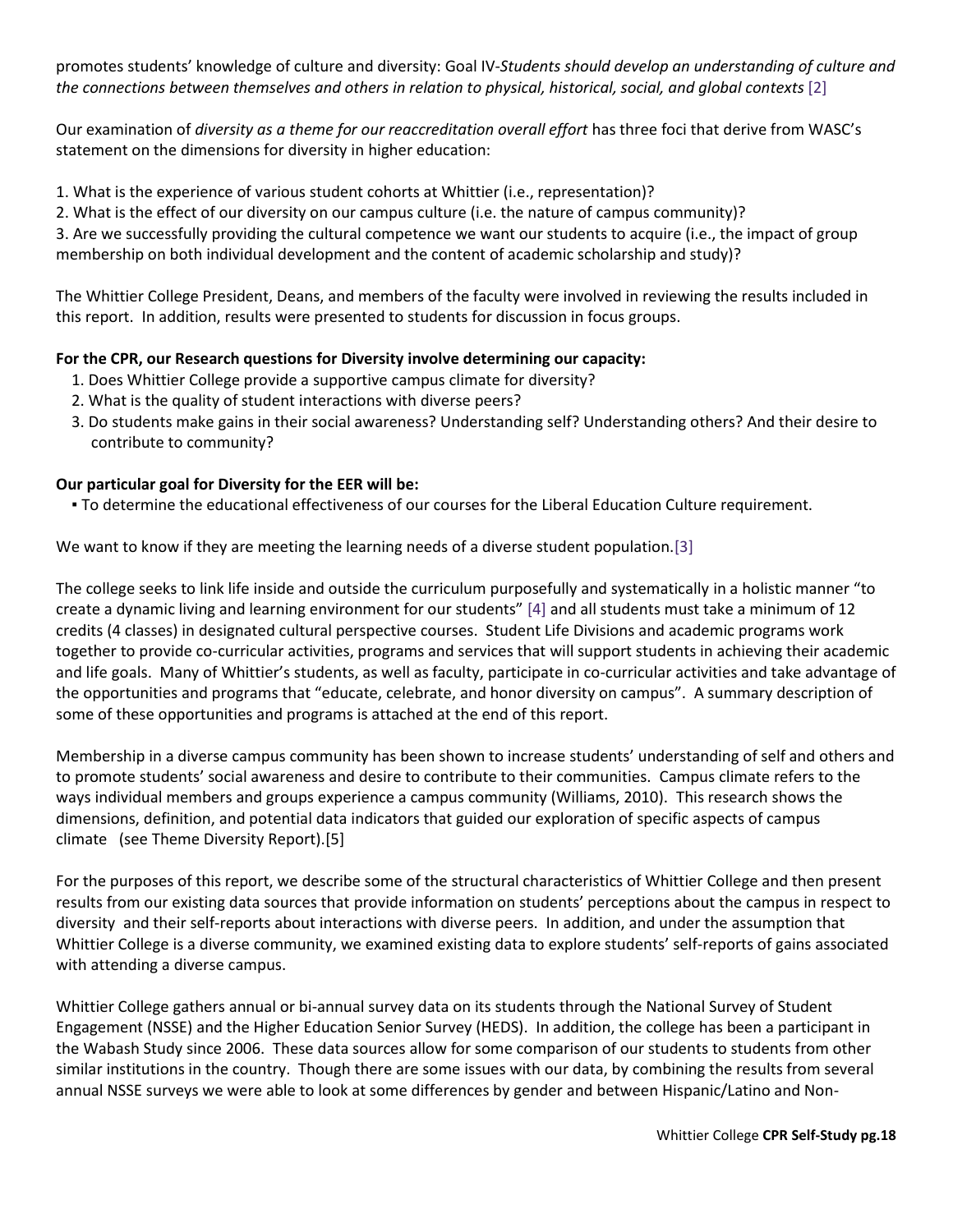Hispanic White students [6]. We use selected items from these three sources to explore the three research questions listed above.

# **Campus Structure**

Table 2.1 gives a graphic representation of the diversity of the Whittier College student body. Among Whittier students reporting their race or ethnicity (88%), over half (52%) were members of an ethnic minority group.

|                            | 2005      | 2006      | 2007      | 2008      | 2009      | <b>Average</b> |
|----------------------------|-----------|-----------|-----------|-----------|-----------|----------------|
| <b>Total Undergraduate</b> | 1325      | 1310      | 1257      | 1291      | 1367      |                |
| Male                       | 610 (46%) | 603 (46%) | 566 (45%) | 594 (46%) | 642 (47%) | 46%            |
| Female                     | 715 (54%) | 707 (54%) | 691 (55%) | 697 (54%) | 725 (53%) | 54%            |
|                            |           |           |           |           |           |                |
| Black/African American     | 53 (4%)   | 52 (4%)   | 38 (3%)   | 52 (4%)   | 82 (6%)   | 4%             |
| Asian/Pacific Islander     | 106 (8%)  | 105 (8%)  | 101 (8%)  | 103 (8%)  | 123 (9%)  | 8%             |
| Hispanic/Latino            | 358 (27%) | 354 (27%) | 377 (30%) | 387 (30%) | 396 (29%) | 29%            |
| Native American            | 26 (2%)   | 13 (1%)   | 13 (1%)   | 13 (1%)   | 14 (1%)   | 1%             |
| White, Non-Hispanic        | 583 (44%) | 616 (47%) | 578 (46%) | 555 (43%) | 547 (40%) | 44%            |
| Other/Unknown              | 172 (13%) | 131 (10%) | 113 (9%)  | 194 (15%) | 178 (13%) | 12%            |
| International              | 40 (3%)   | 26 (2%)   | 24(2%)    | 24(2%)    | 27 (2%)   | 2%             |

**Table 2.1. Whittier College First Year Student Profile**

Additionally, our faculty is very diverse--in 2007, almost 26 percent of Whittier College faculty was members of a racial or ethnic minority group compared to 16.4 percent of faculty in all private four-year institutions in the country (see Table 2.2).[7]

| Table 2.2. Race/Ethnicity of Faculty in 2007: Whittier College and Private |
|----------------------------------------------------------------------------|
| 4-Year Institutions in the U.S.A                                           |

|                        | Whittier College* |         | Private 4-Yeart |          |  |
|------------------------|-------------------|---------|-----------------|----------|--|
| Race/Ethnicity         | Count             | Percent | Count           | Percent  |  |
| Asian/Pacific Islander | 6                 | 6.7%    | 26,385          | 5.6%     |  |
| Black/African American | 3                 | 3.4%    | 30,175          | 6.4%     |  |
| Hispanic/Latino        | 13                | 14.6%   | 14,204          | 3.0%     |  |
| Native American        | 1                 | 1.1%    | 1,549           | 0.3%     |  |
| White, Non Hispanic    | 65                | 73.1%   | 352,157         | 74.5%    |  |
| Other/Unknown          | 1                 | 1.1%    | 32,888          | 7.0%     |  |
| Total                  | 89                | 100%    | 472,628         | $96.8\%$ |  |

\*Excluding Whittier Law School Faculty

†SOURCE: U.S. Department of Education, National Center for Education Statistics, 2007 Integrated Postsecondary Education Data System (IPEDS), Winter 2007-08.

√ In 2007, 3.2 percent of Faculty members in private four-year institutions were categorized as "Non-resident Aliens

## **Question 1.** *Does Whittier College provide a supportive campus climate for diversity?* **Psychological Dimension: Students' Perceptions**

The NSSE Benchmark for *Supportive Campus Environments* aggregates survey responses from six items to develop a single average score for first year and senior students from participating institutions. These items include three questions that look at the campus environment (providing support to succeed academically, helping to cope with non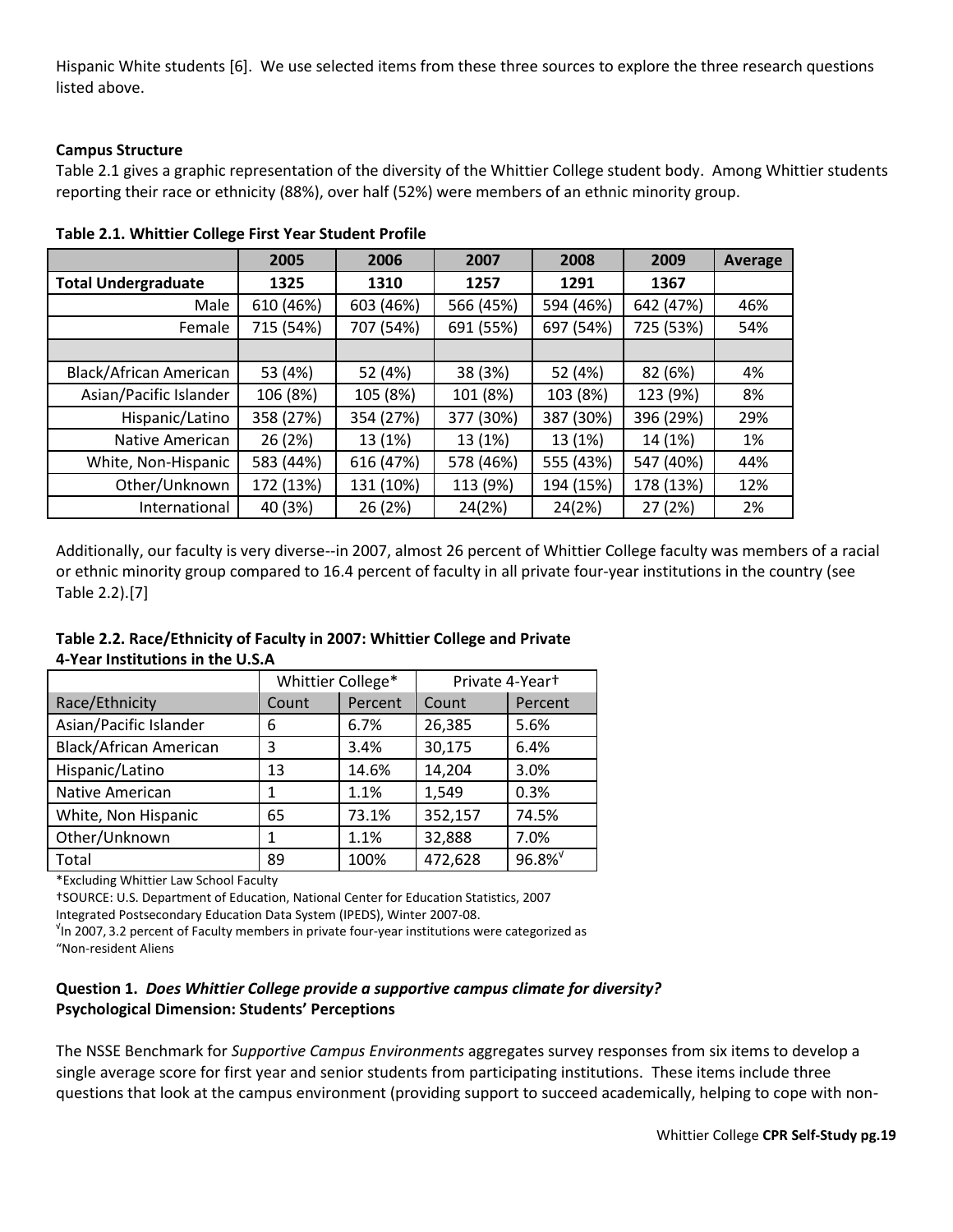academic responsibilities, and providing support to thrive socially) and three questions that address quality of relationships (with other students, with faculty members, and with administrative personnel and offices).

Results for Whittier College are presented in Table 2.3 (below) for 2006, 2007 and 2008 in comparison to its Carnegie peer group, to NSSE institutions as a whole, and to the NSSE top 50%and 10% institutions. Overall, the data demonstrate that students' perceptions of Whittier as a supportive campus environment are at least equal to or greater than students' perceptions in other institutions. While our first year students in 2006 reported significantly lower scores than their Carnegie Peers and students in the NSSE top 50 and 10 percent institutions, in all three years our seniors reported significantly more positive perceptions of the campus environment than NSSE as a whole. In 2007 and 2008, both our first year and senior scores compare well with all comparison groups and there is no significant difference between the scores for seniors and all other groups, including the NSSE top 10 percent for all three years.[8]

| rable 2.5. NSSE Comparison Data. Supportive Campus Environment Bentinnark (ividans) |                         |                                      |                   |              |              |  |  |  |  |
|-------------------------------------------------------------------------------------|-------------------------|--------------------------------------|-------------------|--------------|--------------|--|--|--|--|
|                                                                                     | <b>Whittier College</b> | <b>Carnegie Peers</b><br>NSSE U.S.A. |                   | Top 50% NSSE | Top 10% NSSE |  |  |  |  |
| <b>NSSE 2006</b>                                                                    |                         |                                      |                   |              |              |  |  |  |  |
| First-Year Students                                                                 | 59.0                    | $64.0*$                              | 59.1              | $64.7*$      | 69.7*        |  |  |  |  |
| Seniors                                                                             | 62.8                    | 61.8                                 | $56.6+$           | 62.8         | 67.7         |  |  |  |  |
| <b>NSSE 2007</b>                                                                    |                         |                                      |                   |              |              |  |  |  |  |
| <b>First-Year Students</b>                                                          | 63.3                    | 64.2                                 | 59.8+             | 65.2         | $68.2*$      |  |  |  |  |
| <b>Seniors</b>                                                                      | 64.9                    | 62.1                                 | $56.9+$           | 63.1         | 66.2         |  |  |  |  |
| <b>NSSE 2008</b>                                                                    |                         |                                      |                   |              |              |  |  |  |  |
| First-Year Students                                                                 | 66.2                    | 65.0                                 | 61.1 <sup>†</sup> | 65.8         | 68.5         |  |  |  |  |
| Seniors                                                                             | 64.4                    | 61.5                                 | $58.0+$           | 63.5         | 66.7         |  |  |  |  |

**Table 2.3. NSSE Comparison Data: Supportive Campus Environment Benchmark (Means)**

\*Comparison Groups that scored significantly higher than Whittier College. †Comparison groups that scored significantly lower than Whittier College.

While the comparative results suggest that Whittier College is perceived overall as a *Supportive Campus Environment,*, the annual data for our first year students and seniors for each item in this Benchmark help us differentiate those areas of strength and improvement. Our strengths lie in the academic support we provide our students and in the quality of relationships among students themselves and between faculty and students. Most students (75% or more) rated the quality of their relationships with other students as a 5 or above on a scale of 1 to 7. Relationships with faculty were rated even higher (see Theme 1 Community Report for detailed information on faculty-student relationships). The majority of both freshmen (83%) and seniors (89%) reported that Whittier provided the support they needed to succeed academically "quite a bit" and "very much" during the four years (2005-2008). In contrast, less than 40% of students perceived support for coping with non-academic responsibilities and less than 50% perceived the support they needed to "thrive socially". Quality of relationships with administrative personnel and offices were rated somewhat higher by first year students than by seniors, with just under 60% giving a score of 5 or more (mean: 4.71). About half of our seniors gave a rating of 5 or higher (mean: 4.30).

Combining NSSE data for 2005-2008 gave us a large enough sample to disaggregate our results by race/ethnicity (Latino and Non-Hispanic White students) and gender to help us see whether groups on campus report different experiences in respect to aspects of campus climate (see Theme Diversity Report, Table 6). While these results only provide indicators, the data suggest that Latino students at Whittier College are somewhat more likely to see Whittier College as a *Supportive Campus Environment* than Non-Hispanic White students by their senior year.[9] In respect to the three institutional support items, female students as a group gave somewhat higher ratings than male students, again specifically among the seniors. Results for the three "quality of relationships" items showed almost no differences between our male and female students.

To examine further whether students perceive Whittier as a supportive campus climate, we looked at selected responses from the HEDS Senior Survey for 2010. Seniors' responses to items related to campus diversity and climate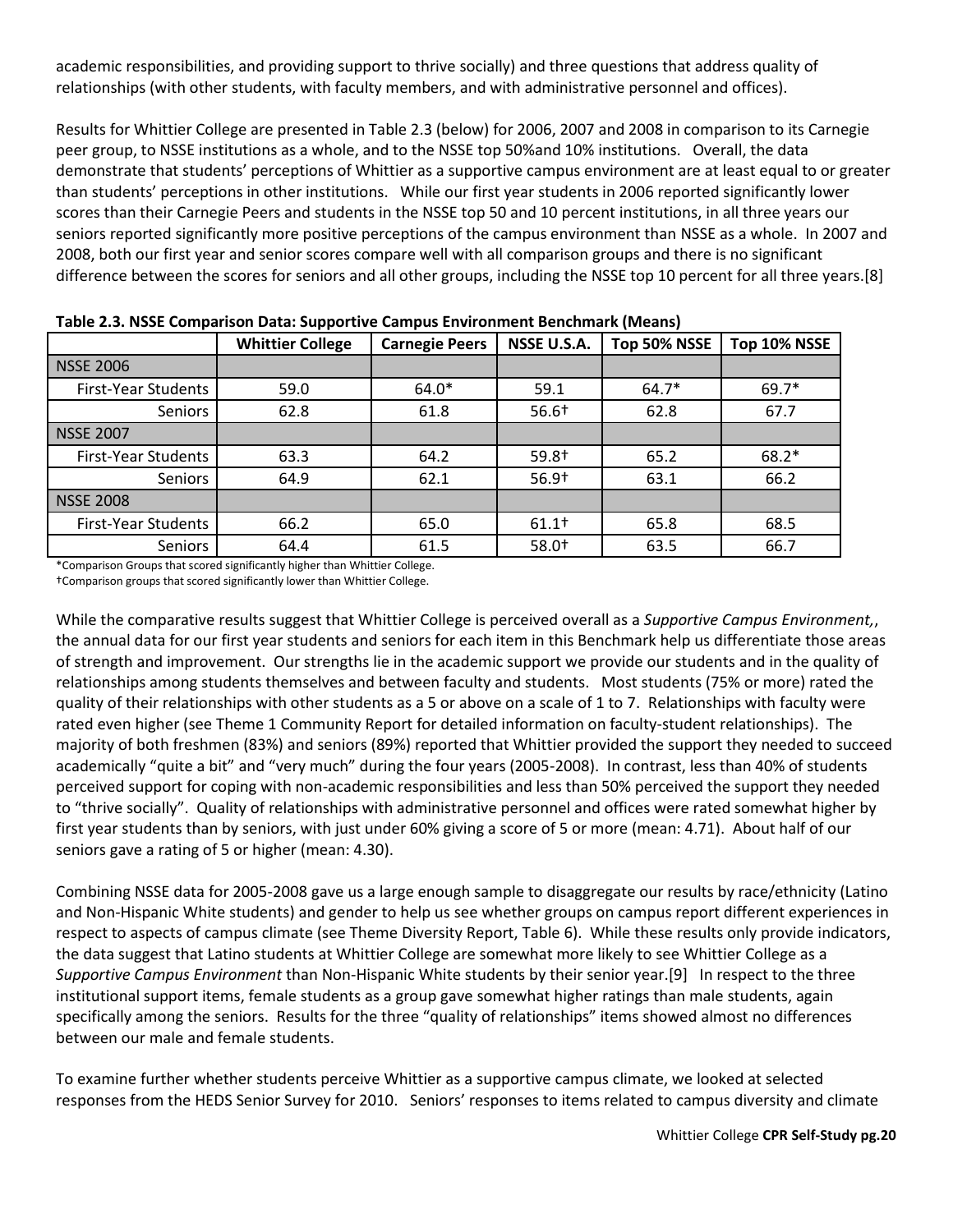showed that the majority of seniors report they were generally satisfied (56%) or very satisfied (31%) with the ethnic and racial diversity on campus. Similar numbers report satisfaction with the "climate for minority students on campus", though almost 19 percent reported this as "not relevant". In 2005, 2006, and 2007, Whittier seniors were more likely to report that they were "very satisfied" with the diversity on campus and with the climate for minority students than students in their HEDS comparison institutions.

In response to two of the supplemental questions that the college asked seniors on the 2010 HEDS survey, most students either "mostly agreed" (55%) or "strongly agreed" (27%) that the college has "practices that are fair and equal to all students". In addition, the majority mostly or strongly agreed that the college wants them to be successful and has their "best welfare in mind", 42% and 39% respectively. A somewhat larger number of students (15-20) indicated that they neither agreed nor disagreed with these statements. [10]

# **Question 2:** *What is the quality of student interactions with diverse peers?* **Behavioral Dimension: Student Interactions**

The NSSE Benchmark for *Enriching Educational Experiences* (EEE) aggregates survey responses from eleven items, including three items on student interactions with diverse peers, and thus provides one indirect measure of how our students compare to others in this area. The EER Benchmark also includes student responses on items related to cocurricular activities, use of technology, collaboration, internships, community service, and senior capstone experiences (see Theme Diversity Report).

The Benchmark results for 2006, 2007, and 2008 (Table 2.4) show that both Whittier first year and senior students compare very well to their peers in almost all other comparison groups. Our students were significantly more likely to report enriching educational experiences, including interaction with diverse peers, than all other groups in 2007 and most other comparison groups in 2008. On the item "Had serious conversations with students of a different race or ethnicity than your own socially", 68 to 74 percent of first year students respond "often" or "very often" and 76 to 80 percent of seniors report similar responses. On the second item, "Had serious conversations with students who are very different from you in terms of their religious beliefs, political opinions, or personal values socially", 70 to 74 percent of first year students and 75 to 83 percent of seniors reported "often" or "very often".[11]

| Table 2.4. NSSE Comparison Data: Enriching Educational Experiences Benchmark (Means) |                |              |                   |                   |              |  |  |  |
|--------------------------------------------------------------------------------------|----------------|--------------|-------------------|-------------------|--------------|--|--|--|
|                                                                                      | Whittier       | Carnegie     | <b>NSSE</b>       | <b>Top 50%</b>    | Top 10% NSSE |  |  |  |
|                                                                                      | <b>College</b> | <b>Peers</b> | <b>U.S.A.</b>     | <b>NSSE</b>       |              |  |  |  |
| <b>NSSE 2006</b>                                                                     |                |              |                   |                   |              |  |  |  |
| <b>First-Year Students</b>                                                           | 31.4           | 30.5         | $26.7+$           | 30.0              | $34.4*$      |  |  |  |
| <b>Seniors</b>                                                                       | 57.2           | 52.3         | $39.9+$           | 46.6 <sup>†</sup> | 57.9         |  |  |  |
| <b>NSSE 2007</b>                                                                     |                |              |                   |                   |              |  |  |  |
| <b>First-Year Students</b>                                                           | 35.3           | $30.0+$      | $27.1+$           | $29.5+$           | $32.4+$      |  |  |  |
| <b>Seniors</b>                                                                       | 60.7           | $49.5+$      | $39.9+$           | 45.6†             | $50.3+$      |  |  |  |
| <b>NSSE 2008</b>                                                                     |                |              |                   |                   |              |  |  |  |
| <b>First-Year Students</b>                                                           | 35.1           | $30.3+$      | $27.5+$           | $30.3+$           | 33.0         |  |  |  |
| <b>Seniors</b>                                                                       | 55.5           | 48.9†        | 40.4 <sup>†</sup> | 47.3 <sup>†</sup> | 54.3         |  |  |  |

\*Comparison Groups that scored significantly higher than Whittier College.

†Comparison groups that scored significantly lower than Whittier College.

The combined NSSE results for years 2005 to 2008 suggest that differences by gender and between Latino and Non-Hispanic White students are relatively small, especially among seniors. Overall, Latino/as are less likely to report having "serious conversations" with students different from themselves "often" or "very often" than White students. When disaggregated further, the results show that first year Latina students are least likely to report having "serious conversations" with students different from themselves "often" and "very often" (65%); however by their senior year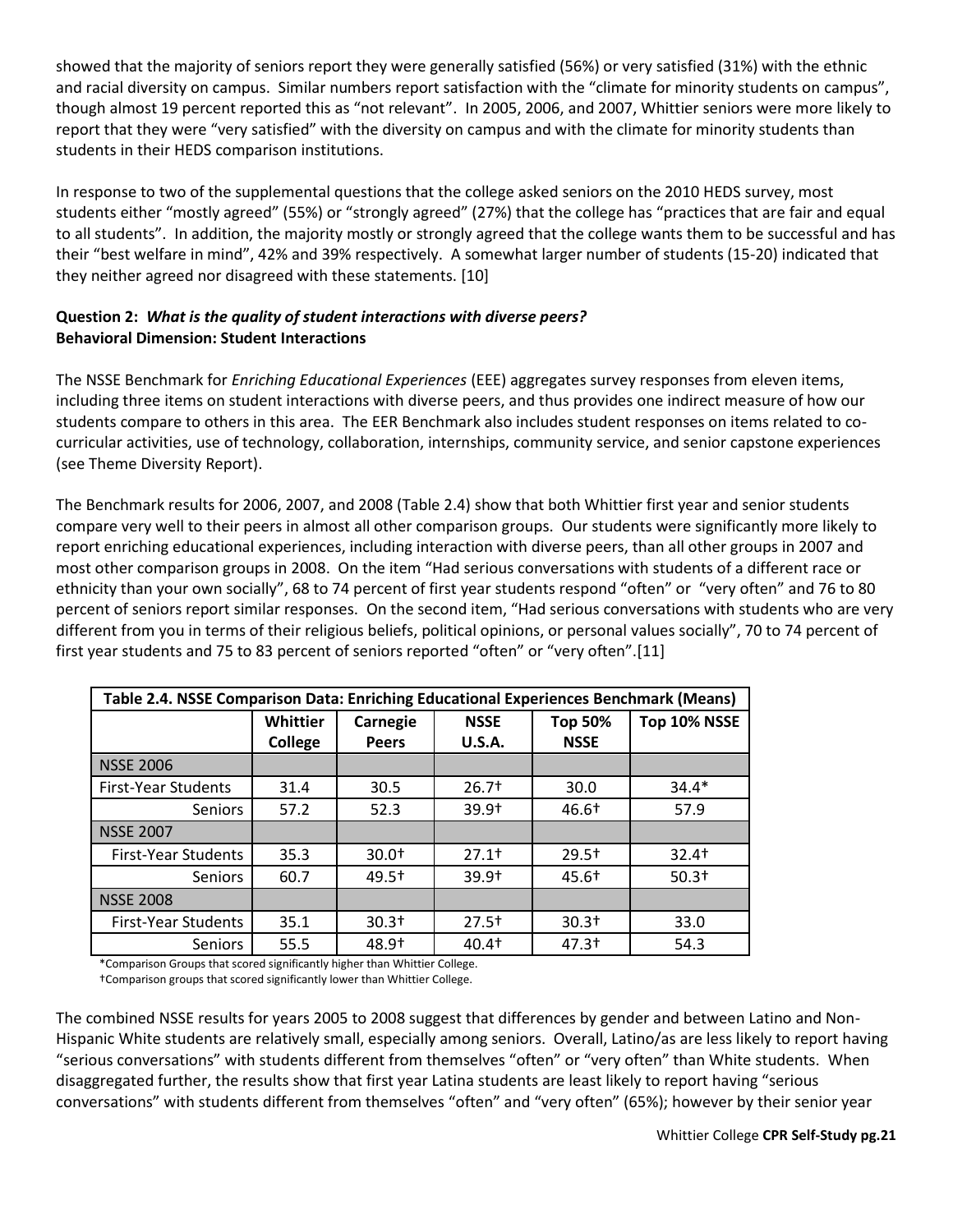this is less evident, with 73% of Latinas and 78% of White female students reporting "often" and "very often"(see Theme Diversity Report, Table 9. ).

Two items on the HEDS Senior Survey provide additional information on student interaction with diverse peers. In 2010, over half the seniors (53%) reported that their capacity to relate well to "people of different nations, races, and religions" was greatly enhanced by their undergraduate experience and almost a third (32%) reported a "moderate" improvement. Most seniors also reported that they "often" (43%) or very often" (33%) had "discussions with students whose beliefs" differed from their own. We show similar results among seniors on the previous HEDS surveys for years 2005 to 2008. On average, about 85% of seniors report "moderately" or "greatly" enhancing their capacity to relate well to others and 70% report "often" or "very often" having had discussions with students with different beliefs.[12]

Results from the Wabash Study provide further evidence of Whittier students' meaningful interactions with diverse peers. The study gathered information on "Diversity Experiences" from the 2006 cohort of students at the end of their first year (2007) and at the end of their senior year in 2010. The Diversity Experiences scales on the survey included two groups of questions aimed at eliciting specific responses about a variety of interactions with diverse students and the extent of participation in campus events that stressed diverse viewpoints. The results for Whittier's students compared to students from the other 19 small institutions in the study depicted in Table 2.5, demonstrating a significant positive outcome.

|                                 | <b>Average Scores</b> |             |  |  |  |  |
|---------------------------------|-----------------------|-------------|--|--|--|--|
|                                 | Spring 2007*          | Spring 2010 |  |  |  |  |
| <b>Whittier College</b>         | 47.0                  | 56.7        |  |  |  |  |
| <b>Other Small Institutions</b> | 17 Q                  | 47.9        |  |  |  |  |

**Table 2.5. Wabash Study: Diversity Experiences†**

†Items on Scales measuring "Meaningful Interactions with Diverse Peers" \*End of First Year (2007) and End of Senior Year (2010)

# **Question 3:** *Do students make gains in: social awareness, understanding self, understanding others, and desire to contribute to community?*

# **Student Gains Associated with a Diverse Campus Experience**

The Wabash study helps us explore whether our students report gains', between their first and senior years, in social awareness, understanding of themselves and others, and in their desire to contribute to community, while also showing us how we compare to other participating institutions. Whittier College student outcomes are compared to 10 other small institutions or to all 19 participating institutions.

Four of the measures used in the study examine student gains in the related areas noted below. The data analysis used in this study provides frequencies as well as effect size and standard deviations as measures of change. An effect size of 0.10 is small, 0.30 is medium, 0.50 is large, and 0.70 is very large, whereas a standard deviation of 0.3 is considered a "moderate change" and 0.5 a "large change. The results are for the 2006 first-year cohort of Whittier students, demonstrating the changes they had made by the end of their senior year in 2010 (see Table 2.6).

- *Universality-Diversity Awareness*: Whittier College students grew to 0.34 standard deviations compared to other institutions which grew to 0.13 standard deviations. Over half of our students (55%) saw a moderate to high growth and 41% saw a decline or no growth. In the other institutions (scores were combined) 42% of students had a moderate to high growth and 46% showed a decline or no growth.[13]
- *Socially Responsible Leadership*: The results show that between first year and senior year, 58% of students saw moderate to high growth and 26% saw no change or a possible decline, similar to the comparison institutions.[14]
- *Political & Social Involvement:* Although a small growth, our students grew by 0.02 standard deviations compared to a decline of 0.12 among the other institutions. Just over a third (35%) of our students and the other students exhibited moderate to high growth on this scale over time and but 57% of our students exhibited decline or no growth compared to 58% in the other institutions.[15]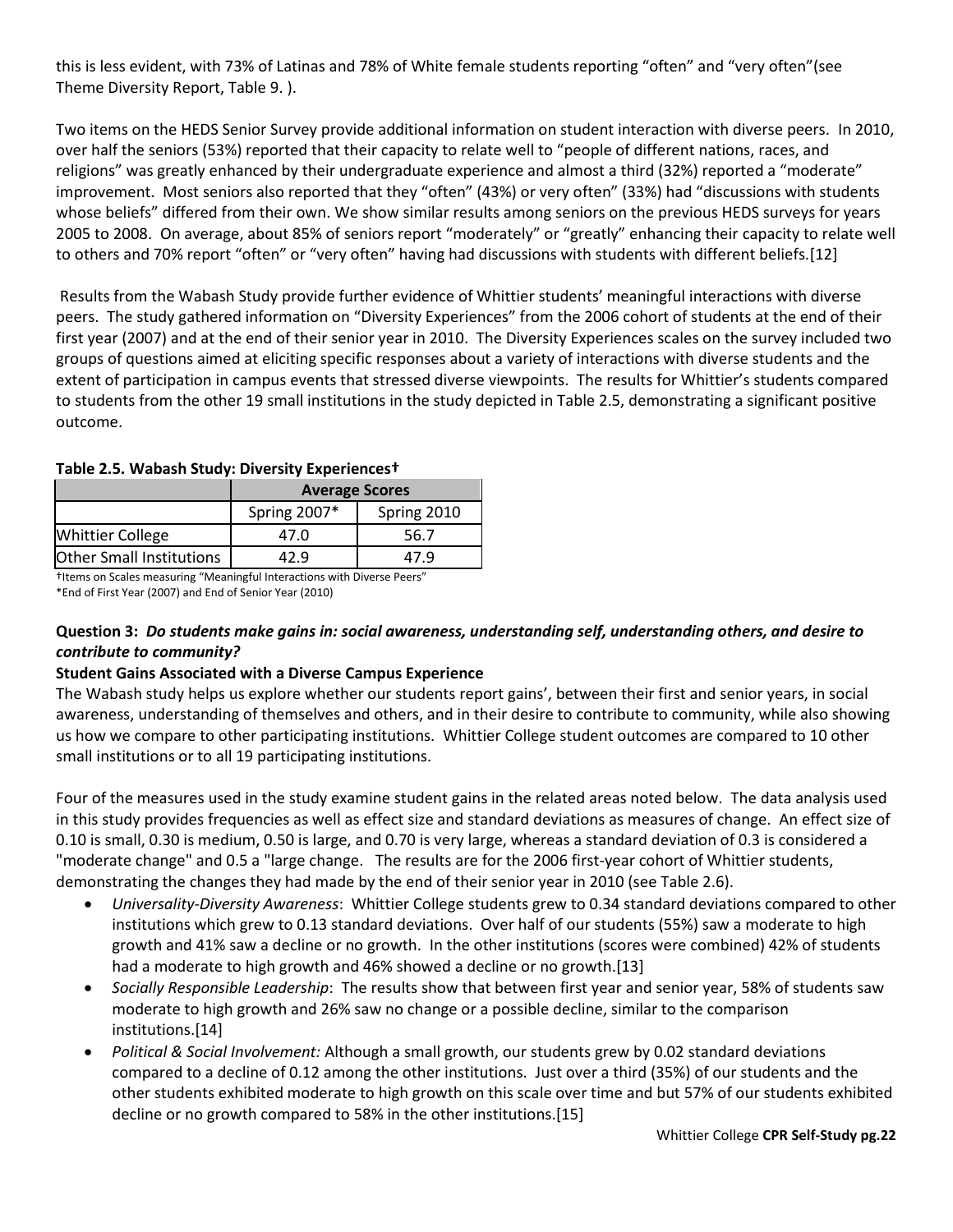*Openness to Diversity/Challenge***:** The values of the standard deviations show that Whittier College students' interest in exploring diversity in cultures, ethnicity, perspectives, values, and ideas had grown to 0.17, while the other colleges had a decline of 0.13. The data also indicate that 43% of our students grew over the four years, 12% more than the comparison institutions.[16]

|                                  | <b>Moderate/High Growth</b>                              |          | <b>Decline/No Growth</b> |                         |  |
|----------------------------------|----------------------------------------------------------|----------|--------------------------|-------------------------|--|
|                                  | Whittier<br>All<br><b>Institutions</b><br><b>College</b> |          | <b>Whittier College</b>  | <b>All Institutions</b> |  |
| Socially Responsible Leadership  | 58%                                                      | 52%      | 26%                      | 35%                     |  |
| Universality-Diversity Awareness | 55%                                                      | 42%*     | 41%                      | 46%                     |  |
| Openness to Diversity/Challenge  | 43%                                                      | $31\%$ * | 51%                      | $61\%$ <sup>*</sup>     |  |
| Political and Social Involvement | 35%                                                      | 35%      | 57%                      | 58%                     |  |

#### **Table 2.6. Wabash Study: Variability in Four-Year Student Change**

\*Significant difference.

The NSSE and HEDS surveys also provide some indicators that help us explore whether our students report gains, between their first and senior years, in social awareness, understanding themselves and others, and their desire to contribute to community (see Theme Diversity Report).

*Social Awareness*: In the HEDS Surveys (2006-2008, 2010) 82% to 87% of seniors reported that their experiences at Whittier College enhanced their ability to develop awareness of social problems "moderately" or "greatly". Most seniors also reported enhanced ability in placing "problems in historical perspective" (78-81%). About 19-20% of seniors reported participating in social change-related activities each year, either "organizing demonstrations" and/or membership in a "social action issue group". In the NSSE surveys (2005-2008), 65% to 75% of seniors indicated that their college experiences had contributed to their "knowledge, skills, and personal development " in solving real-world problems either "quite a bit" or "very much," compared to 42% to 65% of students at the end of their first year. *Understanding Self*: In the HEDS Surveys (2006-2008, 2010) 89% to 95% of seniors reported that their experiences at the college enhanced their ability to understand themselves "moderately" or "greatly". A similar question on the NSSE survey shows that Whittier experiences contribute to students' understanding of self over time (see Table 2.7). Whittier students rate this contribution higher than NSSE institutions overall and higher than their Carnegie peers.

| Table 2.7. NSSE 2005-2008 Understanding Self: Whittier College Compared to Carnegie Peers and All NSSE |  |
|--------------------------------------------------------------------------------------------------------|--|
| (means)                                                                                                |  |

|                       | 2005     |                | 2006            |                | 2007     |                | 2008     |                |
|-----------------------|----------|----------------|-----------------|----------------|----------|----------------|----------|----------------|
|                       | Freshmen | <b>Seniors</b> | <b>Freshmen</b> | <b>Seniors</b> | Freshmen | <b>Seniors</b> | Freshmen | <b>Seniors</b> |
| Whittier              | 2.84     | 3.21           | 2.74            | 3.21           | 2.85     | 3.02           | 2.69     | 3.16           |
| <b>Carnegie Peers</b> | 2.88     | 3.10           | 2.84            | 3.06           | 2.86     | 3.04           | 2.88     | 3.00           |
| All NSSE              | 2.77     | $2.88*$        | 2.71            | $2.78*$        | 2.73     | $2.78*$        | 2.81     | $2.83*$        |

*Understanding Others*: In the HEDS Surveys (2006-2008, 2010) 82% to 87% of seniors reported that their experiences at the college enhanced their ability to "relate to people of different races, nations, or religions" "moderately" or "greatly". Most seniors also reported "often" or "very often" having discussions with students of different beliefs (67- 76%). About a quarter of Whittier students participate in a Cultural or Ethnic Group or Association each year. A supplemental question added to the 2010 HEDS survey asked seniors if their Whittier College liberal education had provided them with the beliefs and attitudes required to work in a cultural setting different than their own. Overall, the majority of seniors either strongly agreed (22%) or mostly agreed (45%). A somewhat higher percentage of Latino students (66%) than White students (62%) responded that they either "strongly agreed" or "mostly agreed" that their liberal education had impacted their beliefs and attitudes.

Whittier College **CPR Self-Study pg.23** Relevant items in the NSSE survey show similar positive results. Both Whittier freshmen and seniors report that their college experiences contribute to their understanding of others significantly more than their Carnegie peers or NSSE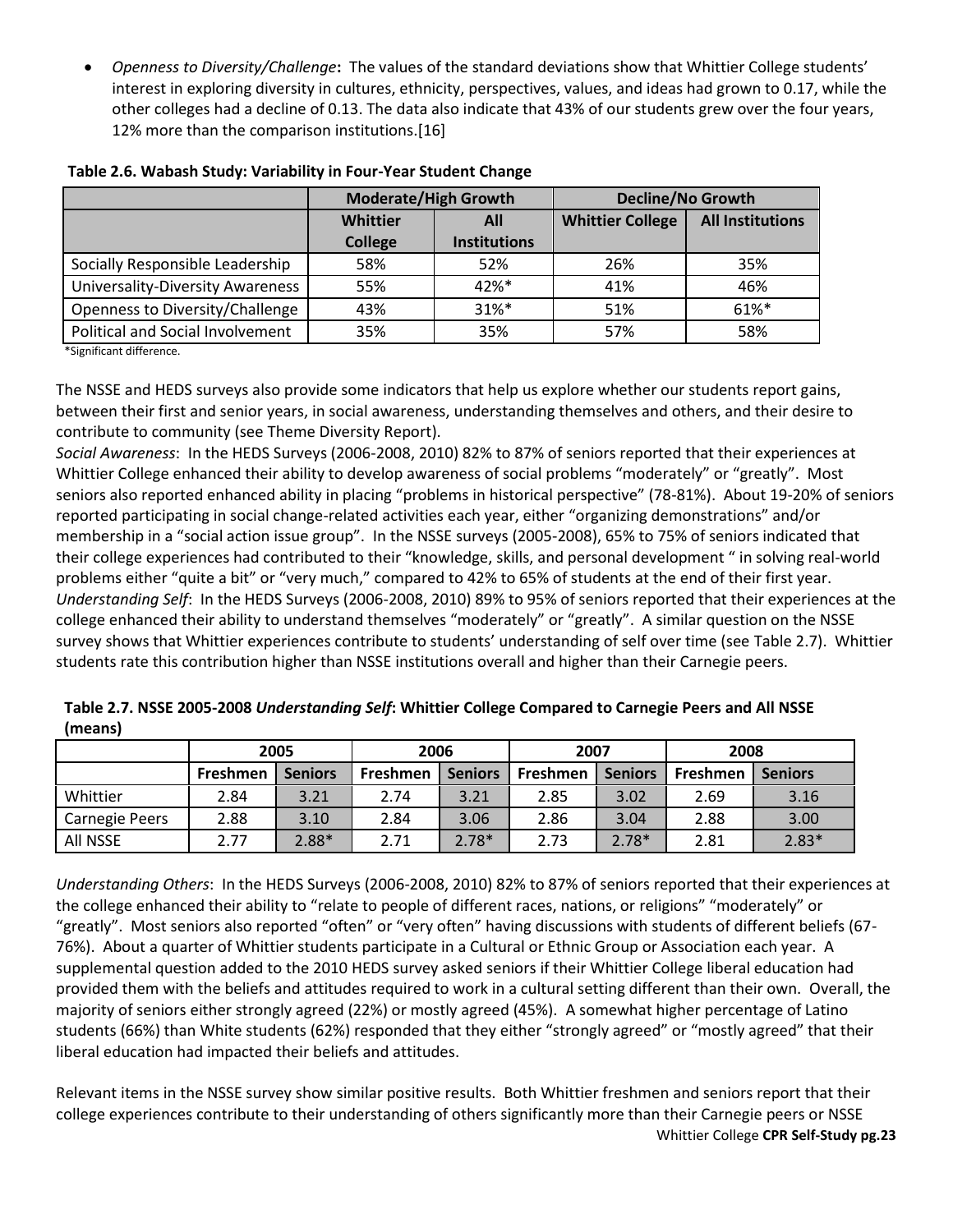respondents as a whole. Seniors are significantly more likely than NSSE seniors as a whole to report having tried to "better understand someone else's views by imagining how an issue looks from his/her perspective" (see Theme Diversity Report, Table 13).

*Contribute to the Community*: In the HEDS Surveys (2006-2008, 2010), when asked about career considerations, between 59% and 65% of seniors reported that "working for social change" was a "very important" or "essential" consideration. Each year, about a third of seniors report having participated in an "off-campus internship". In respect to volunteer service, in 2010, 56% of seniors report having participated in some form of volunteer service during college, the highest percentage among the years examined for this report. In 2006 and 2007, fewer Whittier seniors reported volunteer service than 5 of the 6 HEDS comparison institutions. On the NSSE surveys Whittier seniors were equally or more likely report that their college experiences had enhanced their "knowledge, skills, and personal development "with respect to contributing to the welfare of the community. Seniors scored significantly higher than other NSSE seniors in 2006, 2007, and 2008 (see Theme Diversity Report, Table 14).

For the data presented in this report, the NSSE and HEDS national data will continue to provide us with a means to assess achievement of our own benchmarks. For the two NSSE benchmark areas, *Supportive Campus Environment* and *Enriching Educational Experiences* discussed above, Whittier College aims to score higher than NSSE as a whole in a given year and to sustain or achieve parity with its Carnegie peers over the next eight years. With the new Center for Community Engagement, our goal is to score as well as our HEDS comparison group on all items related to student volunteerism and involvement in their communities.

## **Moving from the CPR to the EER:**

As noted at the beginning of this report, diversity at Whittier College represents more than a social obligation—it represents a deeply held intellectual commitment to student learning. This Reflective Essay for our Capacity Report reflects our belief that we have the capacity to provide students with a diverse learning environment.

Putting our commitments into practice requires attention to both curricular development and co-curricular programming, and our work also has significant implications for recruiting and retention. Our Liberal Education curriculum has embodied these values; thus our goal for the EER is to measure culture knowledge and determine the educational effectiveness of the courses for our Liberal Education Culture requirement, which is one of the "Four C's" in our Liberal Education program. We want to know if they are meeting the learning needs of a diverse student population.

Our culture requirement focuses on developing students' Cultural Perspective. We believe that one of the marks of educated people is their thoughtful and informed awareness that not everyone thinks and feels as they do--that there is more than one way to think about the idea of the "self"; to build and sustain a family, a community, a society; to rear children; to teach values; to seek ultimate meaning--and that functioning effectively in an ever smaller world requires an ever deeper knowledge of the world others inhabit. Furthermore, understanding the present and future also requires an understanding of the past; thus understanding the *history* of various cultural perspectives is part of the job--as is the exploration of others' surviving artifacts and cultural products: their art, their literature, their music.

Our learning goals for this requirement require students to:

- 1. Develop the capacity to recognize and differentiate multiple perspectives and interpretations.
- 2. Develop an understanding of culture and of the connections between themselves and others in relation to physical, historical, social, and global contexts.
- 3. Apply theories, principles and practices to contemporary and/or historical cultures.
- 4. Analyze ways cultures influence each other.
- 5. Explain and challenge their own cultural narratives about the world.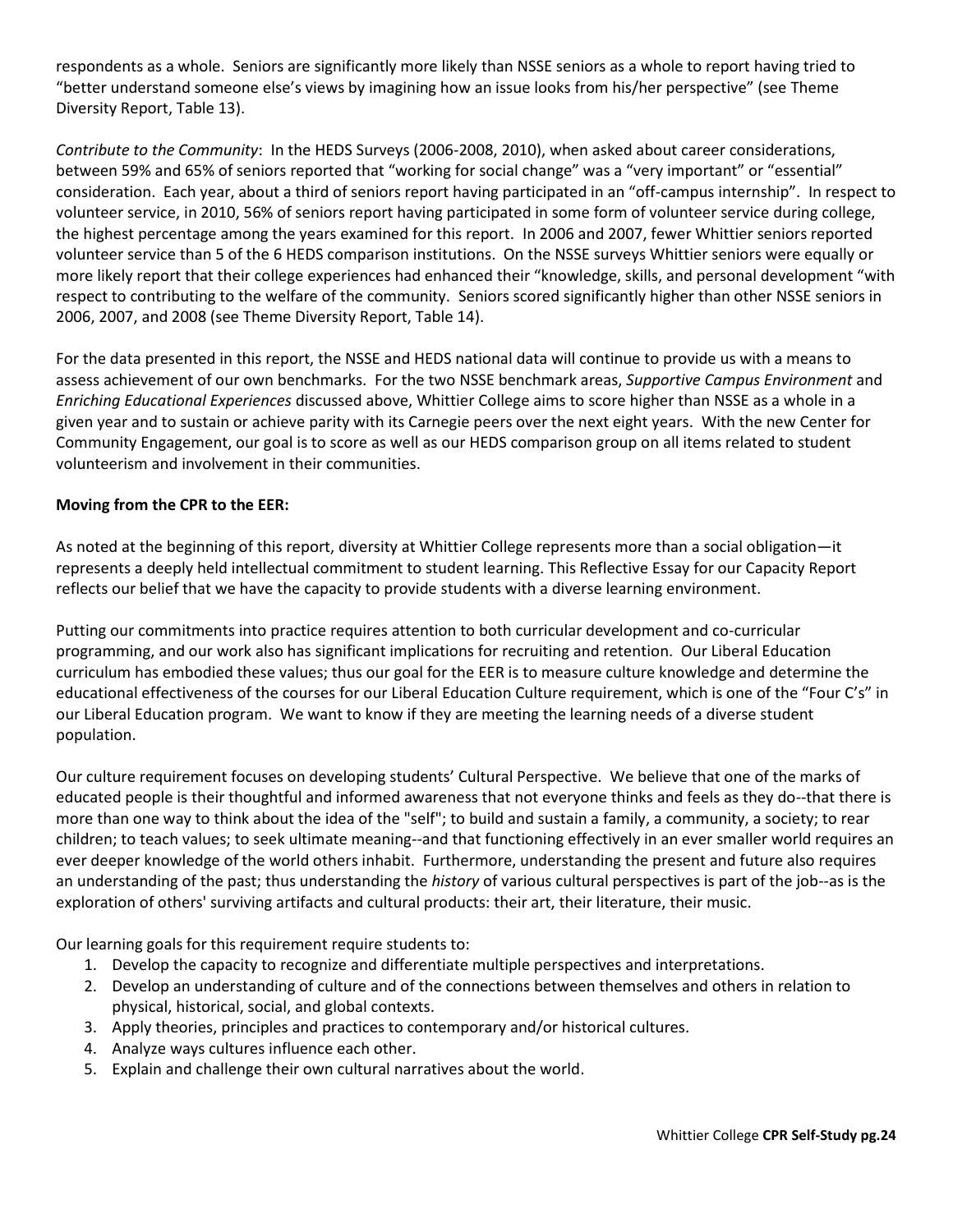To analyze cultural knowledge, we will focus our assessment specifically on our Cross-Cultural courses, that is, courses which explicitly compare two or more cultures, address global issues, or investigate transnational or trans-cultural currents. Our working definition encompasses those courses that examine two or more dimensions of human diversity and that consider these dimensions in terms of their social and/or cultural consequences. We want to analyze the extent to which students demonstrate an understanding of multiple perspectives and their gains in critical thinking from these important courses.

We have already begun to develop an analytical assessment tool. The Liberal Education Assessment sub-committee developed several vignettes and corresponding questions that might serve to assess students' learning in respect to one or more of the Cultural Perspectives learning objectives. The vignettes were pilot tested among small groups of students during the 2011 January Interim Term. A faculty member, at the request of the sub-committee, has developed a rubric that could be used to evaluate student responses. The sub-committee met in May of 2011 to apply the rubric and determine if the pilot vignettes and questions will serve their intended purpose. The revised Cultural Perspectives learning objectives have been submitted to our Education Policies Committee for approval in the fall of 2011.

[\[3\]](https://whittier.compliance-assist.com/Accreditation/#_ftnref3) (Hurtado, et. al., 2003; Umbach and Kuh, 2003).

[\[5\]](https://whittier.compliance-assist.com/Accreditation/#_ftnref5) Hurtado, Milem, Clayton-Pedersen, and Allen (1999) developed a four-dimensional framework for examining a campus climate as it pertains to diversity. The framework includes structural, psychological, and behavioral dimensions as well as an institution's history of inclusion and exclusion (Table 1). The structural dimension of a campus climate involves the actual diversity on campus in terms of numbers and percentages of diverse groups. The psychological dimension pertains to individuals' perceptions about institutional support for diversity and their own sense of belonging. The behavioral dimension refers to the interactional aspects of campus life, including interactions with diverse groups.

[\[6\]](https://whittier.compliance-assist.com/Accreditation/#_ftnref6) While research studies have shown variable perceptions of campus climates among students from different racial/ethnic groups (Engberg, Meader, and Hurtado, 2003), due to our relatively small enrollment and voluntary student participation in the NSSE and HEDS Surveys and Wabash study, it was not possible to disaggregate our student samples by diversity to compare possible differences in their experiences within the college. [\[7\]](https://whittier.compliance-assist.com/Accreditation/#_ftnref7) (U.S. Department of Education, 2008)

[\[8\]](https://whittier.compliance-assist.com/Accreditation/#_ftnref8) Whittier College results on individual items for Supportive Campus Environment for years 2005 to 2008 are shown in Table 5 of Theme Diversity Report.

[\[9\]](https://whittier.compliance-assist.com/Accreditation/#_ftnref9) For example, almost 95% of Latino seniors saw the institution as providing the support they needed to succeed academically "quite a bit" or "very much" compared to almost 89% of White seniors. Latino seniors gave marginally higher ratings on all six items in this NSSE Benchmark than White seniors.

[\[10\]](https://whittier.compliance-assist.com/Accreditation/#_ftnref10) See Table 7 in Theme Community Report.

[\[11\]](https://whittier.compliance-assist.com/Accreditation/#_ftnref11) The range of responses is similar for the third item, the campus "Encourages contact among students from different economic, social, and racial or ethnic backgrounds" additional results from the HEDS Senior Surveys are available at the colleges Moodle link site.

[\[12\]](https://whittier.compliance-assist.com/Accreditation/#_ftnref12) Additional results from the HEDS Senior Surveys are available at the colleges Moodle link site.

[\[13\]](https://whittier.compliance-assist.com/Accreditation/#_ftnref13) Universality-Diversity Awareness Scale from Miville-Guzman (M-GUDS-S, short form): The M-GUDS-S looks at "interest in and commitment to participating in diverse, intentionally focused social and cultural activities … appreciation of both similarities and differences in people and the impact of these in one's self-understanding and personal growth and … the degree of comfort with diverse individuals."

[\[14\]](https://whittier.compliance-assist.com/Accreditation/#_ftnref14) Socially Responsible Leadership Scale: This scale measures consciousness of self, congruency, commitment, collaboration, common purpose, citizenship, and change. A participant who scores high on this scale "demonstrates strong socially responsible leadership capabilities, is self-aware, acts in accordance with personal values and beliefs, invests time and energy in activities that he or she believes are important, works with diverse others to accomplish common goals, has a sense of civic and social responsibility, and desires to make the world a better place".

[\[15\]](https://whittier.compliance-assist.com/Accreditation/#_ftnref15) Political & Social Involvement Scale: This scale measures the importance to students of being active participants, both politically and socially, in their communities.

[\[16\]](https://whittier.compliance-assist.com/Accreditation/#_ftnref16) Openness to Diversity/Challenge: On this measure, students indicate their level of "openness to culture and racial diversity as well as the extent to which they enjoy being challenged by different perspectives, values, and ideas."

[<sup>\[1\]</sup>](https://whittier.compliance-assist.com/Accreditation/#_ftnref1) Whittier College Strategic Plan, Executive Summary, 2001-2011, p. 3.

[<sup>\[2\]</sup>](https://whittier.compliance-assist.com/Accreditation/#_ftnref2) (College Catalog, 2007-2009, p. 46).

[<sup>\[4\]</sup>](https://whittier.compliance-assist.com/Accreditation/#_ftnref4) Whittier College Strategic Plan, 2001, p. 5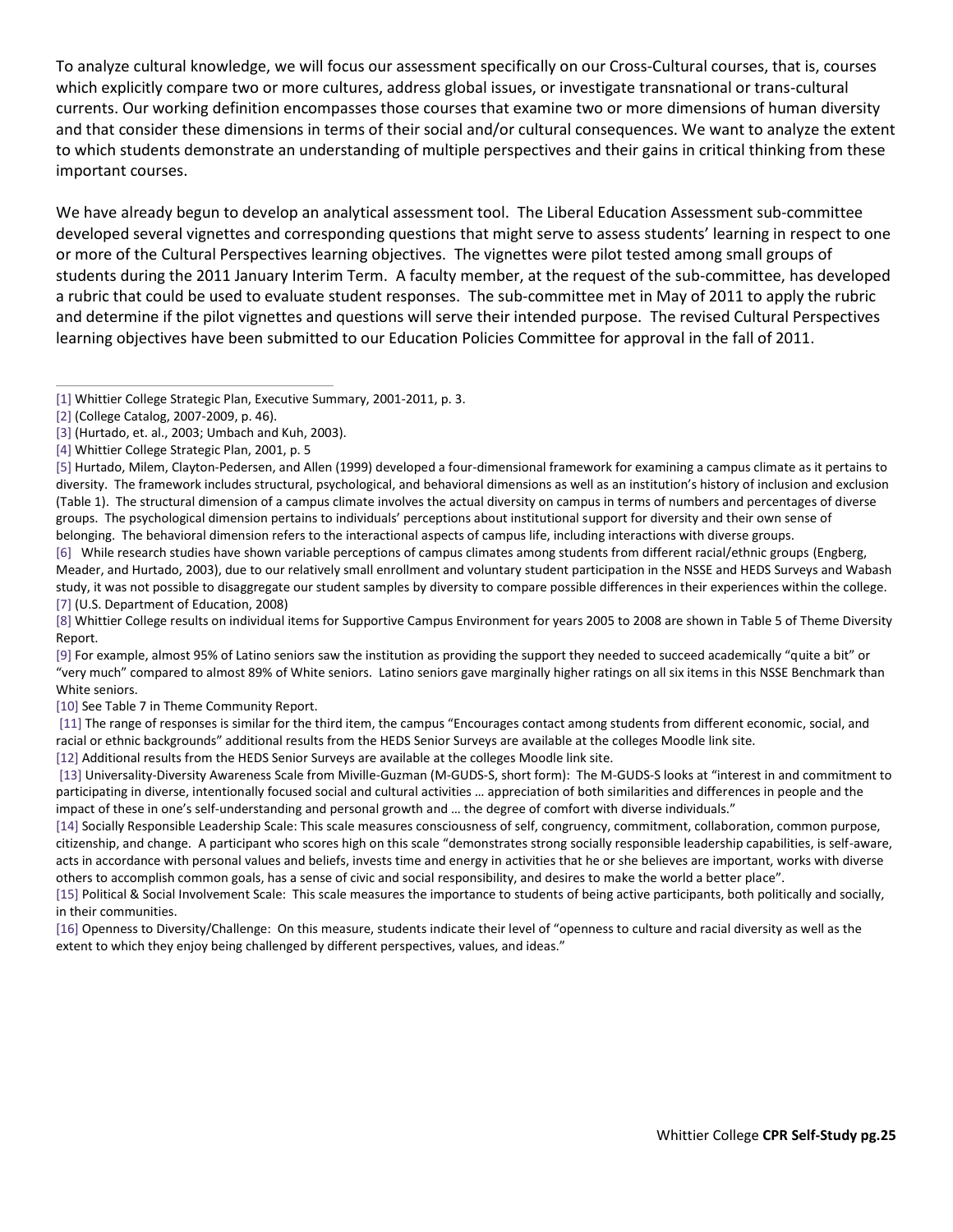# **Reflective Essay 3: URSCA**

### **CPR Theme 3—Connections at Whittier—Undergraduate Research**

As other essays have enumerated, our Liberal Education program is built on the ["Four C's"](http://www.whittier.edu/Academics/LiberalEducationProgram/Curriculum.aspx)—Community, Communication, Cultural Perspectives, and Connections. This program is developmental—as we have noted earlier, our First Year students are introduced to Community. We see the  $4^{th}$  C—Connections, as a way that students again connect as a community, in the context of interdisciplinary courses and paired courses, and undergraduate research[.\[1\]](https://whittier.compliance-assist.com/Accreditation/#_ftn1) "*Connections,"* to Whittier has meant a long tradition of fostering interdisciplinary study. Interdisciplinary work reflects another aspect of the faceted and interconnected nature of reality. Interdisciplinary also incorporates the Quaker tradition of a practical education, a tradition reflected in the College's long history of service-oriented academic programs and in our majors and programs which connect academic work with the necessity of functioning in the world beyond the College. We educate through the particular, but we educate in, about, and for life in a much larger world, and our students need to learn this connection - praxis - through putting it into practice while they are students. As our Proposal explained, the particular C*onnections* we are emphasizing during our Self-Study are those involved in undergraduate research, or as we have phrased it, URSCA - undergraduate research, scholarship, and creative activity. This emphasis represents a relatively new direction for the College, but it is also reflects a recent direction in undergraduate education. As Bauer and Bennett explain, before the late 1980s, only a few universities had committed significant resources to institution-wide undergraduate research programs that involved the institutions' faculty in regular research collaborations with undergraduates. But since the mid-to-late 1990s, the practice has become more widespread and other research shows that faculty participants in undergraduate research frequently report high levels of satisfaction with learning achieved by undergraduates through collaborative research with faculty.[2] Efforts at formal assessment of learning outcomes attained through the undergraduate research experience followed the implementation of the practice, and the literature is rich and growing with assessment data.[3]

We understand that a fruitful undergraduate research experience should allow students to see the connections between the theoretical and the practical and provide essential knowledge in choosing a career path. More specifically, the participation of undergraduate students in original research encourages them to pursue careers that address current complex scientific or societal problems[.\[4\]](https://whittier.compliance-assist.com/Accreditation/#_ftn4) The literature also documents important learning outcomes: students improve their oral and written communication skills, learn to be better scholars, and increase their self-confidence and ability to work independently[.\[5\]](https://whittier.compliance-assist.com/Accreditation/#_ftn5) These issues became the basis of our study for the WASC reaccreditation.

### **Implementation of Undergraduate Research at Whittier College—Identifying the Questions and Building Capacity.**

Though faculty members in various disciplines have been doing research with undergraduates for some time at Whittier, the effort to institutionalize undergraduate research began in 2008 when four faculty members (one an associate dean), attended a CUR workshop, *Institutionalizing Undergraduate Research.* Upon their return, the dean summarized the action plan they had developed into three component parts that centered on resources: (1) things that could be done to instill a culture of undergraduate research that did not cost anything and that could be implemented in a relatively short amount of time; (2) those things that require some funding (less than \$10,000) and could also be done relatively quickly; and (3) those items that require a larger outlay of expenditures and therefore are longer term in duration. Taken as a whole, these actions were expected to alter significantly the culture of undergraduate research on the campus. But we also concluded that simply by starting to do a few things differently it could raise interest in and commitment to undergraduate research. Working with the faculty, the defined goals were: (1) to insure that there is an opportunity for all undergraduate students across all disciplines to engage in collaborative research with faculty; and (2) to insure that all undergraduate research results in public dissemination. The group concluded that one of the critical elements of the action plan was to assess both faculty and administrative support for undergraduate research at Whittier. They felt that both faculty consensus about the role of undergraduate research across the curriculum and administrative support were necessary for undergraduate research to thrive at Whittier. It was understood that faculty consensus might require changing faculty culture or pre-conceived notions about what undergraduate research is and who can engage in it. Moreover, student culture might also need to change. In short, we concluded that if we are to be successful at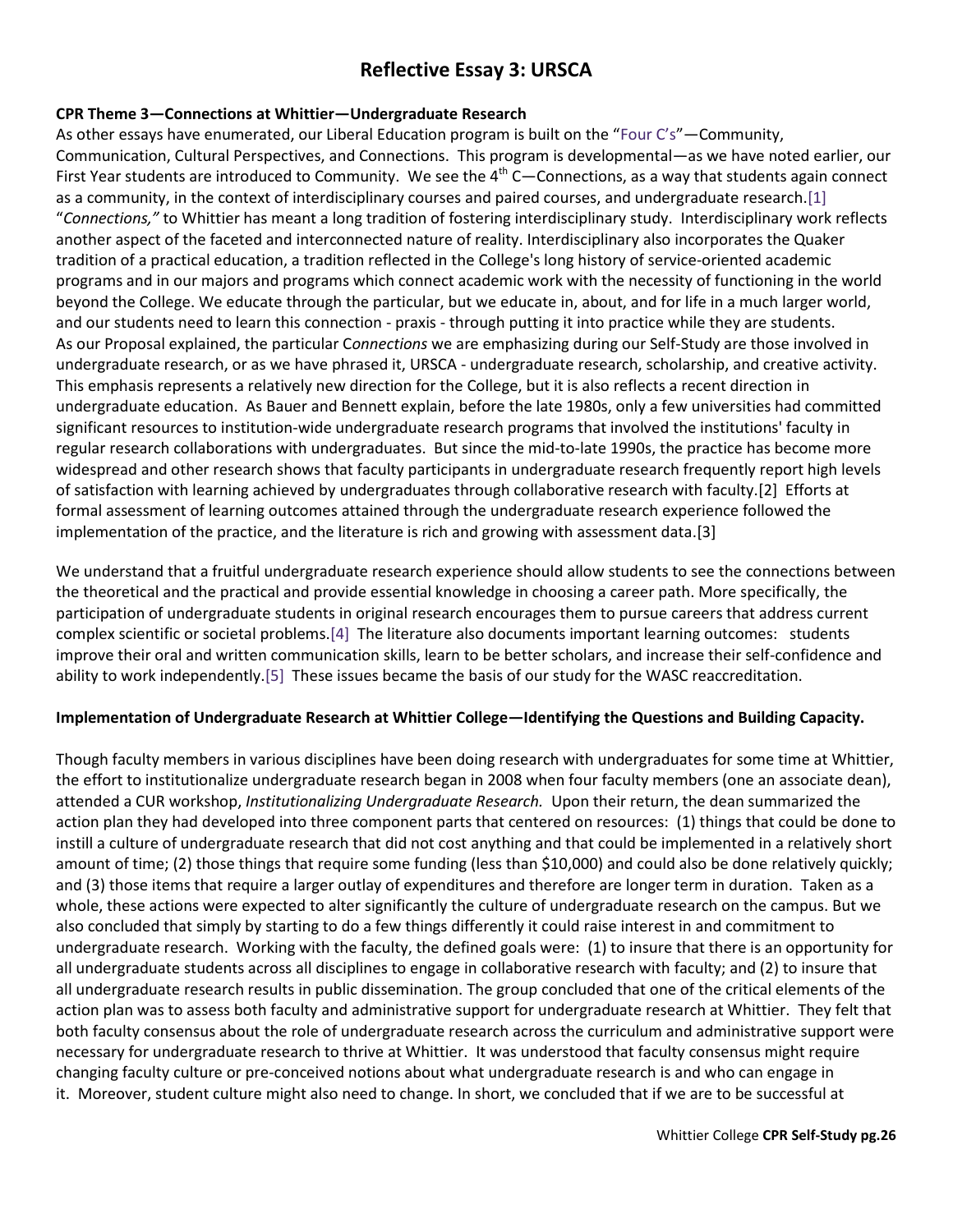integrating undergraduate research across the curriculum, then we need to do so carefully and with a defined plan of action[.\[6\]](https://whittier.compliance-assist.com/Accreditation/#_ftn6)

By 2009, with additional faculty, we began with a focus on the public elements of URSCA, drawing faculty from the Educational Policies Committee who was interested in working specifically on an "Undergraduate Research Presentation Day." In addition, faculty from the humanities and the arts were included (one of our goals from the original CUR meeting). In meetings, we discussed the practical application of data on URSCA to be used for: eliminating obstacles to conducting URSCA at Whittier, encouraging new or more faculty members to engage in URSCA, and highlighting URSCA across campus and to the broader community. As part of our participation in CUR's *Institutionalizing Undergraduate Research* workshop (see Theme URSCA, Appendix D), the College invited Gerald R. Van Hecke to come in March of 2010 to serve as an outside evaluator of our URSCA program. He pointed out a number of existing obstacles to institutionalizing undergraduate research, and he gave us the following action items: (1)Define research across the campus [the pursuit of new knowledge]; (2)Seek to organize a common campus research/presentations day; (3) Increase the dialog between Advancement and the faculty; (4) Seek to expand research across the campus, define the scale of the desired effort; and (5) The Dean of Faculty should support regular meetings with department chairs.

We have had progress in three of these 5 areas. First, the Dean holds monthly department chair meetings, and assessment actions and URSCA activities have been highlighted for all chairs. Moreover, the Dean was persuaded to adopt an institutional CUR membership, allowing all faculty access to this organization's resources which have been shown to increase and broaden participation.

Second, we inaugurated a presentation day on campus for family weekend (April 8-9, 2011) where we highlighted undergraduate research for families as well as recruited and current students. These celebrations of research are important ways to highlight undergraduate research efforts, and the Council on Undergraduate Research lists 121 undergraduate institutions with "Research celebration days." More specifically, instituting the tradition of public presentation was important for two reasons (1) promoting URSCA to disciplines that have not seen research as a practice important to their students, and (2) encouraging graduate school and professional careers to underrepresented groups given that 48% of Whittier students are non-white (31% Hispanic). Whittier's URSCA Day was a big success for a first-time event. There were 30 presentation sessions in three concurrent times, plus a poster session during the lunch period, and a Creative Arts Poetry reading at the end of the day. About 75 students participated, and their faculty mentors attended with them. In contrast to some colleges where science fields are the most popular ones represented, Whittier's first "Presentation Day" included students from almost every major in the college (with the exception of the performing arts.) Even more important, analysis of the student participants showed that over 29% of the participants for URSCA day were Hispanic students, a percentage that is similar to the percentage of undergraduate students[.\[7\]](https://whittier.compliance-assist.com/Accreditation/#_ftn7)

Third, in the last several years, Whittier College has also increased funding for undergraduate research. Much of this funding has been the result of a concerted effort to work with our Advancement Division to identify private donors and foundations who will fund undergraduate fellows (see WC Fellowships Created Since 2008).

One of the most important things that came out of the faculty planning and discussion was a broadened definition of "undergraduate research". Our expanded definition of undergraduate research reflects the different nature of and models for such work across the disciplines. We like the definition used by the Council on Undergraduate Research, "an inquiry or investigation conducted by an undergraduate student that makes an original intellectual or creative contribution to the discipline," but we recognize the need for further discussion and definition across campus.[8]

Because Undergraduate Research is central to the learning outcomes identified by Whittier College, we can state on the one hand that all students in all disciplines engage in Undergraduate Research through the Whittier Scholars Program's Senior Project, the Senior Presentation in the Major, or outside of the curriculum. Undergraduate research culminates in a peer-reviewed paper, publication, or presentation. On the other hand, as will be shown below, students and faculty often do not identify what they have done as "undergraduate research/creative activity." This perceptual problem has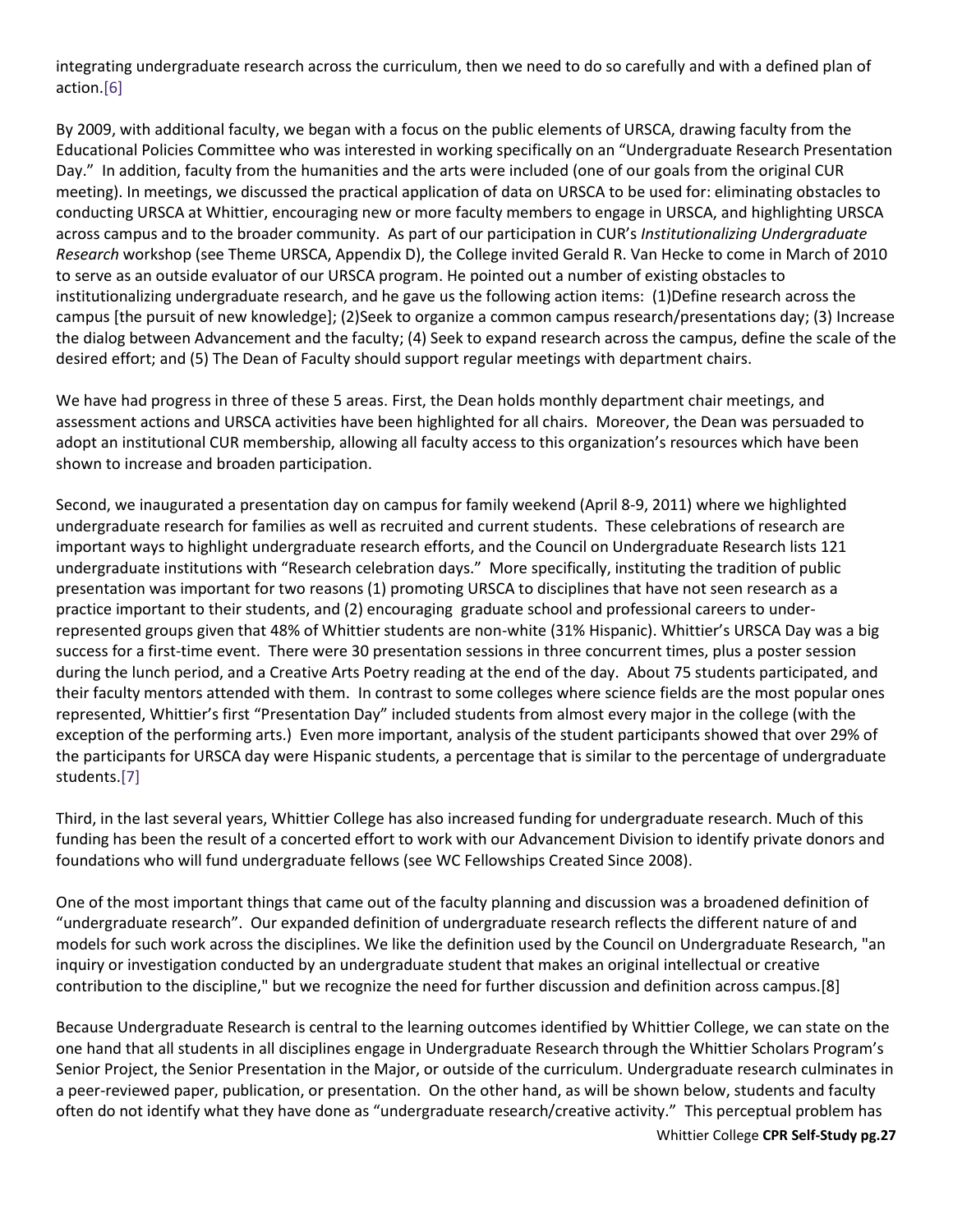had a significant impact on advancing the ability to understand its impact.

## **Research Capacity Questions for the CPR:**

- 1. How many of our Faculty conduct research with students?
- 2. How well is our faculty personnel process is integrated with URSCA?
- 3. How are we measuring student participation in URSCA?
- 4. Does the curriculum provide a developmental process for URSCA at Whittier College?
- 5. How are we providing resources for URSCA experiences?
- 6. Do URSCA experiences influence career practice

## **Educational Effective Measures for the EER**:

 1. Are students learning to think analytically and critically from participation in undergraduate research? 2. Do URSCA experiences at Whittier influence retention?

## **Question 1. How many of our Faculty conduct research with students?**

To begin our study of undergraduate research activity, we began with the faculty and their understanding of the subject. The faculty was surveyed in fall 2010 (see Theme Community, Appendix B for more details). Of the 54 faculty who responded, 43% reported that they engage in research with students in class and 54% reported they did it outside of class. Faculty also reported engaging in scholarship inside (37%) and outside (33%) of class, creative activity in-class (32%) and outside-of-class (17%). The smallest category was "involving students in your own creative activity" (2%) but faculty reported students helped with their own scholarship (19%) and research (30%). Faculty reported undergraduate research occurring at higher rates than students reported.

| <b>Table 3.1 Faculty reporting URSCA Aspects:</b> | Yes | Percent who said yes |
|---------------------------------------------------|-----|----------------------|
| Aspects of URSCA do you engage in with students   |     |                      |
| <b>Research in class</b>                          | 23  | 42.6                 |
| <b>Research out of class</b>                      | 29  | 53.7                 |
| Involve them in my own research                   | 16  | 29.6                 |
| Scholarship in class                              | 20  | 37.0                 |
| <b>Scholarship out of class</b>                   | 18  | 33.3                 |
| Involve them in my own scholarship                | 10  | 18.5                 |
| <b>Creative activity in class</b>                 | 17  | 31.5                 |
| Creative activity outside of class                | 9   | 16.7                 |
| Involve them in my own creative activity          | 1   | 1.9                  |

Because much of the national research points to the prevalence of undergraduate research in the sciences but not in the humanities and social sciences, we will be doing further analysis to get some key data which will be discussed in the EER: (1) How many students does each faculty member work with? (i.e., a few selected students or with all students in their class?); (2) What type of research do faculty and students participate in together?; and (3) Are there fields that are much less represented than others?

### **Question 2. How well is URSCA integrated into our faculty personnel practice?**

Faculty reward structures, including tenure and promotion, can encourage or discourage faculty participation in URSCAtype activities. Decisions on tenure and promotion at Whittier College are made by the Faculty Personnel Committee, who then provides recommendations through the Dean of Faculty to the President and ultimately the Board of Trustees.

The Faculty Handbook enumerates our policies. As Part III, Section 3, Standards for Evaluating Faculty Performance notes, our decisions weigh excellence in teaching, scholarship, advisement, and service. Effective teaching is the most important contribution a faculty member can make to the college. Scholarship is broadly defined, and the language notes that it "may take the form of any or all of the following: scholarship of discovery, of integration, of application, and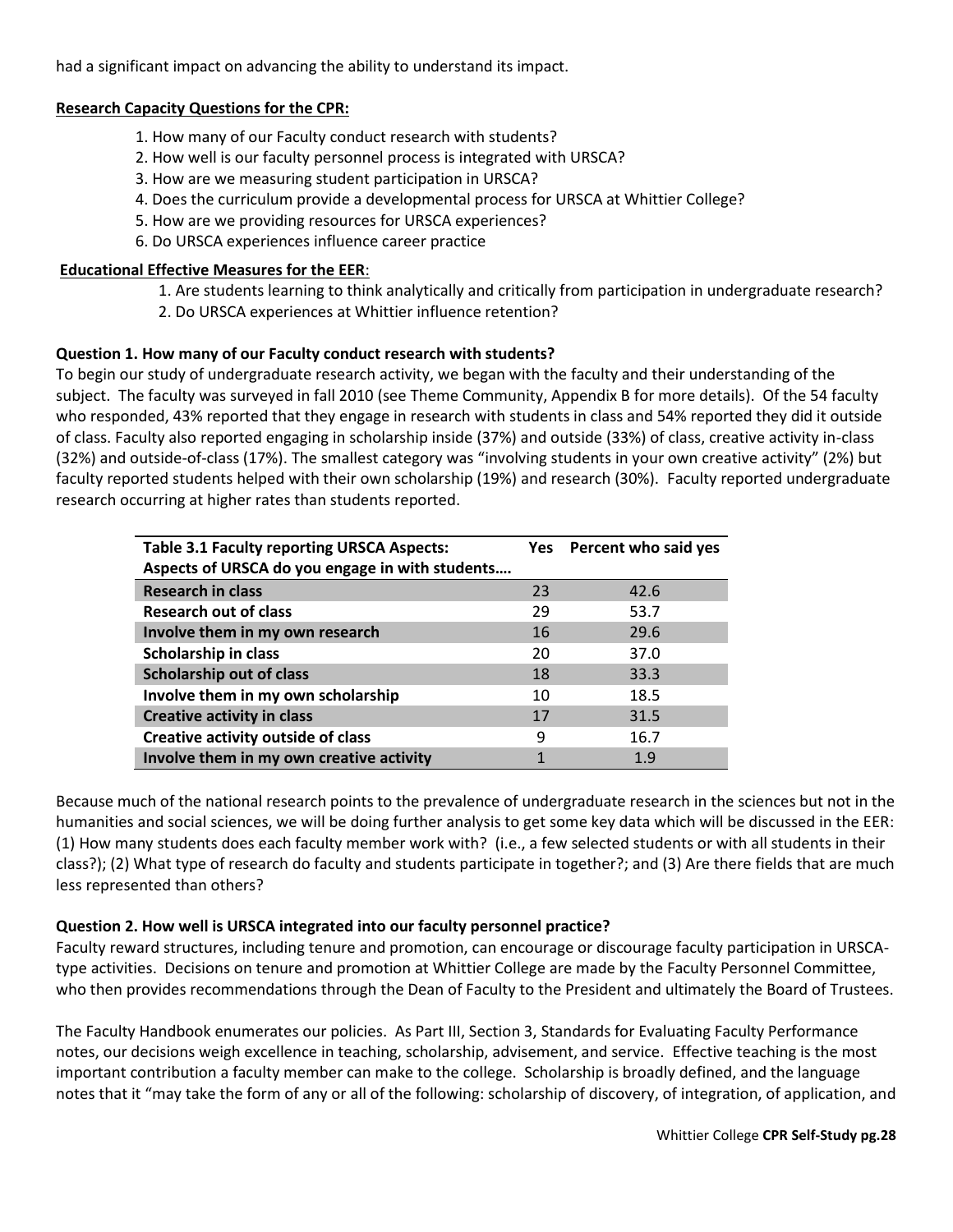of teaching." [\[9\]](https://whittier.compliance-assist.com/Accreditation/#_ftn9) Since URSCA involves both teaching and research, we determined that URSCA is integrated well into our faculty personnel practices.

## **Question 3. How are we measuring student participation in URSCA?**

In our broad view of undergraduate research, we want to encourage those in the humanities and the creative arts as well as the sciences and social sciences to actively identify various ways faculty and students can collaborate on intellectual activities. For this systematic effort to work, we needed data to identify students who participate in URSCA. During our data collection efforts, we realized that we had another problem—that some students did not recognize that that their work was indeed "URSCA."

To provide a systematic mechanism to track the number and demographics of students engaged in URSCA at Whittier College, we added several questions to our HEDS survey about URSCA in the spring of 2010. (See [Theme URSCA,](https://whittier.compliance-assist.com/Accreditation/source.aspx?id=b0bd3a92-71a3-e011-bf02-0024e84f6678)  [Appendix A](https://whittier.compliance-assist.com/Accreditation/source.aspx?id=b0bd3a92-71a3-e011-bf02-0024e84f6678) for more details). The data points to a perceptual problem with how our students identified their participation. Out of 163 who answered the HEDS survey question "In which of the following activities did you engage in a scholarly inquiry, investigation, performance, or artistic creation that made an original intellectual or creative contribution to a discipline (check all that apply)" only 3% presented research at a conference off campus, 7% did independent research outside of class and 5% collaborated with faculty outside of class. NSSE data showed similar perceptual issues. According to our NSSE reports from 2005-2008 (see Table 3.2 below), an average of 41.75% of seniors reported that they have done "a research project with a faculty member outside of course or program requirements." Another 15% of seniors reported that they plan to do these activities.

The NSSE numbers were particularly puzzling. On the one hand, the new Liberal Education Curriculum implemented in 2005 mandated senior presentations for the class that graduated in 2007-2008. Thus, we (faculty) know that all students complete URSCA as part of their senior presentations. On the other hand, the senior students were not reporting universally that they had completed URSCA. Clearly, the large majority of students do not themselves recognize and report engagement in URSCA outside of course requirements. Part of our problem was that NSSE does not have a comparable question for inside of course and program requirements. This perceptual problem made our data difficult to interpret.

Some of the NSSE results, however, may be part of a larger perceptual issue for undergraduates. A recent white paper published by the Teagle Foundation using the NSSE data from 209 four-year colleges and universities reported that one in five (19%) of senior students nationally had worked on research with faculty, but the same study also found similar problems to the ones we found: the overall number did not seem to truly reflect the number and percentages of students involved in URSCA-type activities. National evaluations show that between 25% - 39% of biology or physical science students participate in research, and that many non-science majors elected independent study courses that were actually research courses[.\[10\]](https://whittier.compliance-assist.com/Accreditation/#_ftn10) Moreover, the data could vary by area and by the type of conference. Our own data that compared participation in our on-campus research day with participation in a regional undergraduate research conference (SCCUR) showed similar differences-- the percentage of students from the humanities and sciences presenting their work was higher at SCCUR than on campus, and the percentage of students from the social sciences was lower at SCCUR when compared to the on-campus URSCA celebration.

| Table 3.2. Students reporting work on a research project with a faculty outside of course/program requirements |                  |          |          |                  |          |                  |          |                  |  |
|----------------------------------------------------------------------------------------------------------------|------------------|----------|----------|------------------|----------|------------------|----------|------------------|--|
|                                                                                                                | <b>NSSE 2005</b> |          |          | <b>NSSE 2006</b> |          | <b>NSSE 2007</b> |          | <b>NSSE 2008</b> |  |
|                                                                                                                | Freshman         | Senior   | Freshman | Senior           | Freshman | Senior           | Freshman | Senior           |  |
| <b>Have not decided</b>                                                                                        | 51 (39%)         | 4(6%)    | 25 (30%) | 7(9%)            | 61 (47%) | 5(6%)            | 27 (33%) | 15 (12%)         |  |
| Do not plan to do                                                                                              | 15 (12%)         | 23(%)    | 11 (13%) | 36 (46%)         | 19 (15%) | 30 (38%)         | 8(10%)   | 54 (42%)         |  |
| Plan to do                                                                                                     | 56 (43%)         | 10 (33%) | 39 (47%) | 6(8%)            | 43 (33%) | 8(10%)           | 42 (51%) | 11 (9%)          |  |
| Done                                                                                                           | 8(6%)            | 32 (46%) | 8 (10%)  | 29 (37%)         | 6(5%)    | 36 (46%)         | 6(7%)    | 48 (38%)         |  |
| <b>Total</b>                                                                                                   | 130              | 69       | 83       | 78               | 129      | 79               | 83       | 128              |  |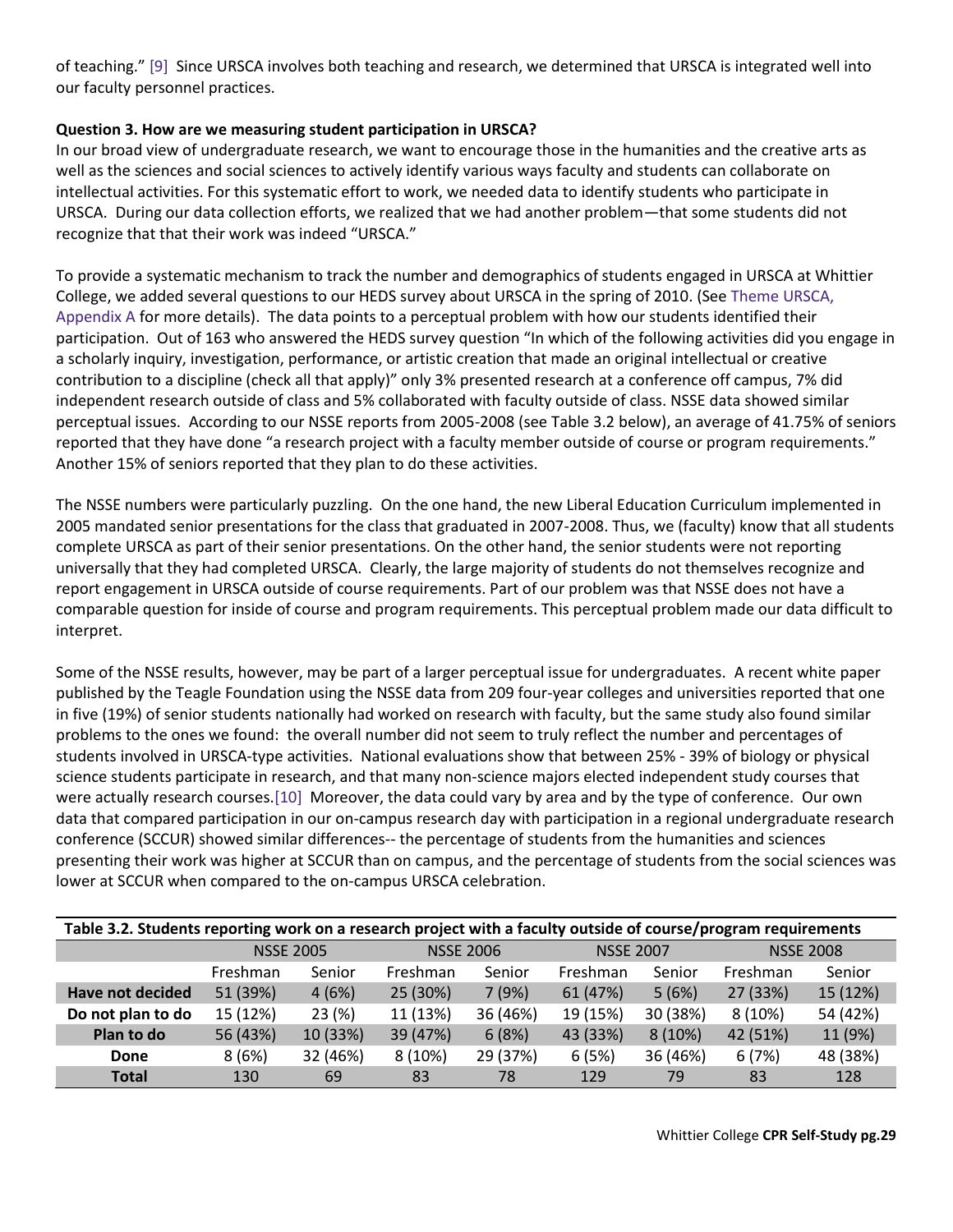## **Question 4. Does the curriculum provide a developmental process for URSCA at Whittier College?**

Recent scholarship on undergraduate research points to the enhancement of effects when undergraduate research is introduced in the first or second year of college. Early engagement is important for retention and there is more opportunity for students to become integrated into a community of interdisciplinary scholars. Early experiences in undergraduate research also seem to lead to more involvement of underrepresented groups in STEM fields.[11] Given our emphasis on retention, and our mission as a Hispanic-serving institution, we are eager to ensure that URSCA can benefit our students in this way. However, as Table 3.3 shows, undergraduate research efforts at Whittier are not formulated into a developmental process beginning in the first year. Instead, we find that most students do research with faculty in their junior or senior years. According to the HEDS 2010 report (see Theme Community, Appendix A for more details), of those who report having done faculty research, the majority of the students did so during their junior (17%) and senior (21%) year, only 12% of the combined freshmen and sophomores reported to have done URSCA activities.

|           | 1 <sup>st</sup> Year Faculty | 2 <sup>nd</sup> Year Faculty | 3 <sup>rd</sup> Year Faculty | 4 <sup>th</sup> Year Faculty |
|-----------|------------------------------|------------------------------|------------------------------|------------------------------|
|           | Research                     | Research                     | Research                     | Research                     |
| <b>No</b> | 156 (96%)                    | 150 (92%)                    | 136 (83%)                    | 128 (79%)                    |
| yes       | 7 (4%)                       | 13 (8%)                      | 27 (17%)                     | 35 (21%)                     |
| total     | 163                          | 163                          | 163                          | 163                          |

#### **Table 3.3 HEDS Data on When Students do URSCA**

The HEDS results showed that 18% of students recognized that they had engaged in URSCA in senior presentations, paper in the major and senior project. 12% thought they did scholarship in their Writing Intensive Courses (WICS) and First Year Writing Seminar. Only 8% recognized it in their methods course (see Table 3.4).

#### **Table 3.4. Student reporting engagement in URSCA activity**

|                                                    | Frequency | Percent |  |
|----------------------------------------------------|-----------|---------|--|
| <b>Presentation at an off Campus Conference</b>    | 22        | 3       |  |
| <b>Collaborative Research with Faculty</b>         | 33        | 5       |  |
| <b>Independent Research Outside of Class</b>       | 43        |         |  |
| <b>Discipline Specific Research Methods Course</b> | 50        | 8       |  |
| <b>First Year Writing Seminar</b>                  | 77        | 12      |  |
| <b>Writing Intensive Course</b>                    | 80        | 12      |  |
| <b>Senior Project</b>                              | 113       | 18      |  |
| <b>Senior Presentation</b>                         | 113       | 18      |  |
| Paper in Major                                     | 114       | 18      |  |

**In Which of the following activities did you engage in scholarly inquiry…**

We understand the need for a developmental process for URSCA, and because our goal is to build capacity, we looked at courses that are intended to provide research skills. Many of our majors mandate methods courses, and so we focused on trying to ascertain how well URSCA is integrated into methods courses. The results confirmed the results we had found with other studies. An analysis of syllabi showed that 70% of those courses were at junior (300) and senior (400) level. On the other hand, 30% of the syllabi were sophomore (200) courses. This analysis suggests that most students are not exposed to URSCA through our regular curriculum (majors and WSP) until junior or senior year. One of our tasks for the EER will be to work with our curriculum committee and with departments to move the methods courses to the sophomore year.

While methods courses do not seem to provide an early exposure to URSCA, the Senior Capstone Courses provide every student with opportunities for URSCA experiences. An analysis of syllabi showed the richness of opportunities provided by faculty through these Senior Capstone Courses. While all of these "Capstone Courses" are designated as formal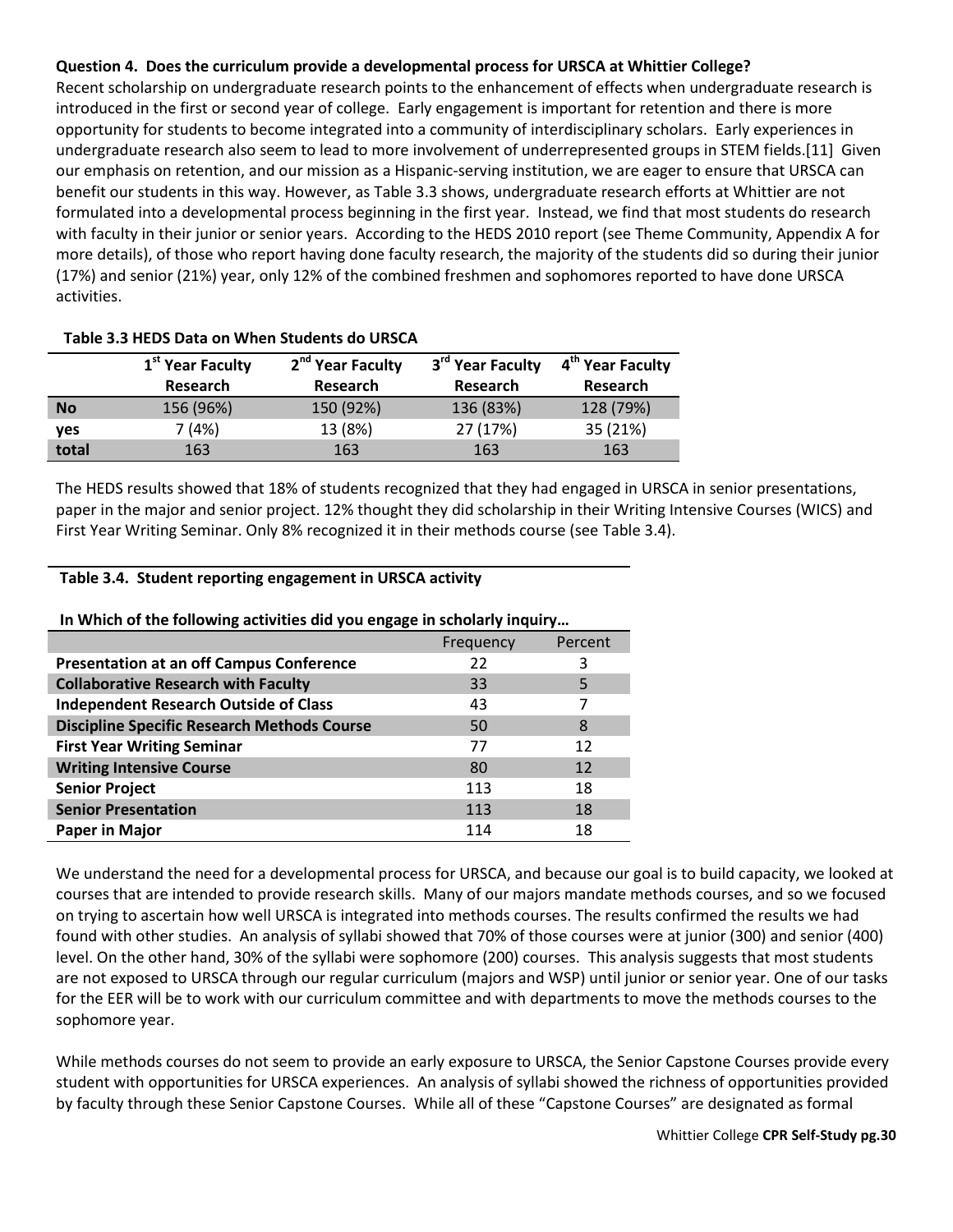courses, almost half our the departments we surveyed (7 of the 16 reporting) include faculty mentorship of senior projects outside of class instruction (in other words students may work with other faculty not teaching senior seminar or have a longer ongoing project with a faculty mentor besides an assignment for class). We were pleased to find that the final product was very much in line with what CUR has dictated as an appropriate result of undergraduate research--63 percent of papers presented original research compared to literature reviews (13%) or topic based projects (19%). In sum, both the student reports and the analysis of syllabi suggest that we have not yet built capacity for in early introduction to URSCA in and outside of our curriculum. One of our tasks as we begin the work of the EER will be to go back to our departments and our faculty committee overseeing curriculum to develop a more developmental process for URSCA. Whittier College needs to develop benchmarks for the Developmental Process and Outcomes for URSCA. Currently there does not seem to be existing published benchmarks for undergraduate research, though there is a growing body of publications regarding assessment of outcomes. An important place for Whittier to start may be by setting benchmarks about prevalence in the variety of URSCA activities faculty offer and to determine how many students do we want engaged in URSCA? How many students can we support?

## **Question 5. How are we providing resources for URSCA experiences?**

As we try to expand and broaden URSCA participation with faculty and students, available resources are an important issue for us. These resources include faculty time and compensation, funds for student materials, and administrative help. Additionally, summer research participation touches on such issues and available housing and summer stipends for students. As our consultant noted to us, we needed to align this priority to our work with our Advancement group to seek out more resources.

The college was already providing some resources for student research. The Dean of Faculty's office provides some support for student travel to conferences (\$5000 total; students can receive up to \$500). Moreover, the Dean of Faculty's office has been working with our Conference group to find summer housing for our research students. The effort so far has been modest—about 10 students were accommodated in the summer of 2010, and 20 were housed in 2011, but plans are being made to increase this number as the College has been expanding student housing.

The College took the advice to work with Advancement very seriously, and in the past three years, we have been quite successful in finding Foundation and other external grants to support URSCSA. In 2008, the College received a substantial (and renewable) grant from the Mellon Foundation to establish the Mellon Mays Undergraduate Fellowship Program. This program, which identifies talented sophomores from groups under-represented in the professoriate, has been an important symbol on our campus of our commitment both to improving opportunities for under-represented groups and for beginning URSCA activities early in the student's career (see WC Fellowships Created Since 2008). Other issues remain to be addressed, as the College can identify resources. We recognize the usefulness of a central office with administrative leadership who could champion our URSCA endeavors and help to advance them. Faculty compensation, especially for summer mentoring, is another issue. A survey of faculty showed that 94% of respondents said that faculty pay was important for their participation in summer programs. Other support for equipment/supplies and teaching credit were also mentioned as needed supports.

### **Question 6. Do URSCA experiences influence career practice?**

The literature on undergraduate research shows that URSCA-type experiences "clarified [students'] career interests and increased their understanding and confidence in their major.[12] To gather data for Whittier students, in 2010, the HEDS survey included a list of career skills they may learn from URSCA. Students varied on the specific career skills they learned.

Viewing the data by type of URSCA the student completed, the findings revealed that those students who either collaborated with a faculty member or presented at a conference off campus were most likely to endorse learning direct job skills. This one result implies more individualized and labor intensive faculty mentoring of URSCA may have the most benefits for direct job skills. This information is important and our next step will be to help our students translate these skills into their resumes for employment after graduation as well as into their applications for graduate school. Our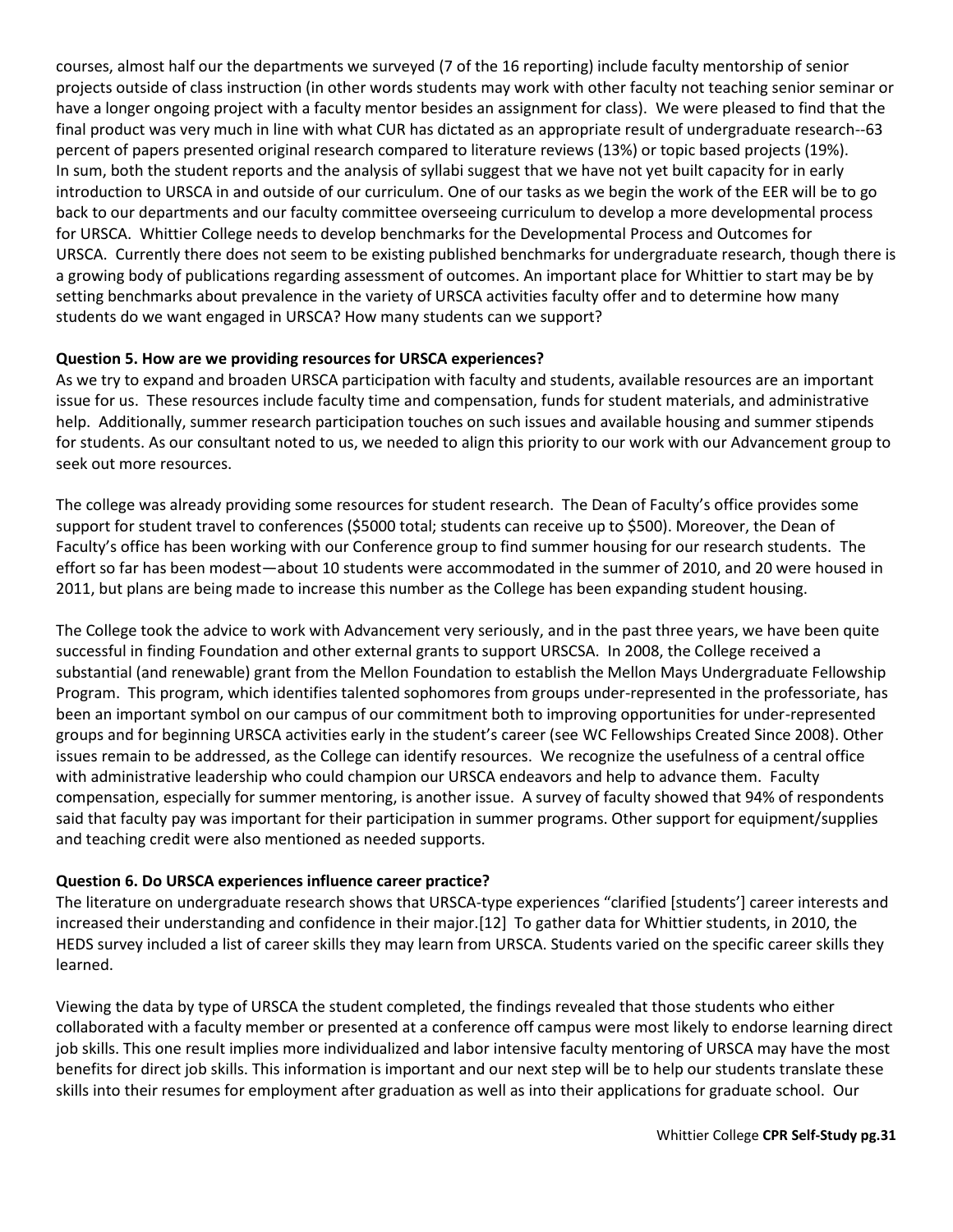experience with the structured program of Mellon Mays has shown us that this is very valuable for our students (see Theme URSCA Report, Question 2).

## **Summary and Directions for the EER**

Beginning in 2005, with the adoption of the new Liberal Learning curriculum that mandated a Senior Capstone Experience, the College has set out to make Undergraduate Research a learning goal for all students. In the last three years, the faculty and administration have worked together to expand what was a "Capstone" experience into a developmental experience for all students and to expand resources to support this learning initiative. The Capacity and Preparatory Review has proven to be a very helpful assessment tool, and while we have found some real areas of strength—i.e., many of our faculty are mentoring undergraduate research students both inside and outside of class—we have not built total capacity in terms of making URSCA a developmental process. This necessitates some curricular revision by both departments and by our faculty curricular committee. Moreover, many of our students do not recognize that their work, even in the Senior Capstone experiences, constitutes true "undergraduate research." This perceptual problem can hurt our efforts to get students to realize the particular skills they are building for postgraduation plans. Clearly, the faculty and administration need to build awareness. Finally, we have begun to build capacity for URSCA through some extensive work with external foundations. The College understands that these funds will need permanent endowments, and these are priorities in the upcoming Capital Campaign.

## **For the EER, we will concentrate on two research questions.**

## **Question1: Do URSCA experiences influence retention?**

As we've noted in the essay on Community, retention is an issue we wish to address in multiple ways at the college. Research at other schools indicates URSCA can be a retention strategy especially for students of color.[13] Undergraduate research promotes academic and social integration in the college, and the literature has shown that students reported a greater satisfaction with their undergraduate experience and reported increases in intellectual curiosity, research skills, and communication skills. Students also reported better time management skills.[14]

We have some initial data that appears promising. As noted earlier in this essay, our research has found that Latino students participate in formally identified URSCA events to the same extent as they are represented in our student population. We believe that further study and intervention can help us with our sophomore retention issues. To address this issue, we will do a controlled cohort study of sophomores who take courses that involve research and assess students' satisfaction with their own learning, and then follow this cohort to the junior year. This cohort will be compared with a control group that does not take courses involving research. We can also use data derived from the fellowship opportunities enumerated above, many of which involve sophomore students.

**Question 2: Are students learning to think analytically and critically from participation in undergraduate research?** While our overall desire for URSCA is to provide a developmental process throughout the time that students are at Whittier, we want to begin our study of educational effectiveness at Whittier by assessing our seniors. As noted earlier, the 2005 revision of our Liberal Education curriculum has mandated a Senior Capstone experience, and thus our seniors constitute a population where every student has done an URSCA-type project. We are anxious to know if the literature that touts URSCA activities as promoting analytical and critical thinking is working for our students. Our faculty group that works on URSCA has agreed to pilot a rubric to look at critical thinking in senior presentations of their senior papers (often URSCA activities). We chose a rubric for critical thinking from a group of AAC&U rubrics and other rubrics and have used it to rate the presentations at URSCA day on campus and perhaps in other senior presentation contexts. We will also obtain some reliability data by having multiple evaluators at the same presentations. This will give us a snapshot of some of the critical thinking displayed in some senior presentations. New directions and expansions of this assessment can be planned given these pilot data. The rubrics have been collected but will need to be entered into a database and analyzed. While this year will be a pilot year, we will be utilizing the support of the IR office with inputting the data and analyzing the findings over the summer. Once this is accomplished, faculty in the fall can discuss the findings with each other and focus groups of students. The ultimate idea for this project is to assess how well the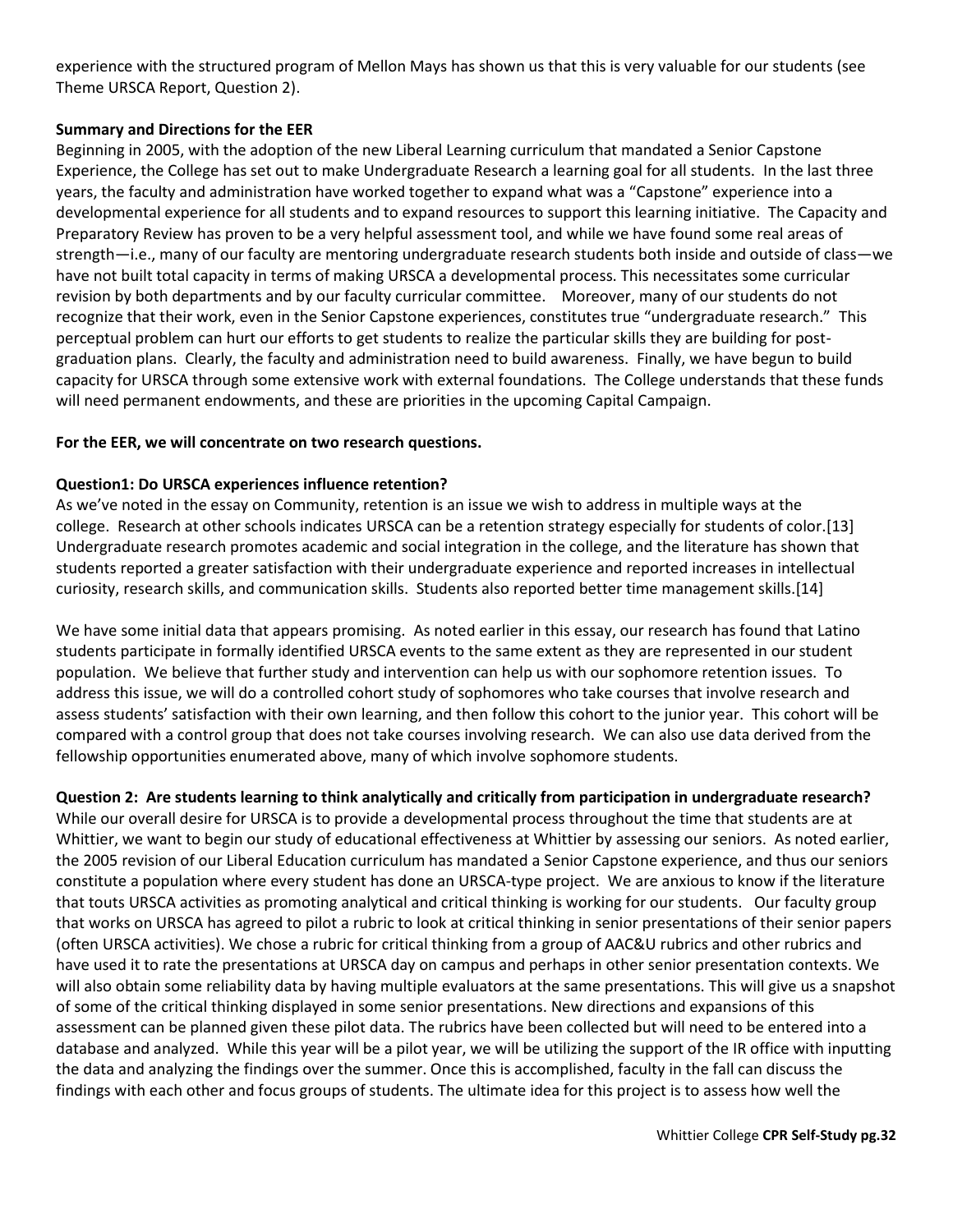learning goals of our URSCA effort are meeting our expectations.

- [\[1\]](https://whittier.compliance-assist.com/Accreditation/#_ftnref1) See "Whittier's Four C's: A Curriculum in Context"—document and on website.
- [\[2\]](https://whittier.compliance-assist.com/Accreditation/#_ftnref2) (Hakim, 1998; Mabrouk & Peters, 2000; Manduca, 1997)

[\[3\]](https://whittier.compliance-assist.com/Accreditation/#_ftnref3) See, for example, Russell SH, Hancock MP, McCullough J. Benefits of undergraduate research experiences. Science, 2007;316:548-549, NRC, 1999)

[\[5\]](https://whittier.compliance-assist.com/Accreditation/#_ftnref5) see, for example, Guterman, 2007; Lopatto, 2004; Russell, Hancock & McCullough, 2007; Seymour, Hunter, Laursen & DeAntoni, 2004; Wilson, 2006).

[\[6\]](https://whittier.compliance-assist.com/Accreditation/#_ftnref6) Susan Gotsch memo "Cur Followup" March 18, 2008.

[\[7\]](https://whittier.compliance-assist.com/Accreditation/#_ftnref7) currently 31% of our students are Hispanic, and much of the literature on undergraduate research points to the vital importance for students of color to be involved with undergraduate research activities.

[\[8\]](https://whittier.compliance-assist.com/Accreditation/#_ftnref8) Council on Undergraduate Research, "Frequently Asked Questions," website: URL: http://www.cur.org/faq.html

[\[9\]](https://whittier.compliance-assist.com/Accreditation/#_ftnref9) The language intentionally followed the recommendations of the four "Boyer categories" of faculty scholarship. See Ernest Boyer, *Scholarship Reconsidered: Priorities of the Professoriate* (New York: Jossey Bass, 1997).

[\[10\]](https://whittier.compliance-assist.com/Accreditation/#_ftnref10) The Teagle Working Group on the Teacher-Scholar, 2007. (N= 65,633 randomly sampled senior students)

[\[11\]O](https://whittier.compliance-assist.com/Accreditation/#_ftnref11)n retention, see NRC, 1999; on integration, see Hoke and Gentile, CUR Quarterly, FALL 2008 - Volume 29, Number 1, pp. 18-22; on underrepresented groups, see: Russell SH, Hancock MP, McCullough J. Benefits of undergraduate research experiences. Science, 2007; 316: 548-549.

[\[12\]](https://whittier.compliance-assist.com/Accreditation/#_ftnref12) Russell SH, Hancock MP, McCullough J. Benefits of undergraduate research experiences. *Science*, 2007; 316:548-549

[\[13\]](https://whittier.compliance-assist.com/Accreditation/#_ftnref13) (Nagda, et al., 1998). Also Russell, Hancock, and McCullough 2007.

[\[14\]](https://whittier.compliance-assist.com/Accreditation/#_ftnref14) Bauer and Bennet (2003).

# **CPR CONCLUSION**

### **Reflections on Our Efforts to Date and a Look Ahead to the Educational Effectiveness Review**

Through the self-study described in the previous essays of this report, we have articulated a number of paths that we believe will lead to an improved understanding of the education we provide at Whittier College. Here, we narrow our focus to the topics and inquiries that we believe are most important to our campus today, and that are achievable, at least in part, by the time of the next phase of our accreditation cycle, the Educational Effectiveness Review.

With our study of *Community***,** we investigate how academic performance and relationships are related to retention in the First Year, and beyond the first year. As we review our data, we see that we are doing good work in engaging our students in academic endeavor and in relationships with faculty and their peers. Though we do not have direct measures of the connections between retention and academic performance, the literature shows that the sorts of activities discussed in the previous essays have a very positive effect on retention.

For *Diversity* we focus on our Cultural Perspective requirement. This core curriculum requirement reflects our belief that one of the marks of educated people is their thoughtful and informed awareness that not everyone thinks and feels as they do--that there is more than one way to think about the idea of the "self"; to build and sustain a family, a community, a society; to rear children; to teach values; to seek ultimate meaning--and that functioning effectively in an ever smaller world requires an ever deeper knowledge of the world others inhabit. Furthermore, understanding the present and future also requires an understanding of the past; thus understanding the *history* of various cultural perspectives is part of the job- as is the exploration of others' surviving artifacts and cultural products: their art, their literature, their music.

Finally, in our study of *Connections through Undergraduate Research*, we are asking whether URSCSA influences retention. Through an analysis of our Senior Presentations, we will examine the levels of critical thinking in senior presentations and senior papers.

The following is a summary of the activities Whittier College proposes to undertake for the **Educational Effectiveness Review.** These activities will be overseen by the WASC Steering Committee, the Office of Assessment and the Director of Institutional Research. It will be supported in important ways by the Faculty-led Committees on Assessment, the

[<sup>\[4\]</sup>](https://whittier.compliance-assist.com/Accreditation/#_ftnref4) (Russell, Hancock, McCullough, 2007).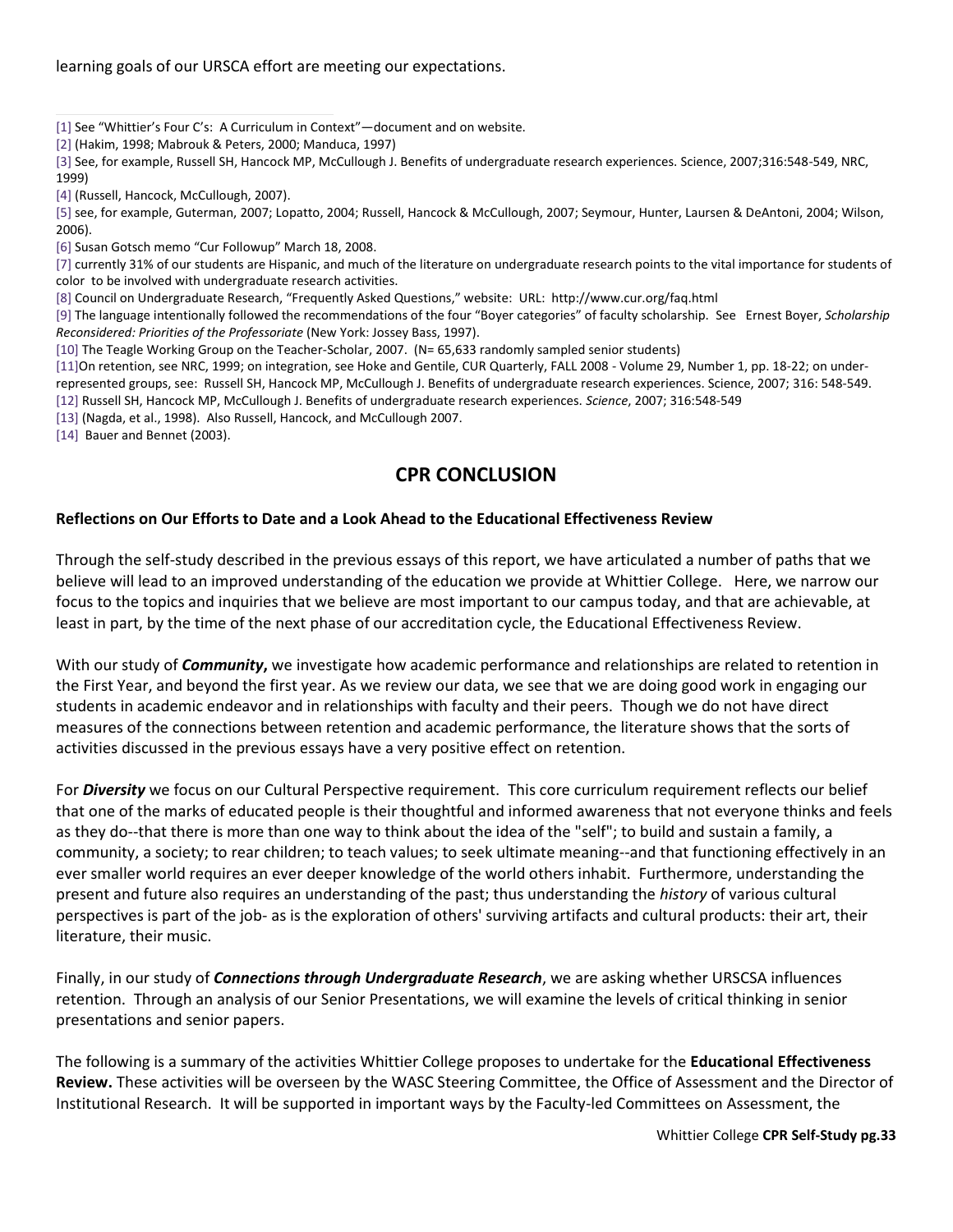Educational Policy Committee, and the Enrollment and Student Affairs Committee. The Faculty Executive Committee, the Office of Admissions, the Dean of Students' Office, and others will also play integral roles.

**1. For the study of Community**: We will investigate how academic performance and relationships are related to retention in the First Year, and beyond the first year. The College systematically collects data, such as an Exit Interview survey on the factors influencing a student's decision to choose Whittier College, how well their expectations were met in both curricular and co-curricular areas, and factors influencing their decision to leave. We know that students choose to leave for personal reasons (health of self or others, family obligations, distance from home), desire to major in an area that Whittier does not offer, or difficulty getting classes. Efforts to improve course selection have been implemented.

This spring we implemented an additional step and asked students leaving the College to complete of the Community Assessment Survey (CAS) to assess the level to which students withdrawing developed positive peer communities through peer relationships and institutional affiliation through the development of friendships, clubs, organizations, etc. This additional analysis, in addition to our NSSE, First Year Community Survey (FYCS), the Beginning Survey of Student Engagement (BSSE), Interviews and the Writing Program Rubric when complimented by the students who have persisted, will give us insight into the role that community development played or didn't play with these students and guide our efforts to more fully engage all students. We will move from indentifying trends in engagement, relationships, and institutional affiliation to relationships and academic performances of first year students.

With the help of the Wabash research team and Teagle Scholars we have developed a methodology for the EER that will allow us to answer our research question asking what specific practices improve retention. For this examination we plan to collect data from a sample of students using student identifiers to enable us to look at factors in relationship to each other. We plan to look at seven sections of our academic link groups, selecting approximately 120 students (25-30% of the entire first year class). We will examine the students' incoming attributes, academic experiences, attitudes and perceptions and then their academic performance including their performance in our first year writing program.

**2. For the Study of Diversity**: We will determine the educational effectiveness of our courses for our Liberal Education Culture requirement. To analyze culture, we have chosen to focus our assessment specifically on our Cross-Cultural courses, that is, courses which explicitly compare two or more cultures, address global issues, or investigate transnational or trans-cultural currents. Our working definition encompasses those courses that examine two or more dimensions of human diversity and that consider these dimensions in terms of their social and/or cultural consequences. We want to analyze the extent to which students demonstrate an understanding and value of multiple perspectives and the impact of group membership on learning outcomes from these important courses.

Our learning outcomes for this requirement are for students to: (1) Develop the capacity to recognize and differentiate multiple perspectives and interpretations; (2) Develop an understanding of culture and of the connections between themselves and others in relation to physical, historical, social, and global contexts; (3) Apply theories, principles and practices to contemporary and/or historical cultures; (4) Analyze ways cultures influence each other; and (5) Explain and challenge their own cultural narratives about the world

We have already begun to develop an analytical assessment tool. The Liberal Education Assessment sub-committee developed several vignettes and corresponding questions that might serve to assess students' learning in respect to one or more of the Cultural Perspectives learning objectives. The vignettes were pilot tested among small groups of students during the 2011 January Interim Term. A faculty member, at the request of the sub-committee, has developed a rubric that could be used to evaluate student responses. The sub-committee met in May of 2011 to apply the rubric and determine if the pilot vignettes and questions will serve their intended purpose. The revised Cultural Perspectives learning objectives were submitted to EPC for approval and will be considered during the fall of 2011.

**3. For the Study of Connections through an analysis of Undergraduate Research and Creative Activity (URSCA):** The URSCA group has agreed to pilot a rubric to look at critical thinking in senior presentations of their senior papers (often URSCA activities). We chose a rubric for critical thinking from a group of AAC&U rubrics and other rubrics and have used